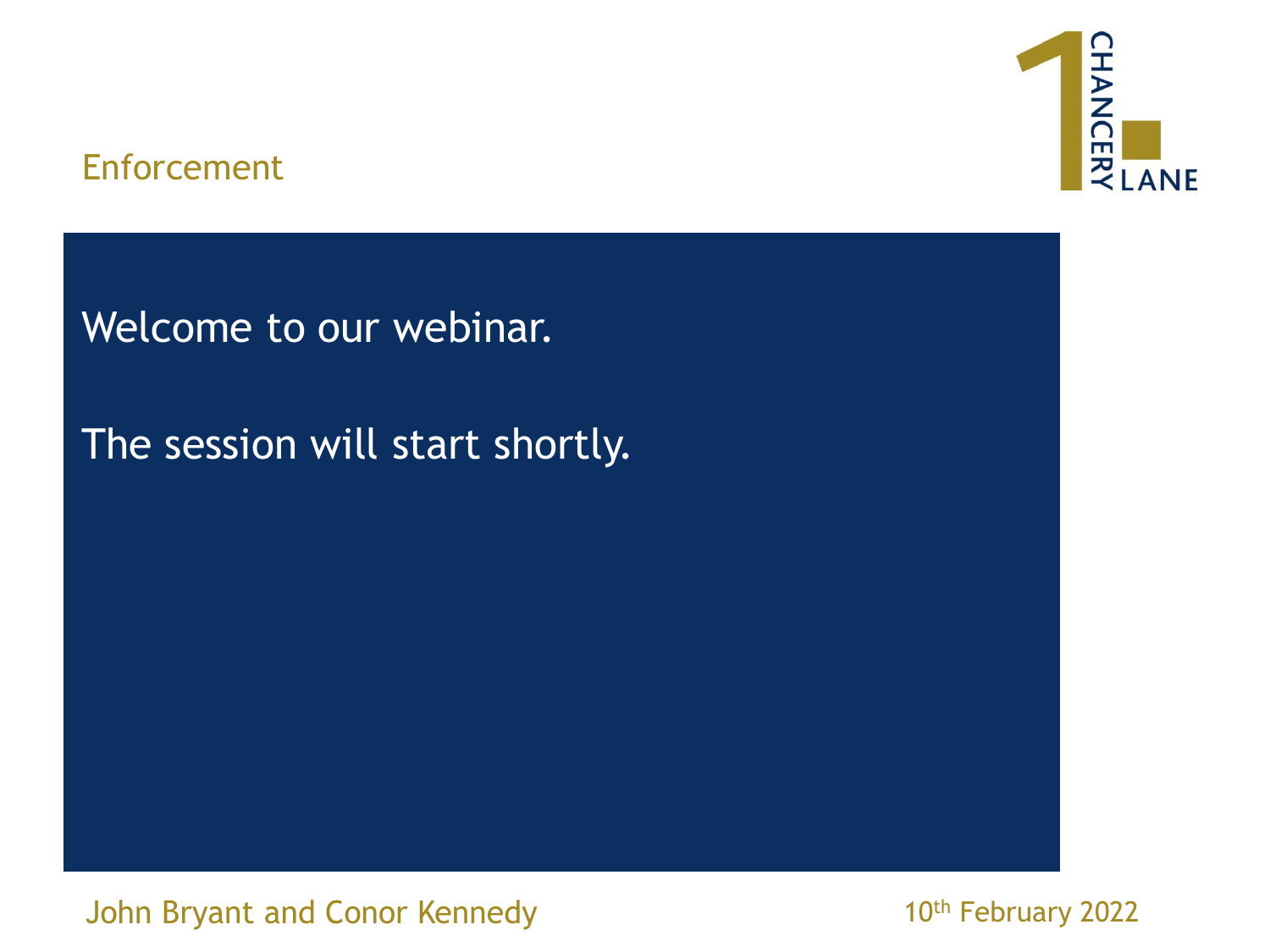## Enforcement



# Questions Welcome

**-Freezing Orders** 

- **-Third Party Debt Orders**
- -Contempt
- **-Taking Control of Goods**
- **-Charging Orders**
- **-Attachment of Earnings**
- **-Insolvency Proceedings**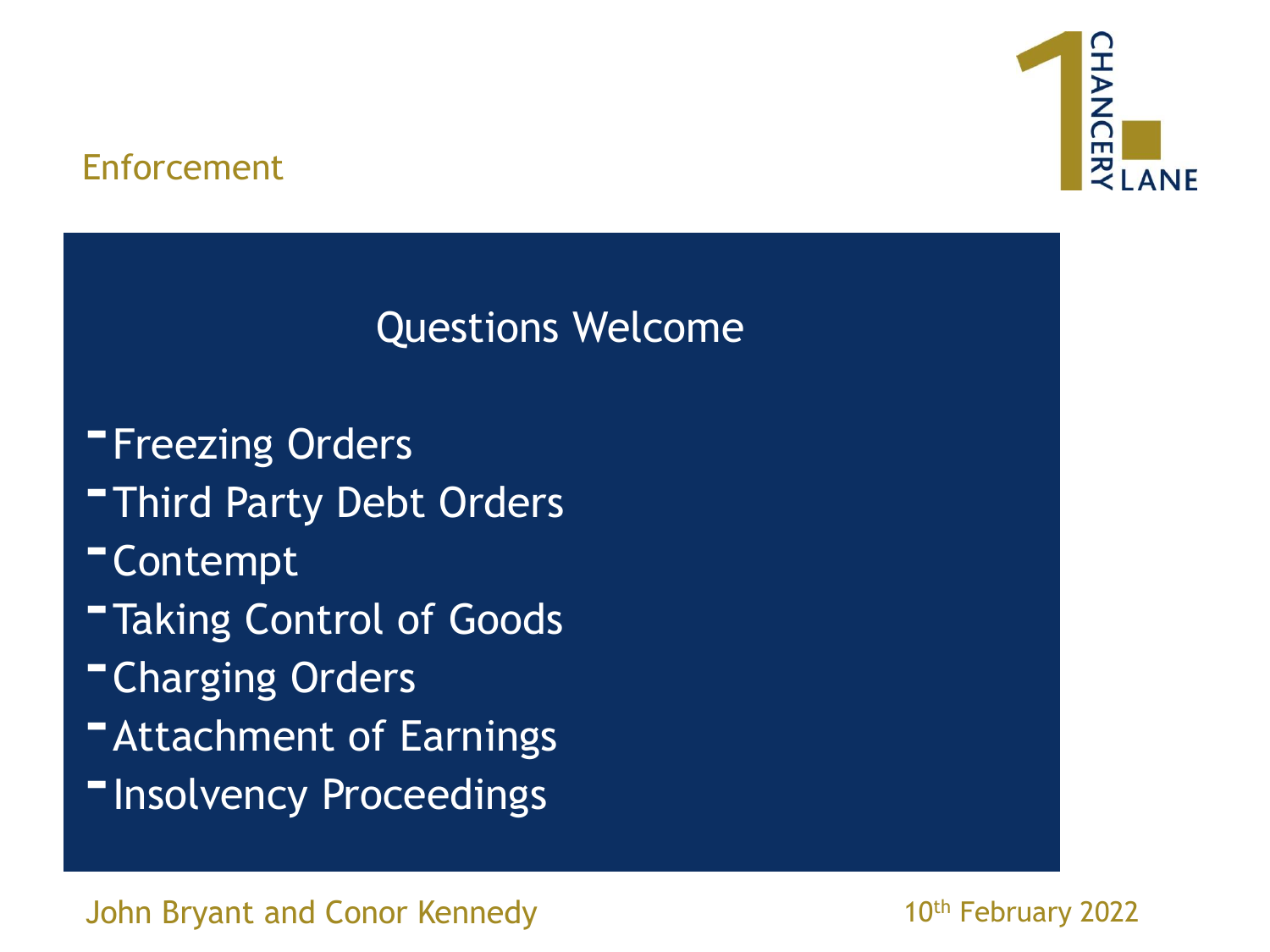•Interim injunction that prevents a party from disposing of, or dealing with, assets they control, so as to defeat any eventual judgment. Also invariably requires R to immediately provide information on his assets, giving the value, location, and details of such assets.

•CPR 23 and 25, Practice Direction to CPR 25A. Application will invariably be before a High Court judge.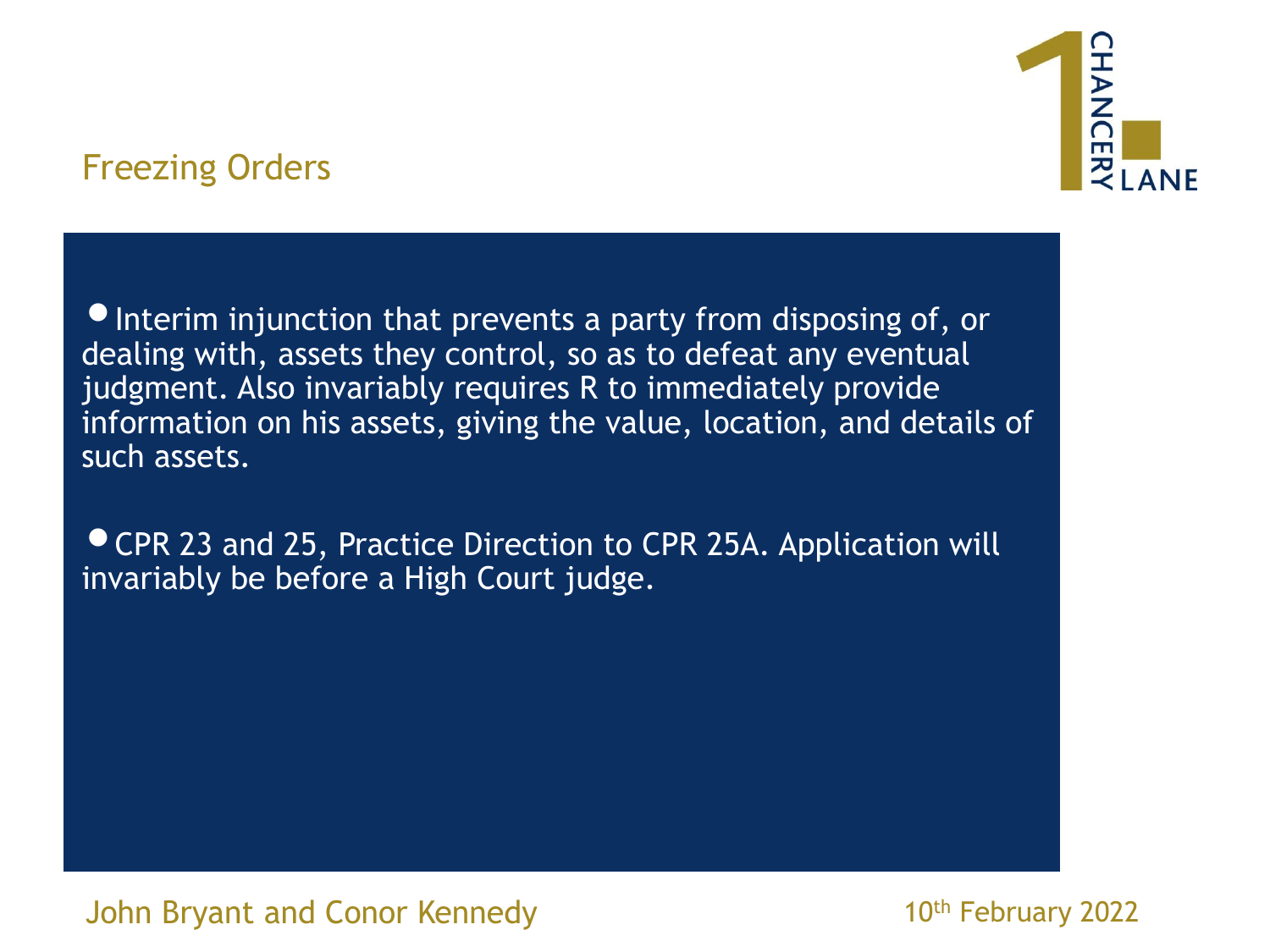

- Main question is whether it is "just and convenient" to grant a freezing order (s.37(1) SCA 1981);
- Need to show risk of dissipation. Non exhaustive examples of factors which might show there is a risk are:
	- Where R uses complex offshore structures (*Holyoake v Candy* [2017] EWCA Civ 92;
	- Any failure by R to file accounts when obliged to do so;
	- R's credit record;
	- Any indication of intention to dispose of assets (even if made in without prejudice discussions, such evidence falling within the unambiguous impropriety exception to the without prejudice rule: *Motorola v Hytera Communications* [2020] EWHC 980 (Comm));
	- Evidence of dishonesty;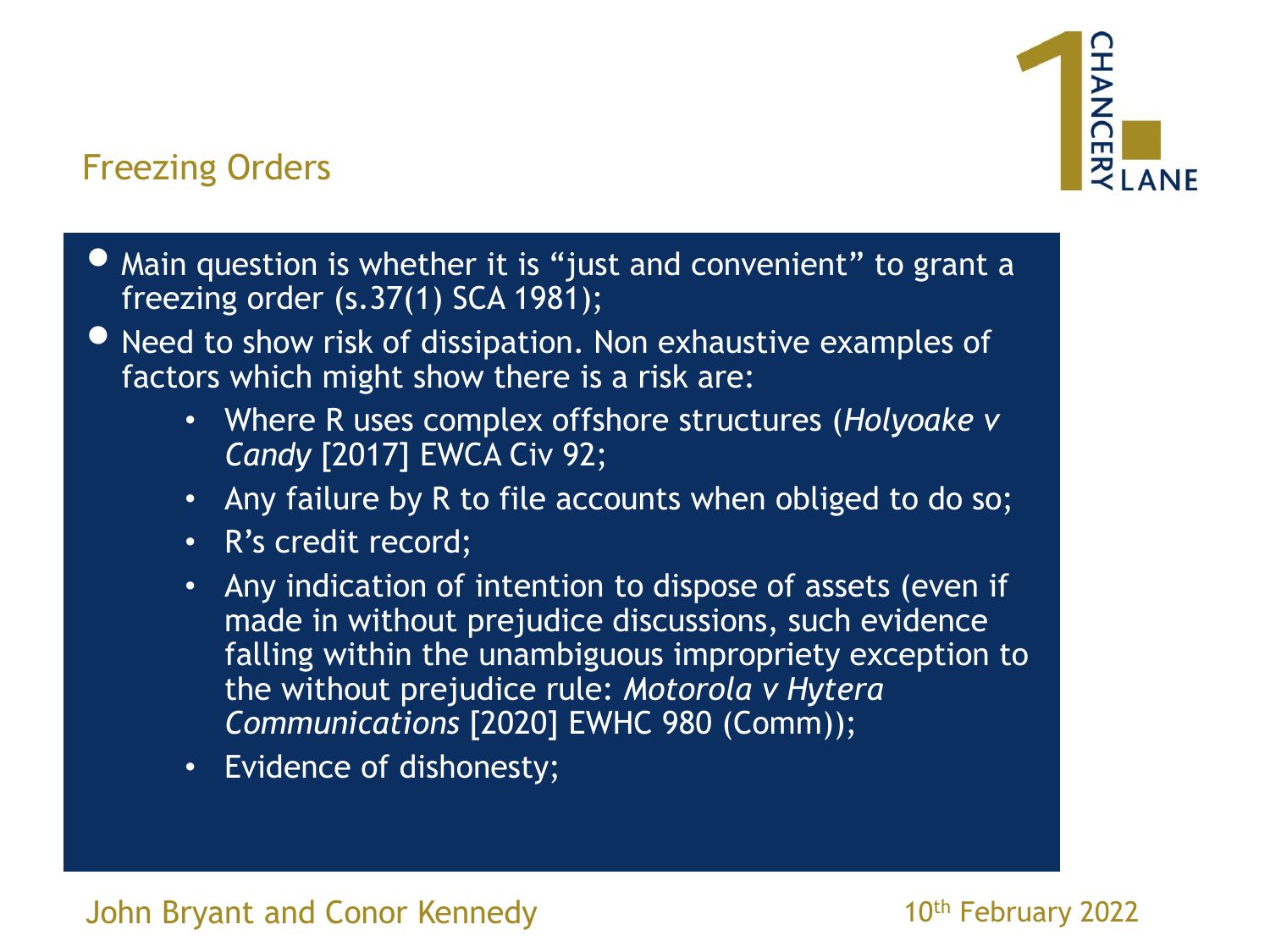

- Delay will weaken applicant's case (delay defeats equities, and further undermines case that R is likely to dissipate: Cherney v Neuman [2009] EWHC 1743 (Ch));
- Not to be sought lightly, given invasive nature;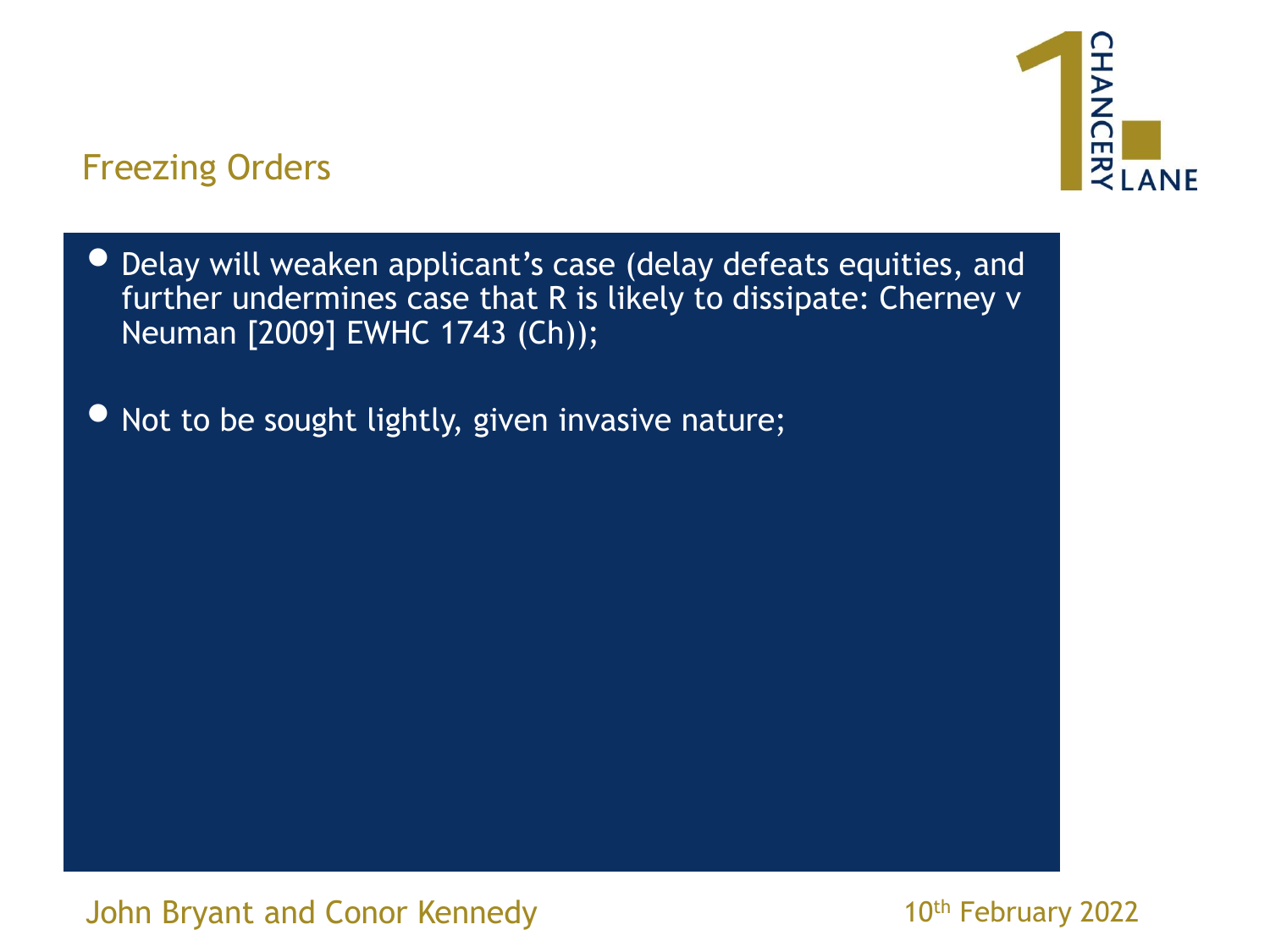#### What can be frozen?

• Not necessary that R owns the asset, but sufficient that they have control over the assets (*BTA Bank v Ablyazov* [2015] UKSC 64).

•Whether in England & Wales or worldwide (by virtue of s.37(1) SCA 1981, per *Derby & Co Ltd and others v Weldon and others* (No 6) [1990] 3 All ER 263);

•Assets may be jointly owned, or held on trust for R (*Pugachev* [2015] EWCA Civ 139).

•Assets frozen will usually be limited to a maximum sum, related to value of possible future judgment debt, although can exceptionally be a general order extending to all of R's assets if, for example, claim is a complex fraud claim where total value cannot yet be determined, or where there is a trust claim and there is uncertainty as to which assets are subject to trust.

•R will need living allowance.

•Chabra Order: Application can be made against a third party where assets held by third party against whom Applicant has no claim, if it appears to hold assets on behalf of the Defendant against whom Freezing Order has been made (*TSB Private Bank International SA v Chabra* [1992] 2 All ER 245).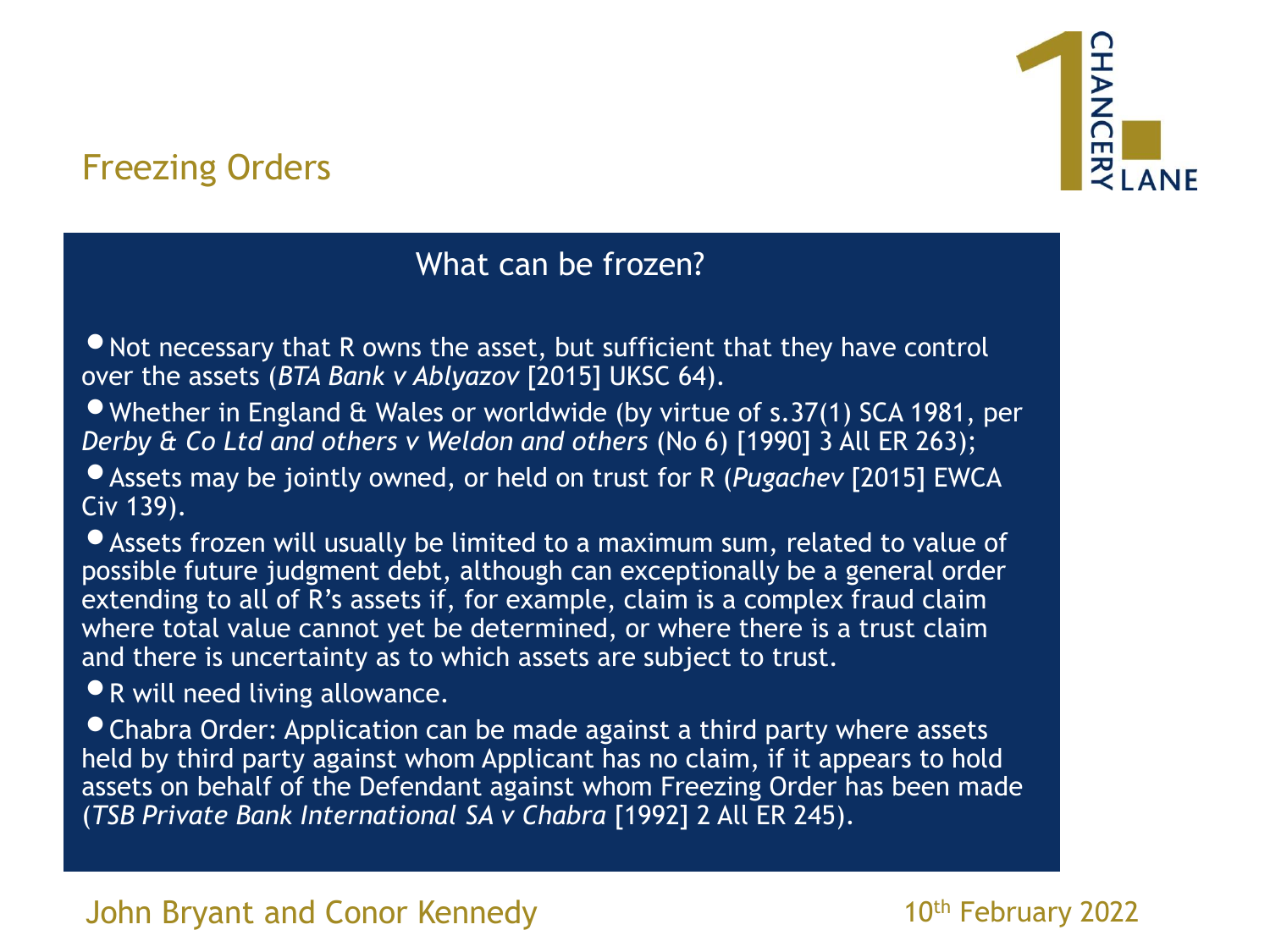

#### What is required?

•Affidavit with exhibits, showing

- Why it was necessary that the application be without notice;
- Evidence of the respondent's assets;
- Evidence of a real risk of dissipation;
- A good arguable case
- Any defences (full and frank disclosure)
- Insolvency issues (which may remove the need for a freezing order)

#### •Undertakings to

- Compensate R for loss caused, if court decides appropriate (applicant will also need to provide evidence of the Applicant's financial standing to support the undertaking in damages);
- Issue Claim Form as soon as practicable;
- Serve on R copies of Affidavits and exhibits; claim form, and application notice for continuation of the order;
- Pay the reasonable costs incurred by party other than R which have resulted from finding out whether that person holds any of R's assets, and if court finds loss should be compensated.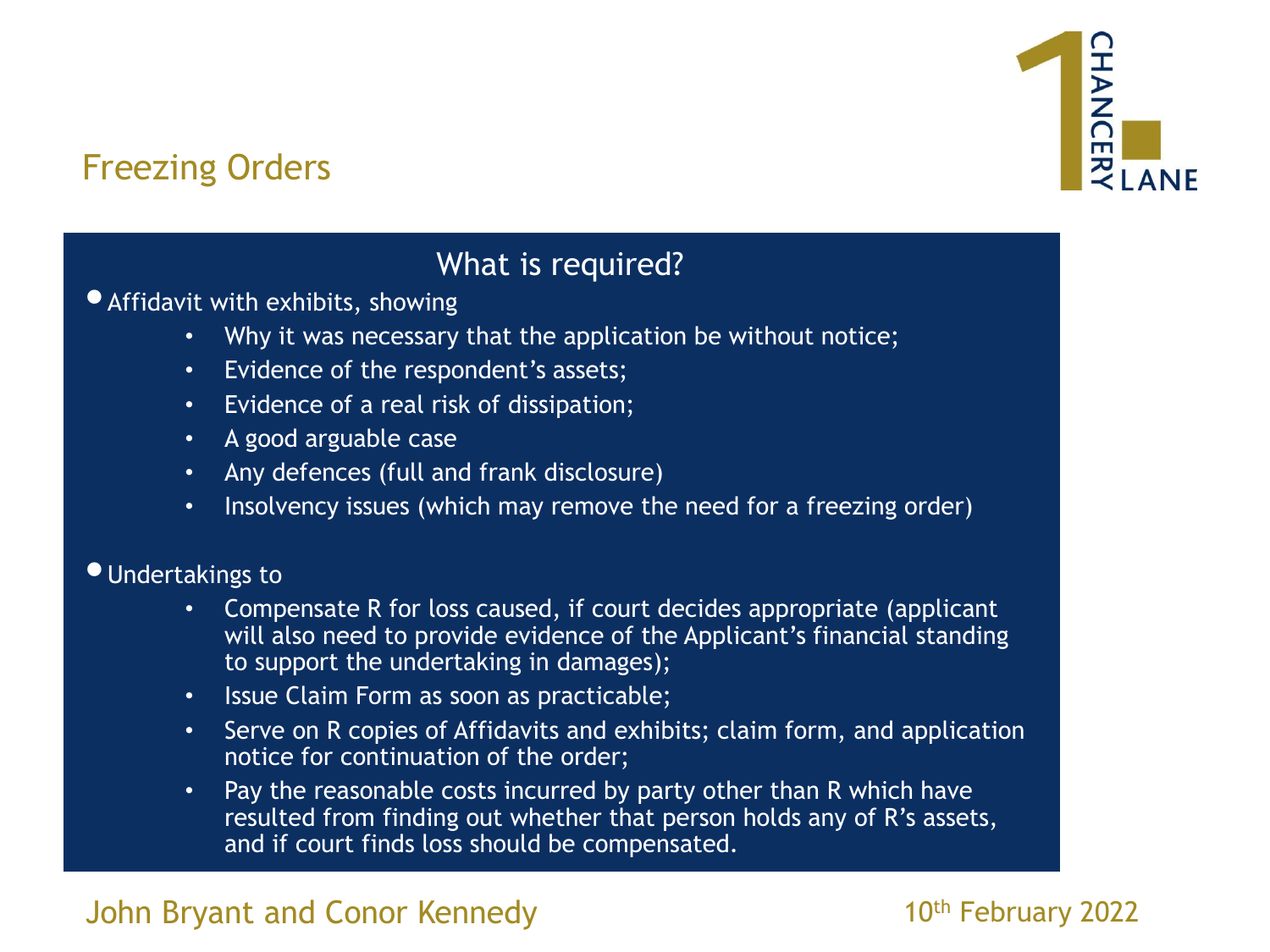

With or Without Notice?

•Almost always without notice.

- Requires a return date;
- Importance of Note;
- Onus on Applicant to facilitate Return Date;
- Starting point is 7 days.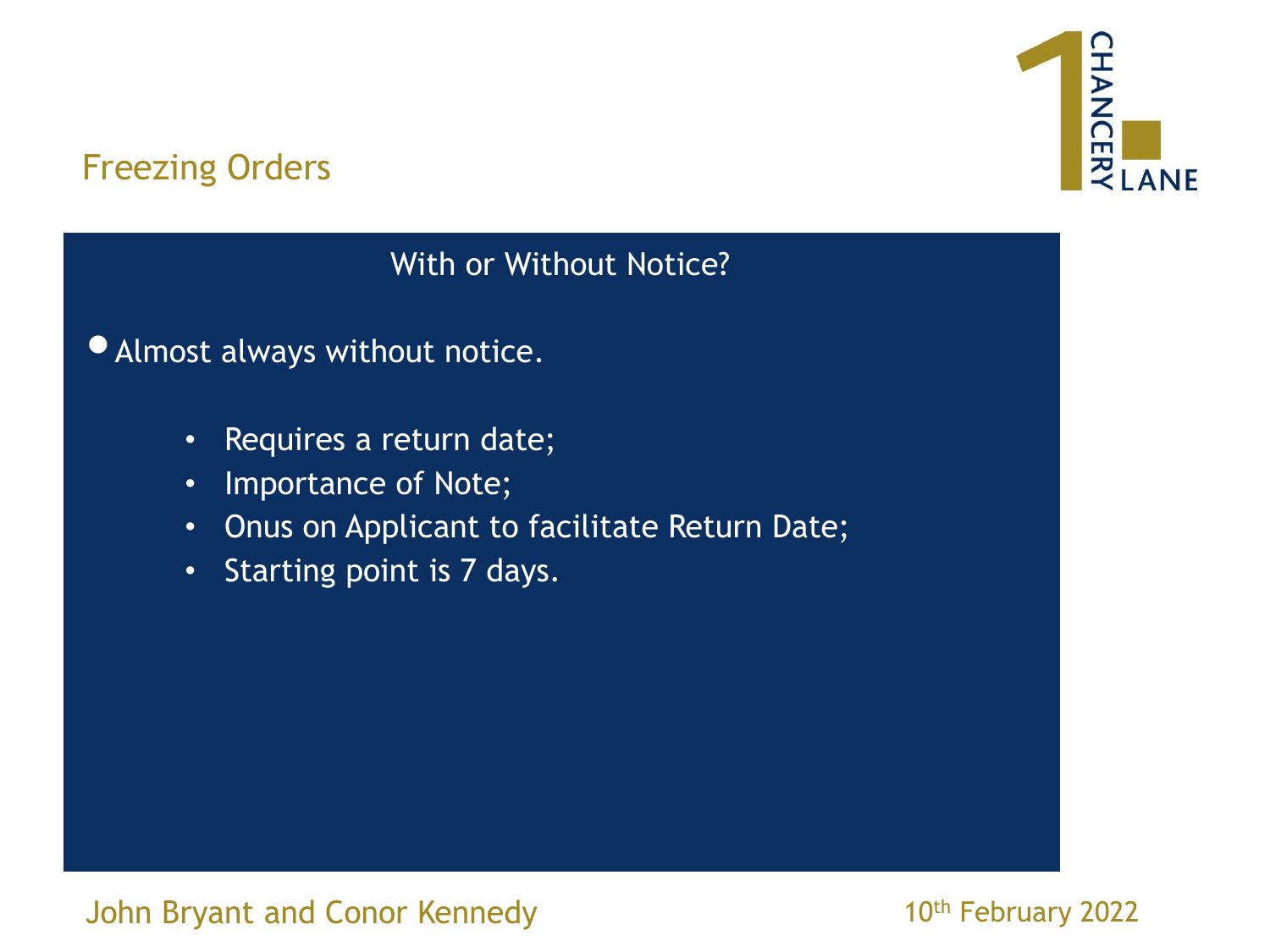# HANCEI <u>것</u>

# Freezing Orders

#### Important points

• Time for making an application? Usually before proceedings, but can also be sought

- post judgment to preserve assets until enforcement can be completed, or
- During proceedings if misconduct emerges such as attempts to fabricate evidence to conceal assets.

•Will be granted more readily post-judgment than before, particularly where:

- R fails to respond to correspondence, and fails to make payment ordered;
- Judgment makes findings of dishonesty against Defendant (Griffin Underwriting Ltd v Varouxakis [2021] EWHC 226 (Comm));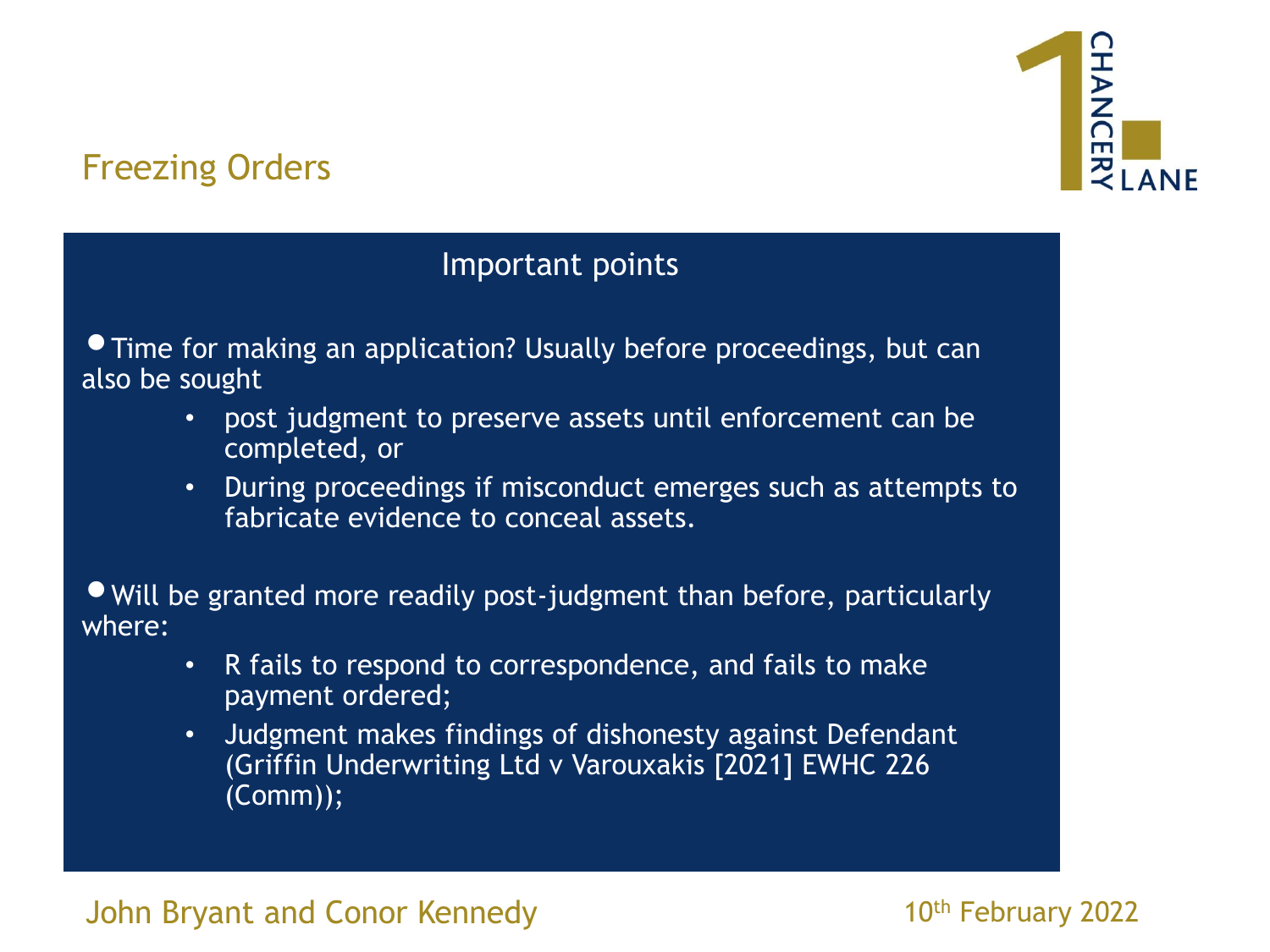# HANCEI  $\frac{2}{3}$  LANF

# Freezing Orders

#### Important points

• Other things to be aware of:

- Bankruptcy petitions;
- Specific provisions in the relevant court guides, e.g. Chancery Guide, Queen's Bench Guide, Commercial Court Guide;
- Duty of Full and Frank Disclosure, to include:
	- Matters of fact or law that may be adverse to the applicant, including any defence that may be open to R (*Bank Mellat v Nikpour* [1985] FSR 87)
	- Circumstances where an order for disclosure may infringe R's privilege against self-incrimination (*Den Norske Bank v Antonatos* [1998] EWCA Civ 649)
	- Failure to comply can result in costs on indemnity basis against Applicant.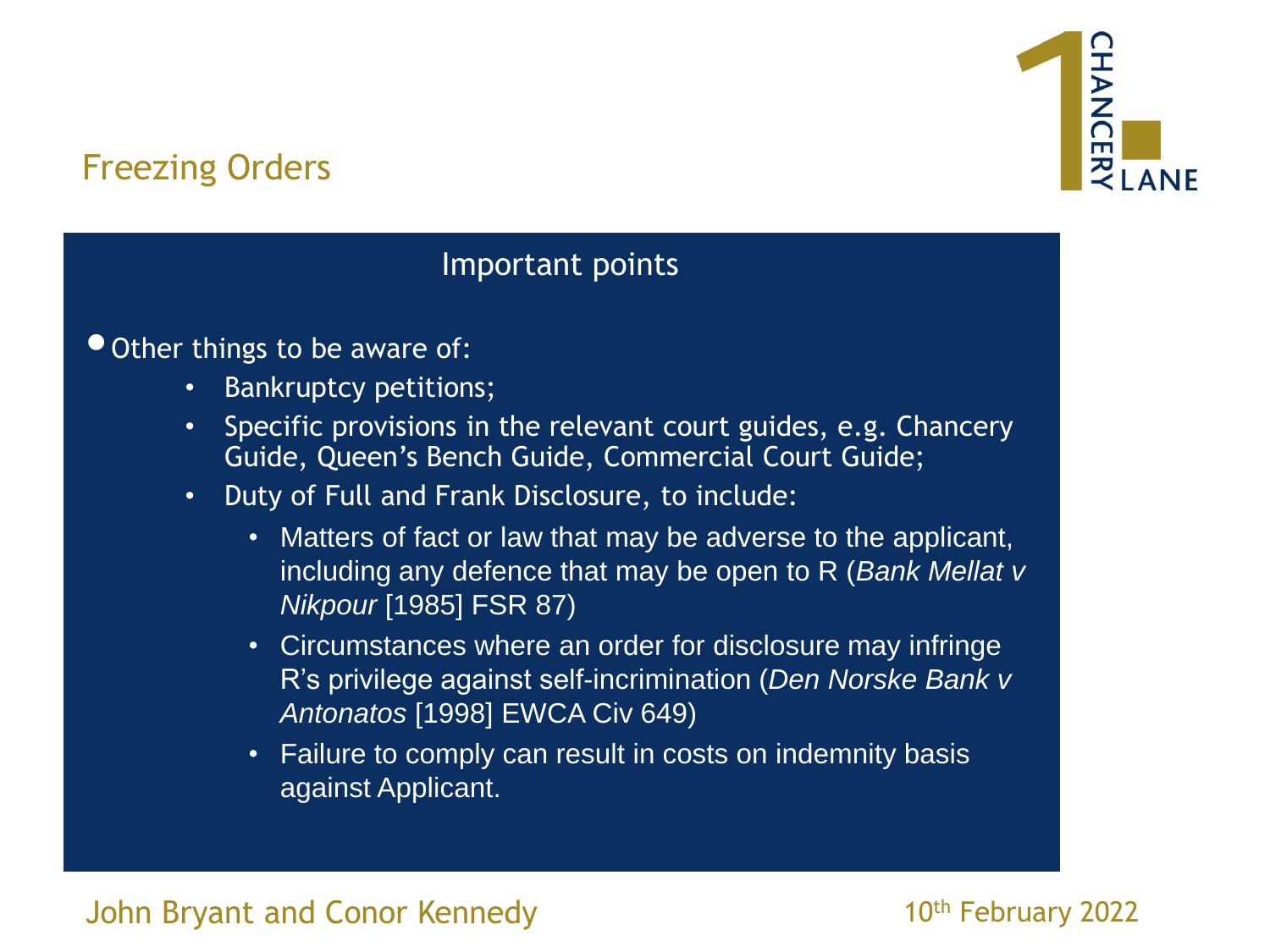

# Third Party Debt Orders

#### Third Party Debt Orders

#### $^{\circ}$  CPR 72

•Allows judgment creditor (i.e. Claimant) to secure sums owed by third parties (e.g. a bank with whom the debtor has a current account) to a judgment debtor (i.e. Defendant). Generally made without notice to avoid risk of dissipating assets.

•Difficulty in ascertaining bank accounts held by judgment debtor. Often useful following disclosure of bank accounts by respondent to a post-judgment freezing order where respondent has failed to satisfy judgment debt and/or interim costs order.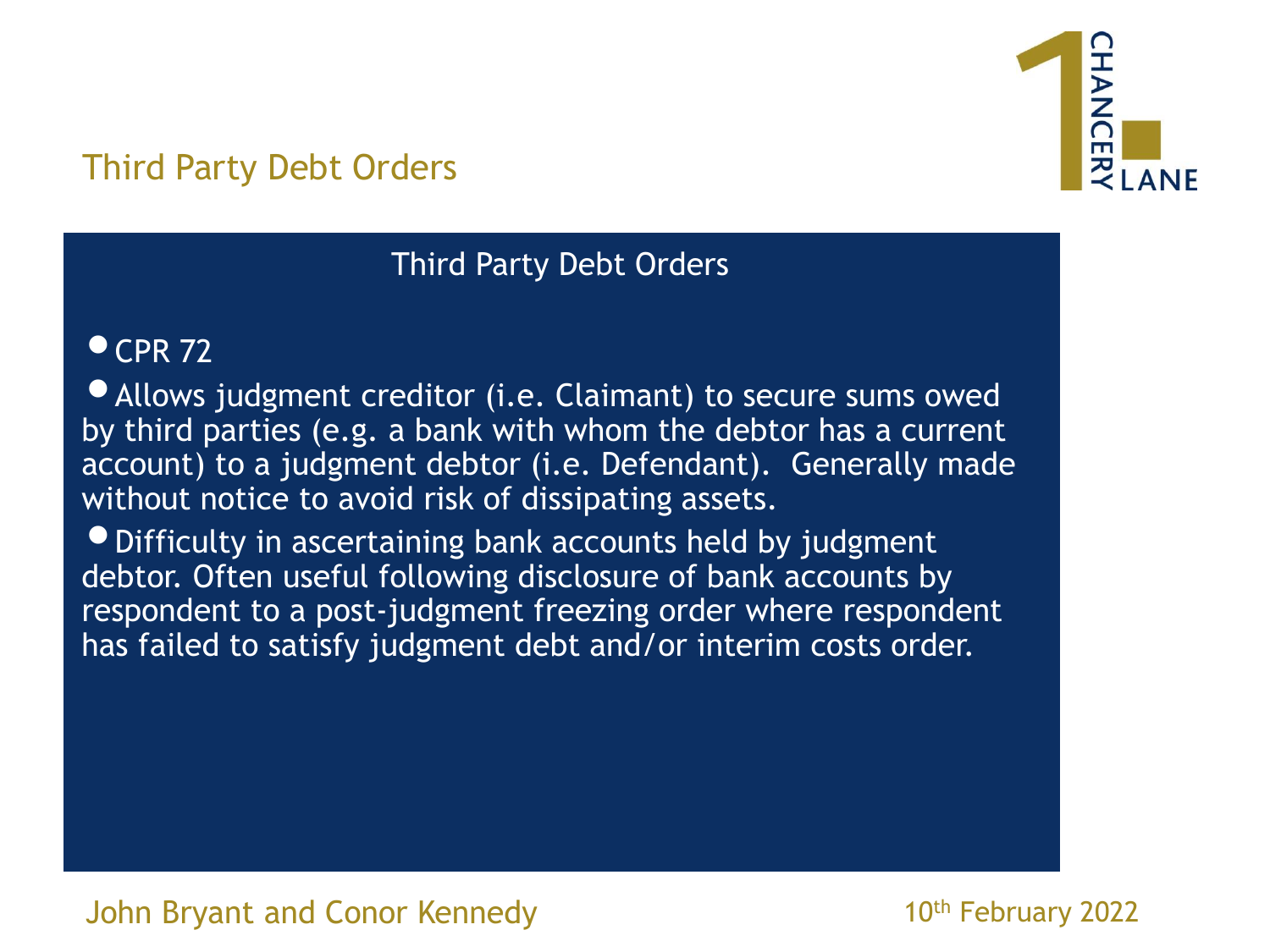

# Third Party Debt Orders

#### Third Party Debt Orders

•Alternative means of obtaining this information is by making an application under CPR 71 (by Form N316, or N316A for a corporate officer) seeking an order that judgment debtor come to court to be questioned, on oath, by a court officer about their means, including employment, wages, bank and building society accounts.  $\bullet$  If a judgment debtor fails to attend court, or refuses to take the oath at the hearing or to answer any question, the court will refer the matter to a High Court judge or Circuit Judge who may then hold the person in contempt of court (CPR 71.8 and PD 71, para 6).

• Weakness with this approach is that judgment debtor may realise that judgment creditor intends to enforce against their bank accounts.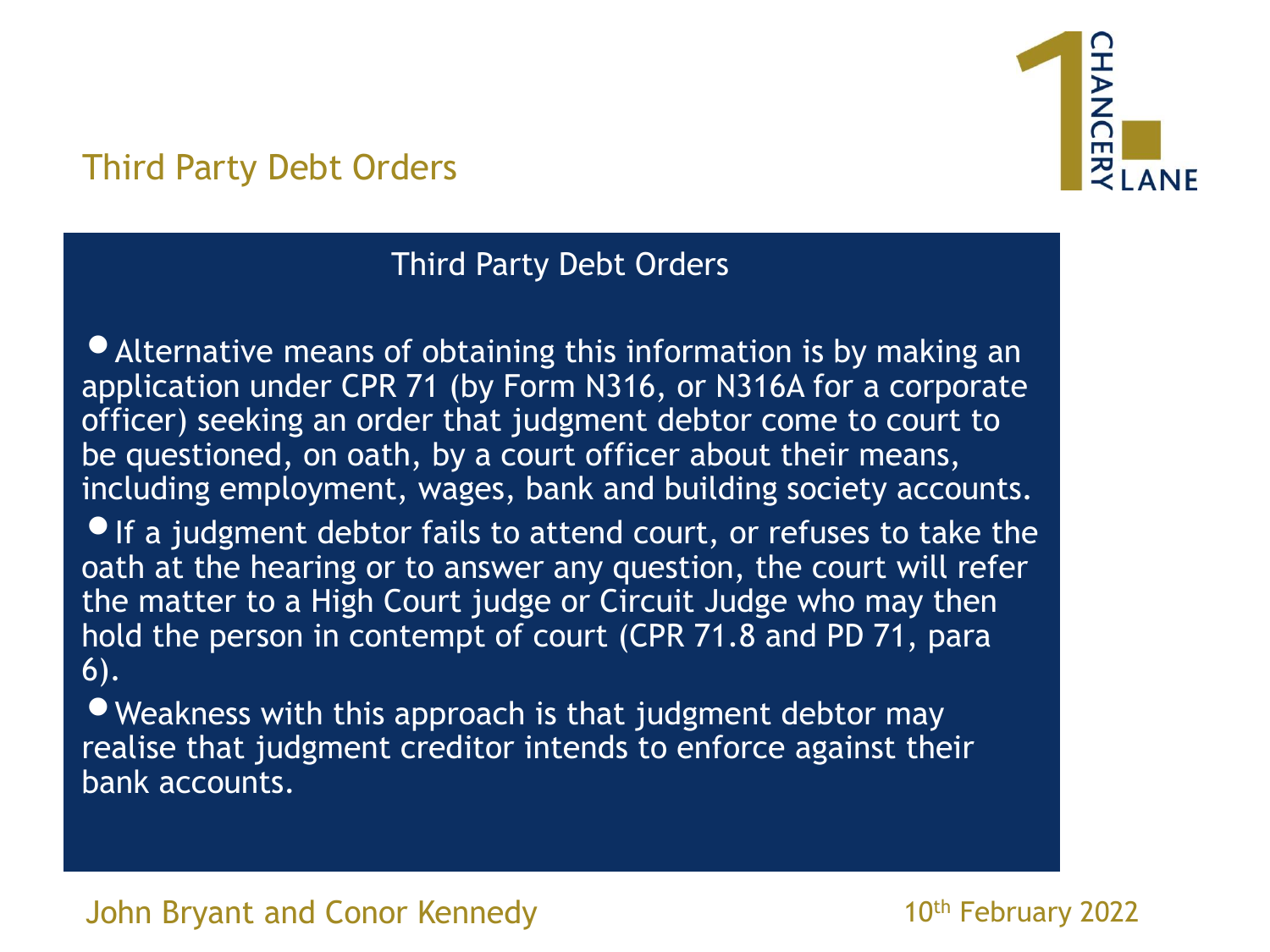

# Application that judgment debtor come to court for questioning

• Application can be made any time after judgment or order obtained (CPR) 71.2 and HMCTS explanatory leaflet EX 324. Judgment debtor does not have to be behind with payments;

•Can be made even if enforcement has been stayed (*Sucden Financial Ltd v Fluxo-Cane Overseas Ltd* [2009] EWHC 3555 (QB));

•Amount of judgment or order need not yet be determined, e.g. where order is only for costs for sums yet to be agreed or assessed (*W Nagel (a firm) and another v Pluczenik* [2019] EWHC 3126 (QB)), because the power to order attendance is not an enforcement procedure, but a process for obtaining information to allow judgment creditor to decide what means of enforcement should be used, or whether it is worthwhile at all;

• No jurisdiction to make these orders against non-party;

• Application can validly be served on judgment debtor abroad, because court has already ascertained jurisdiction over the judgment debtor in the proceedings (the time for disputing jurisdiction is within 14 days of filing an acknowledgement of service, by CPR 11), although the court will not have this power against officers of a corporate debtor outside the jurisdiction;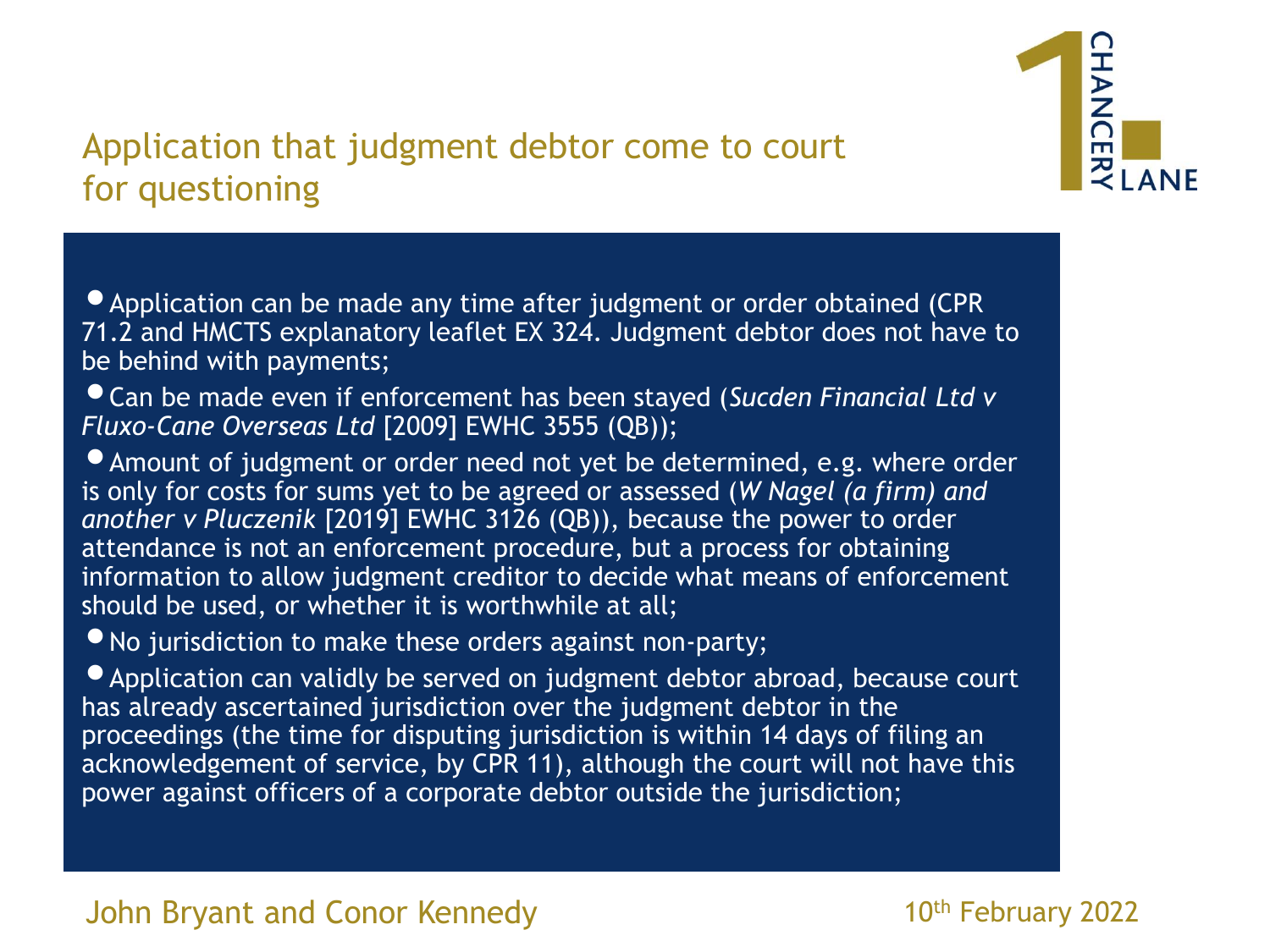

# Third Party Debt Orders

#### Procedure

- •2-stages: First an application for an interim third party debt order; and Second an application for final TPDO;
- •Application by Form N349, verified by a statement of truth, with *ex parte*  applications subject to duty of full and frank disclosure;
- Application should generally be issued in court which issued judgment (CPR 72.3(1));
- Will be dealt with by a master or district judge on paper, without a hearing., at the interim stage.
- •Final hearing then fixed not less than 28 days after interim TPDO (CPR 72.4);
- Process freezes debt in the hand of the third party;
- •Final order obliges the third party to pay debt to judgment creditor.
- •Applicants should first check whether the Debt Respite Scheme (Breathing Space) moratorium or mental health moratorium applies, and check whether any insolvency restrictions are in place.
- •Court is unlikely to exercise discretion to make final order of it would give judgment creditor preference over other creditors.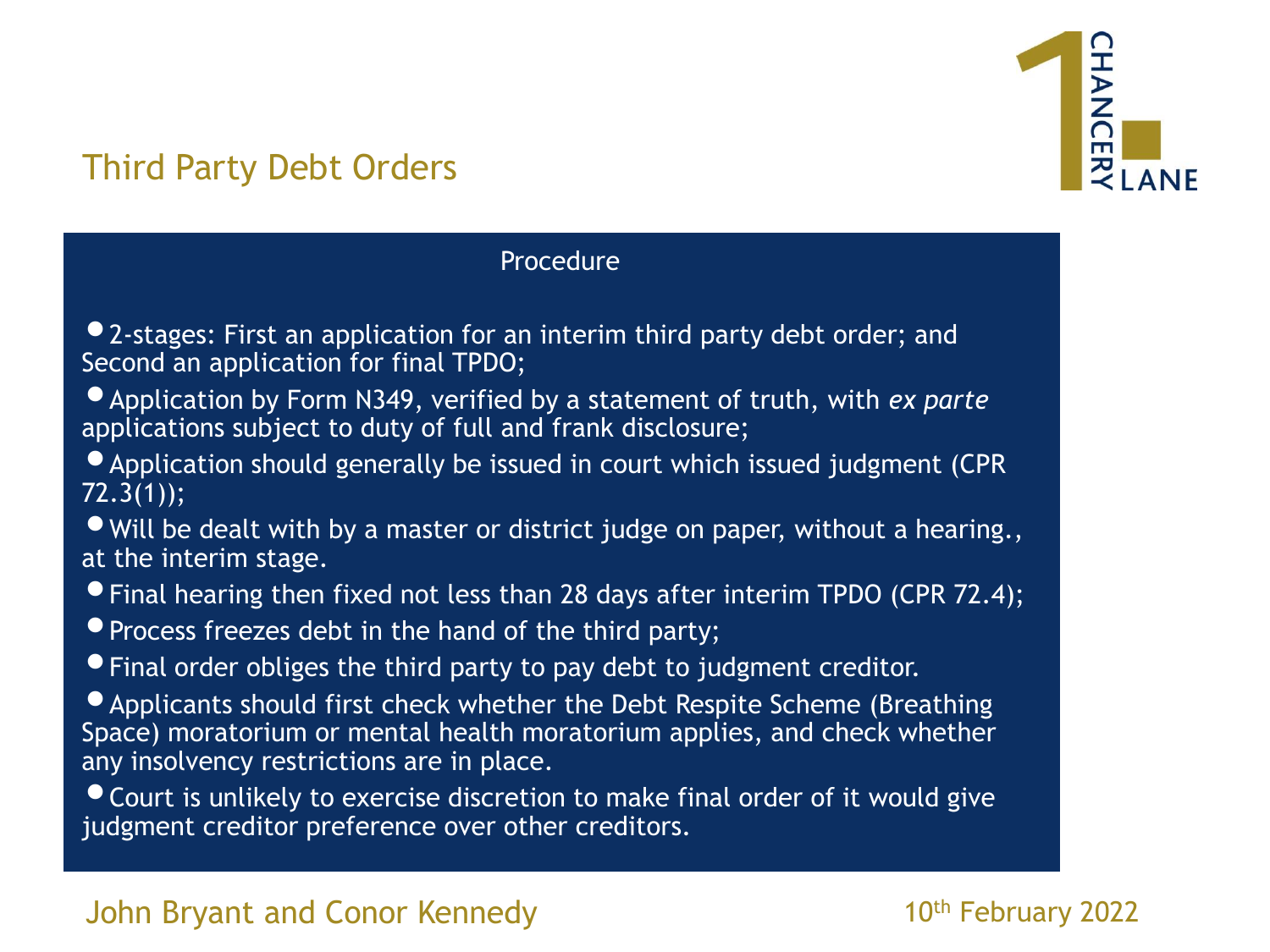

# Third Party Debt Orders

 $\bullet$  Both third party and debt must be within the jurisdiction (CPR 72.1(1), *Taurus Petroleum Limited v State Oil Marketing Company of the Ministry of Oil, Republic of Iraq* [2017] UKSC 64)

•Debt must be due, i.e. third party debtor must have an *"immediate and unconditional obligation"* to pay the judgment debtor a certain sum (*Merchant International Co Ltd v Natsionalna Aktsionerna Kompaniia Naftogaz Ukrainy* [2014] EWCA Civ 1603).

#### • In addition to bank accounts, debts can include:

- Rent liability (Mitchell v Lee) [1867] LR 2 QB 259;
- Unascertained debts;
- Judgment debts, providing they are liquidated as opposed to unliquidated damages.
- Cannot include salary not yet payable, which should be pursued under the Attachment of Earnings Act 1971.
- Cannot be obtained for a joint bank account (Hirschorn v Evans [1938] 2 K.B. 801)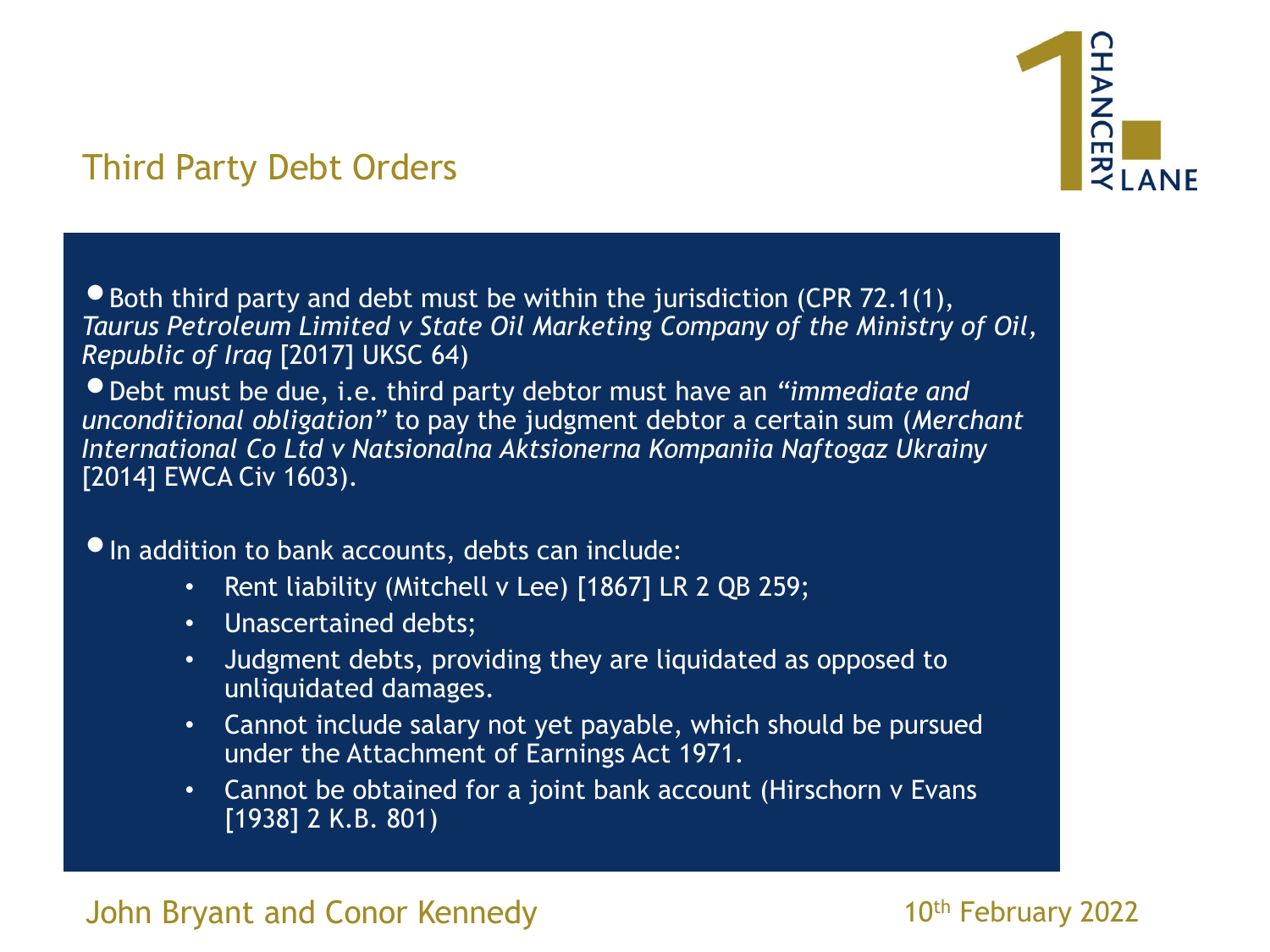

#### Pensions

•*Blight and others v Brewster* [2012] EWHC 165 (Ch): Applicant victim of fraud and forgery by defendant, sought to enforce an order for payment of a judgment debt. Moss QC held that the jurisdiction under s.37 of the SCA 1981 extended to granting an injunction or appointing a receiver to help the enforcement of an judgment. The overriding consideration was the demands of justice.

•Equitable remedy of appointing a receiver by way of execution was available in respect of *"rights tantamount to ownership"*, and the appointment of an equitable receiver was not limited to assets that are amenable to execution at law. Accordingly, the judge held *"There appears to me to be a strong principle and policy of justice to the effect that debtors should not be allowed to hide their assets in pension funds when they had a right to withdraw monies needed to pay their creditors"*, and ordered that the defendant delegate to the claimants' solicitor the power of election and for the court to authorise the solicitor to make the election in the defendant's name, and that immediately following the election, the sum payable from the pension fund would be subject to a third party debt order.

**• Important to qualify that equitable remedies are discretionary, so will depend on** facts of the case.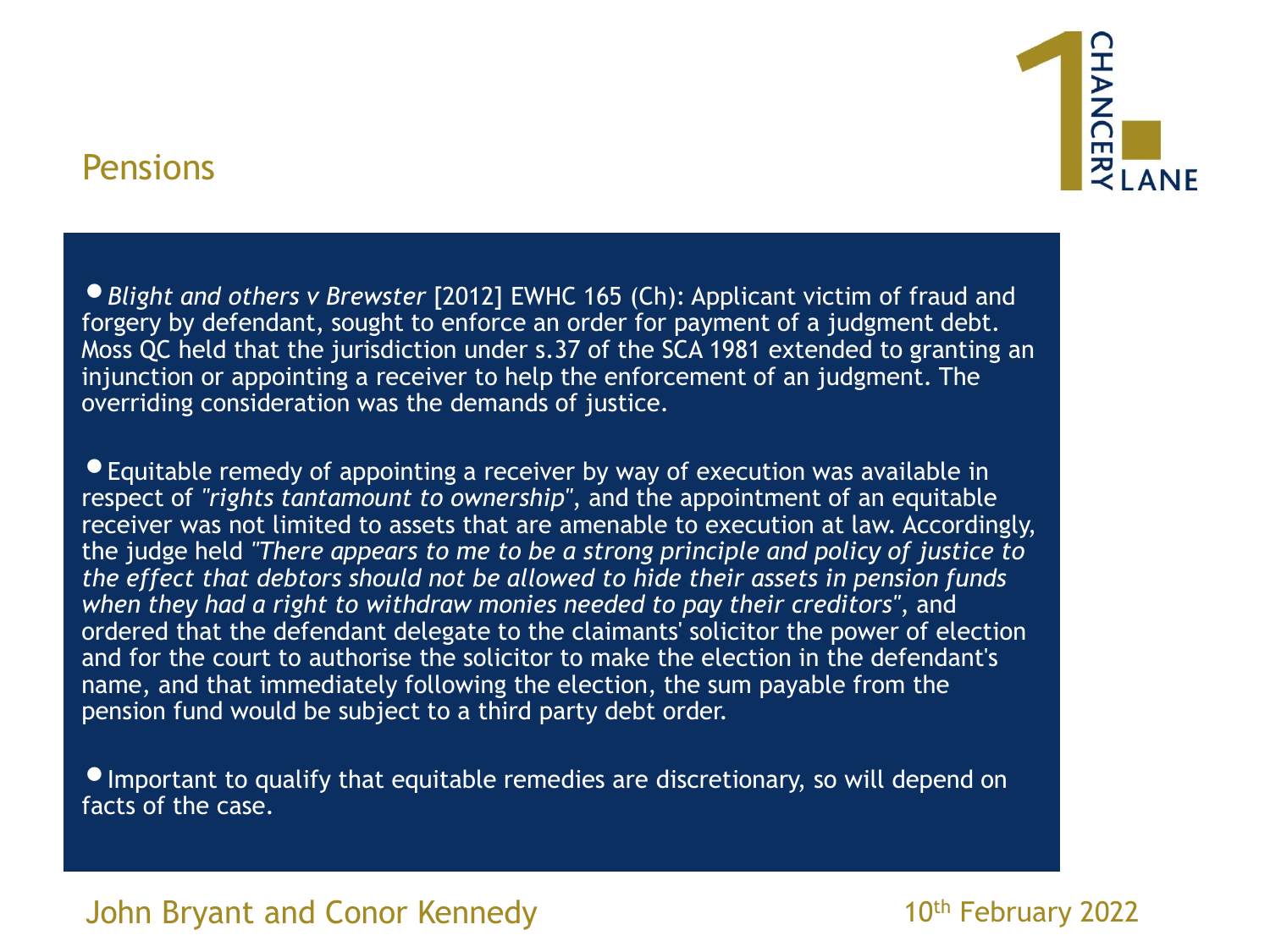

# Contempt of Court applications

#### $\bullet$  CPR 81.3.

 $\bullet$  In the context of enforcement, contempt applications will almost certainly be made in existing proceedings under CPR 23.

•Court's permission is required to make a contempt application where it relates to an allegation of knowingly making a false statement in any document verified by a statement of truth, or in a disclosure statement (CPR 81.3(5)(b));

•Shouldn't be ruled out, but Applicant's need to be aware of extensive costs, and limited benefit.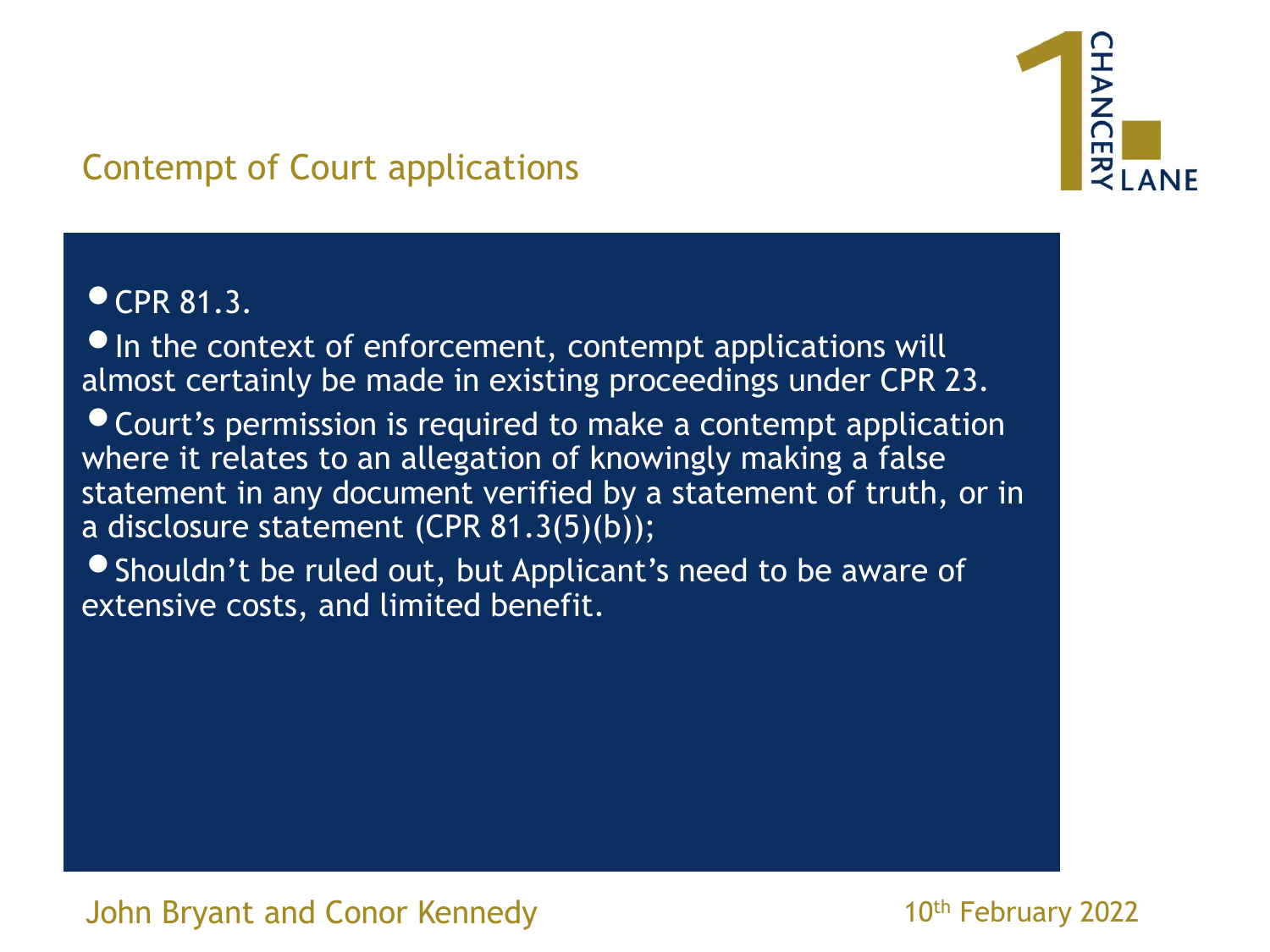

#### Sources of law

#### •Attachment of Earnings Act 1971

- $-$  s.1(2)
- "(2) The county court may make an attachment of earnings order to secure—
- (b) the payment of a judgment debt, other than a debt of less than £5 or such other sum as may be prescribed by rules of court."

•CPR Part 89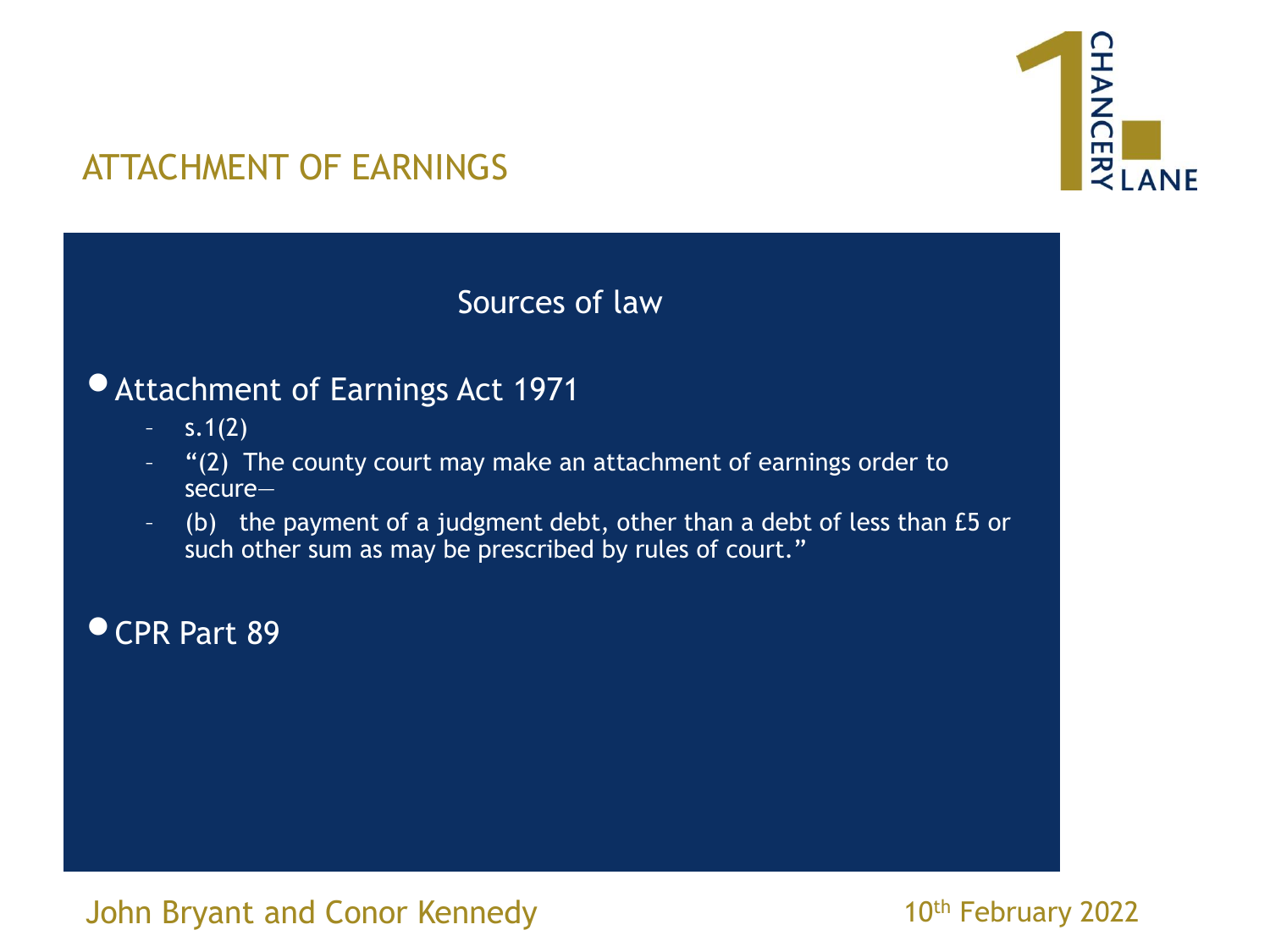

## What is an AE order?

Directs a judgment debtor's employer to pay a specified portion of his or her wages or salary to the collecting officer of the court.

The collecting officer will then pay that money to the judgment creditor.

#### CPR r.89.7

- "(14) No attachment of earnings order may be made to secure the payment of a judgment debt if—
	- (a) the debt is of less than £50; or
	- (b) the amount remaining payable under a judgment is less than £50.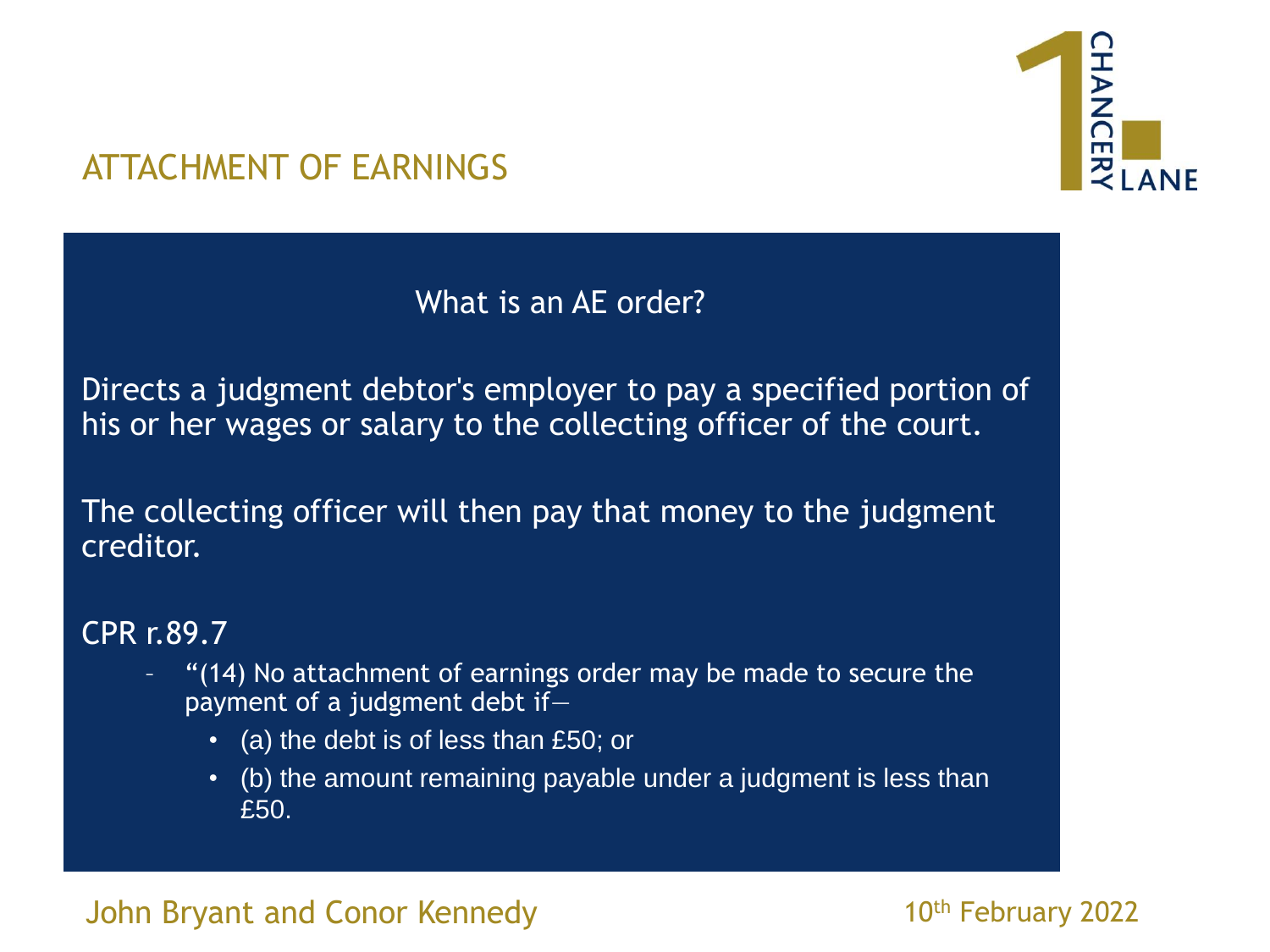

Why apply for an order?

An order is most useful where the judgment debt is not of great value and the judgment debtor has few, if any, assets. At least the judgment creditor should receive some regular payments towards satisfaction of the debt.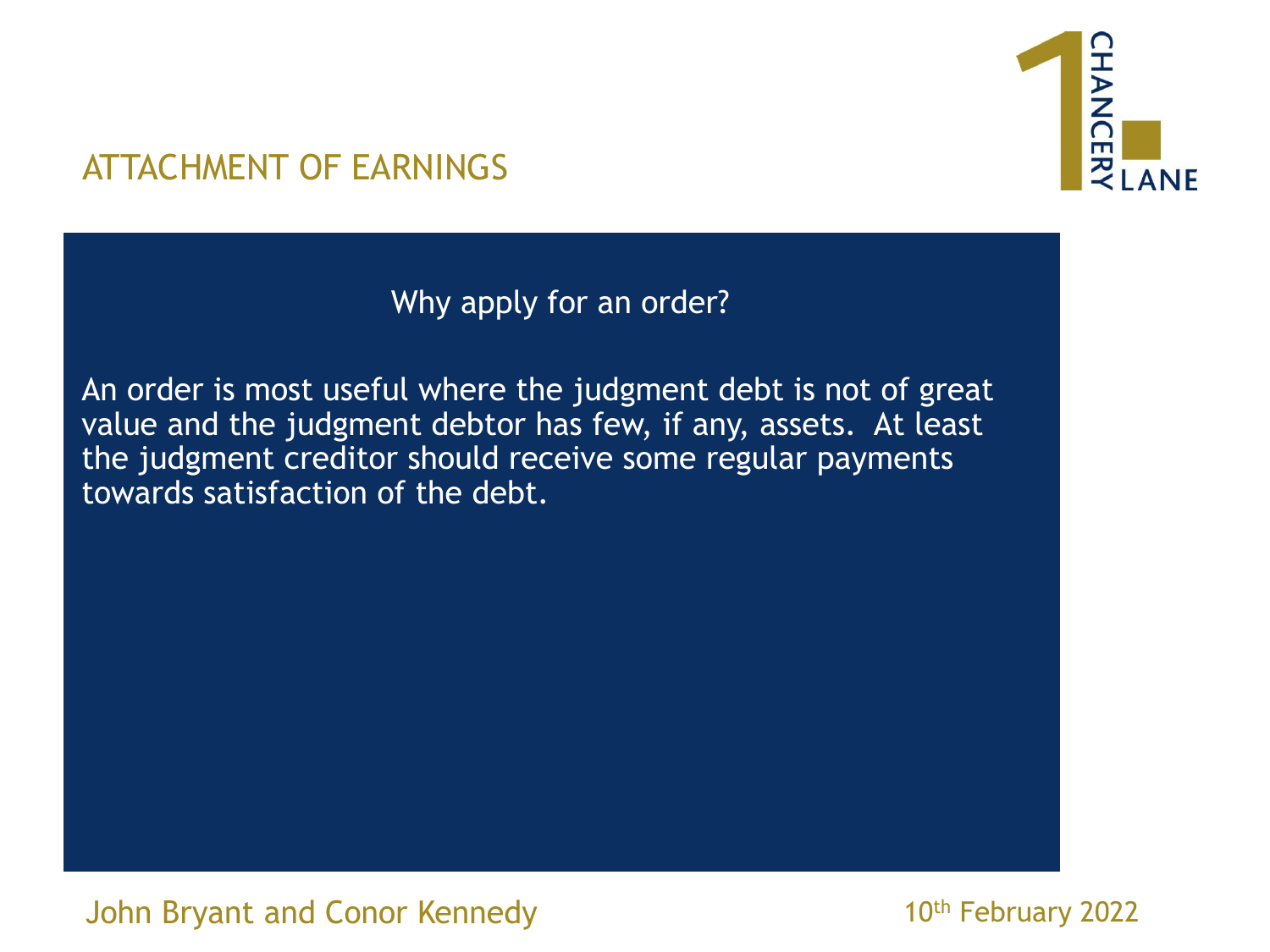

When application is inappropriate

An order is not available if debtor is:

- •Self-employed *Unemployed* •Member of armed forces
- •Merchant seaman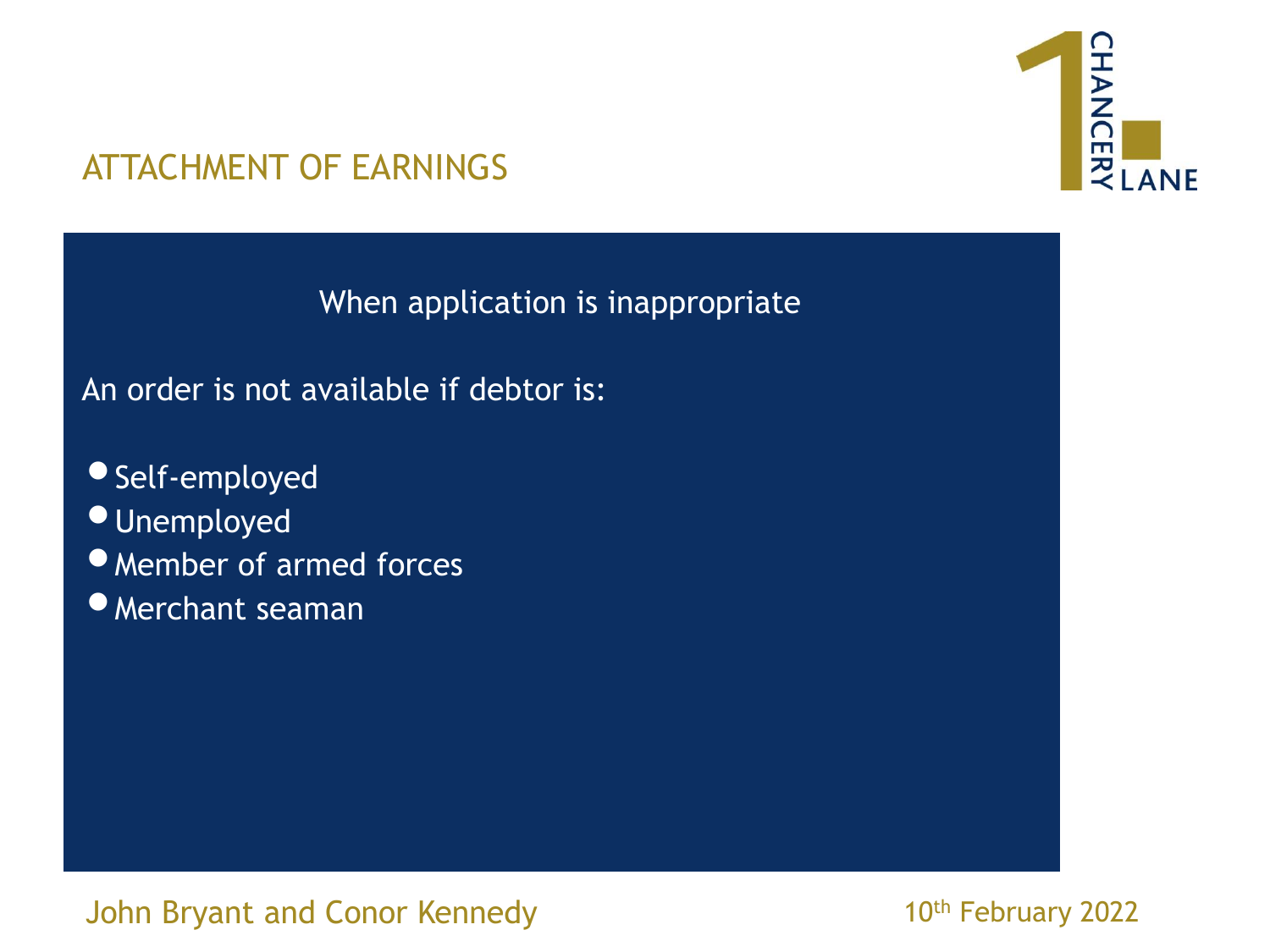

#### The application

• Must make application of County Court Money Claims Centre (CCMCC). CPR r.89.3.

**• Use Form N55** 

• Court serves application and N56 ("reply form") on debtor to him or her to file within 8 days of service: r.89.5

NB If debtor does not comply, may have to show cause why should not be imprisoned: see r.89.8. If fails to attend, may be imprisoned: AEA s.23

•Court may send to employer a request for statement of debtor's earnings: r.89.6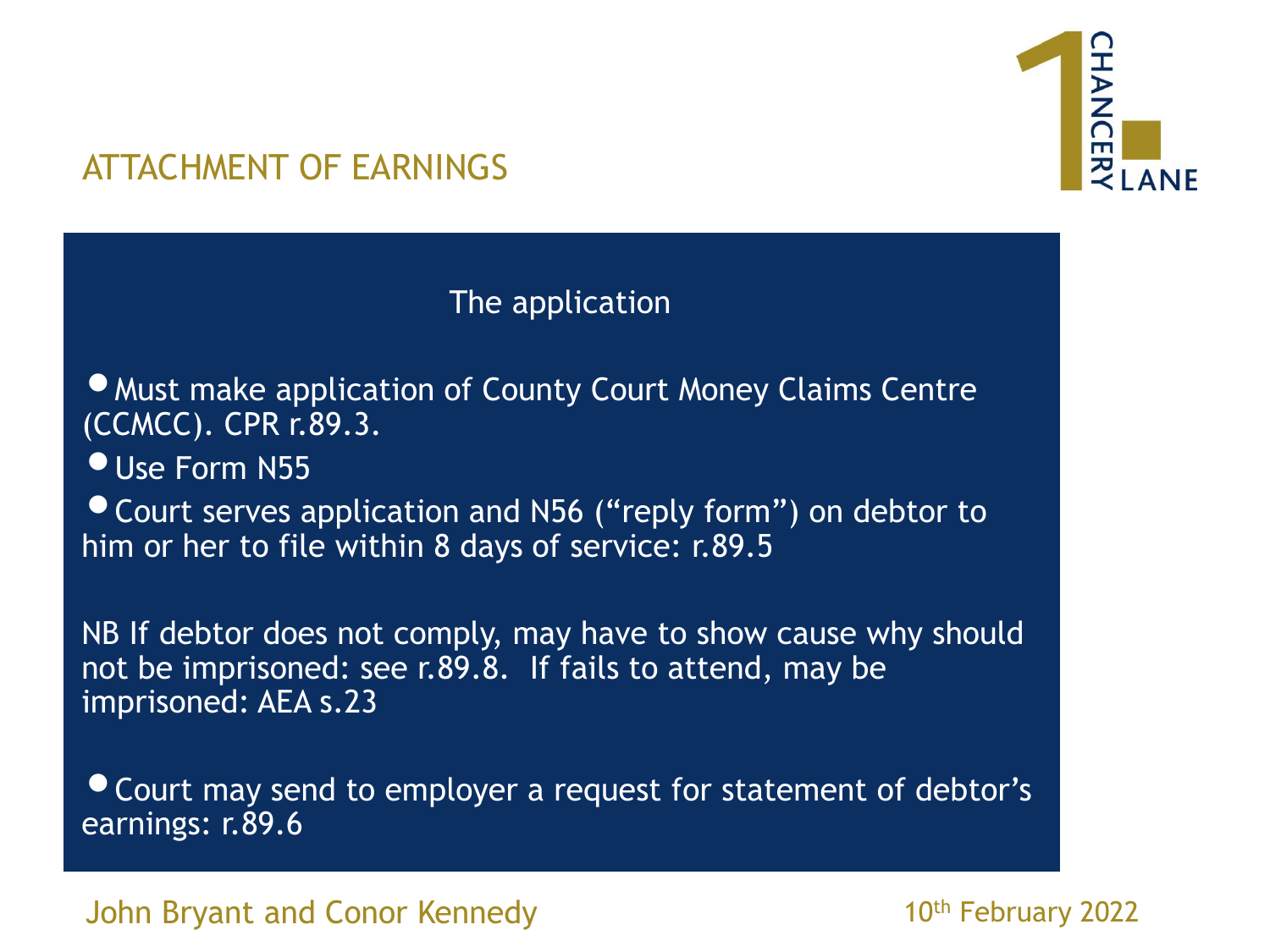

The order

#### $\bullet$  R.89.7

"(1) If the court officer-

- (a) receives the debtor's reply form; and
- (b) has sufficient information to make an attachment of earnings order,

the court officer may make such an order."

Note: the officer will tell the employer how much of the debtor's earnings are "protected".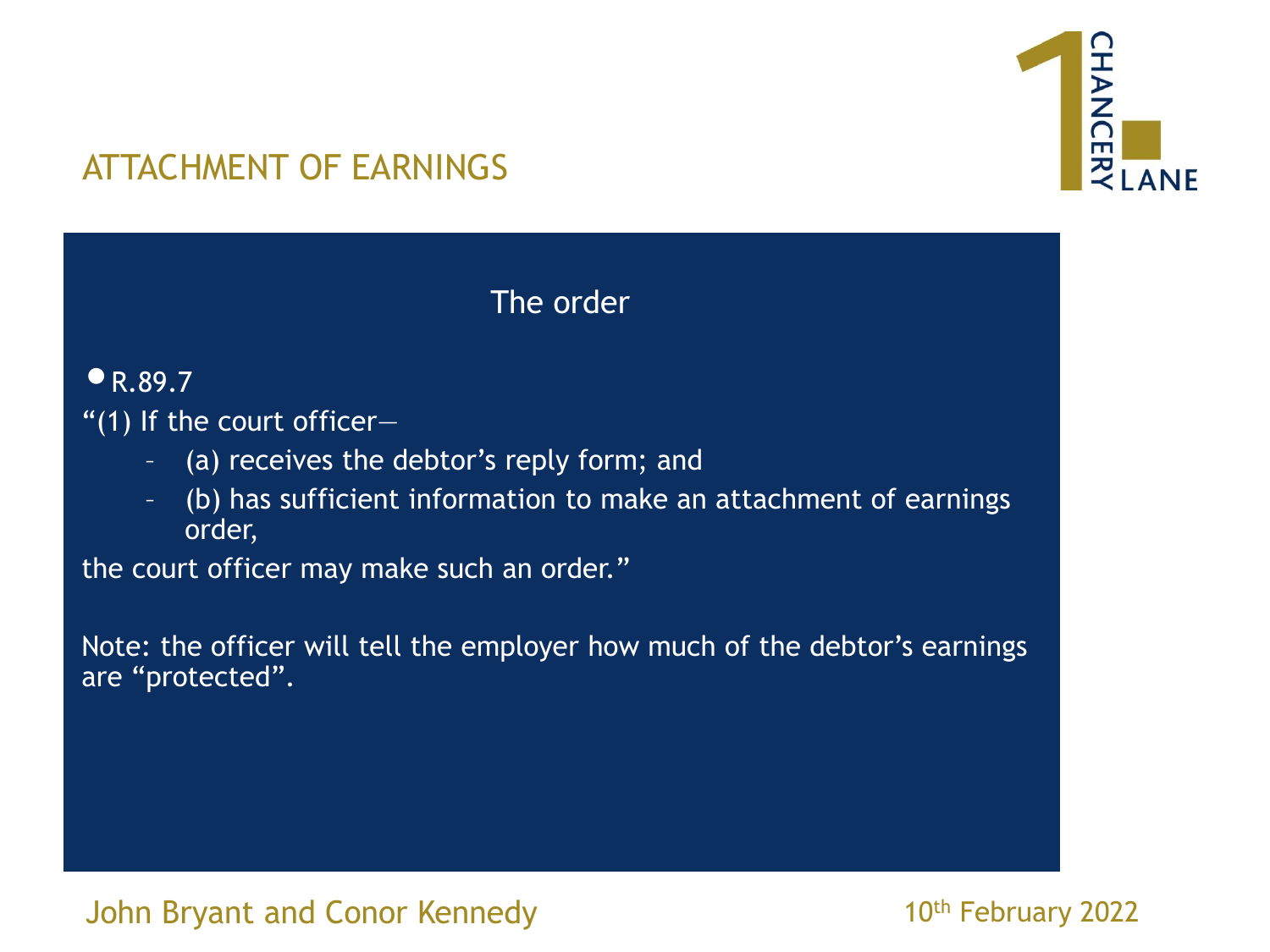

#### Reconsideration of order

#### R.89.7

(3) Where an order is made under paragraph (1), the creditor or the debtor may, within 14 days of service of the order and giving reasons, apply on notice for the order to be re-considered.

(4) Following receipt of an application in accordance with paragraph (3), the court officer must transfer the application to the debtor's home court for the hearing of the application.

(5) The creditor and the debtor must be given not less than 2 days' notice of any hearing fixed pursuant to paragraph (4).

(6) On hearing an application under paragraph (3), the District Judge may confirm the order or set it aside and make such new order as the District Judge thinks fit.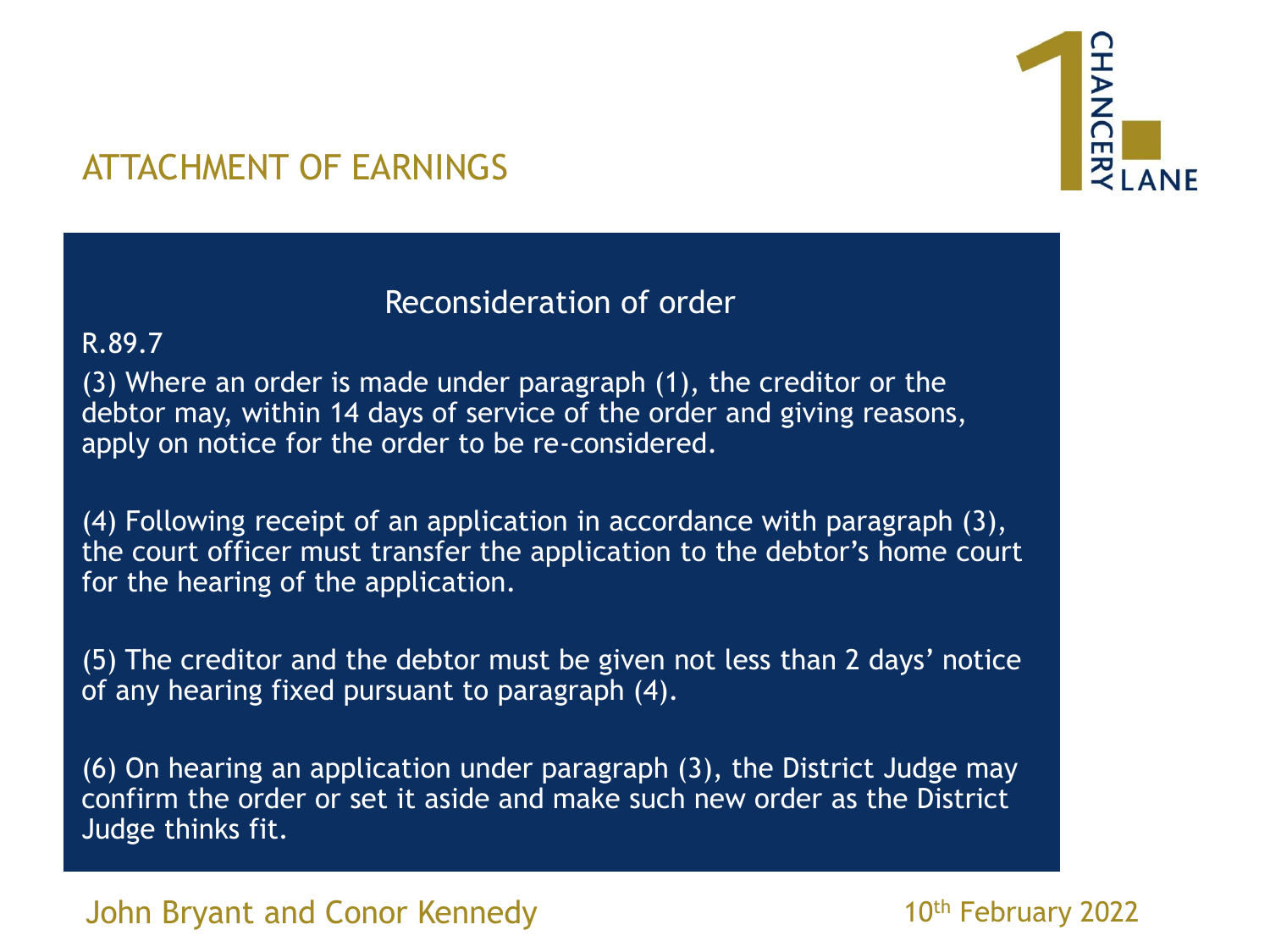

Discharge, variation and lapse

AEA s.9

"(1) The court…may make an order discharging or varying an attachment of earnings order.

(4) Where an attachment of earnings order has been made and the person to whom it is directed ceases to have the debtor in his employment, the order shall lapse…

(5) The lapse of an order under subsection (4) above shall not prevent its being treated as remaining in force for other purposes."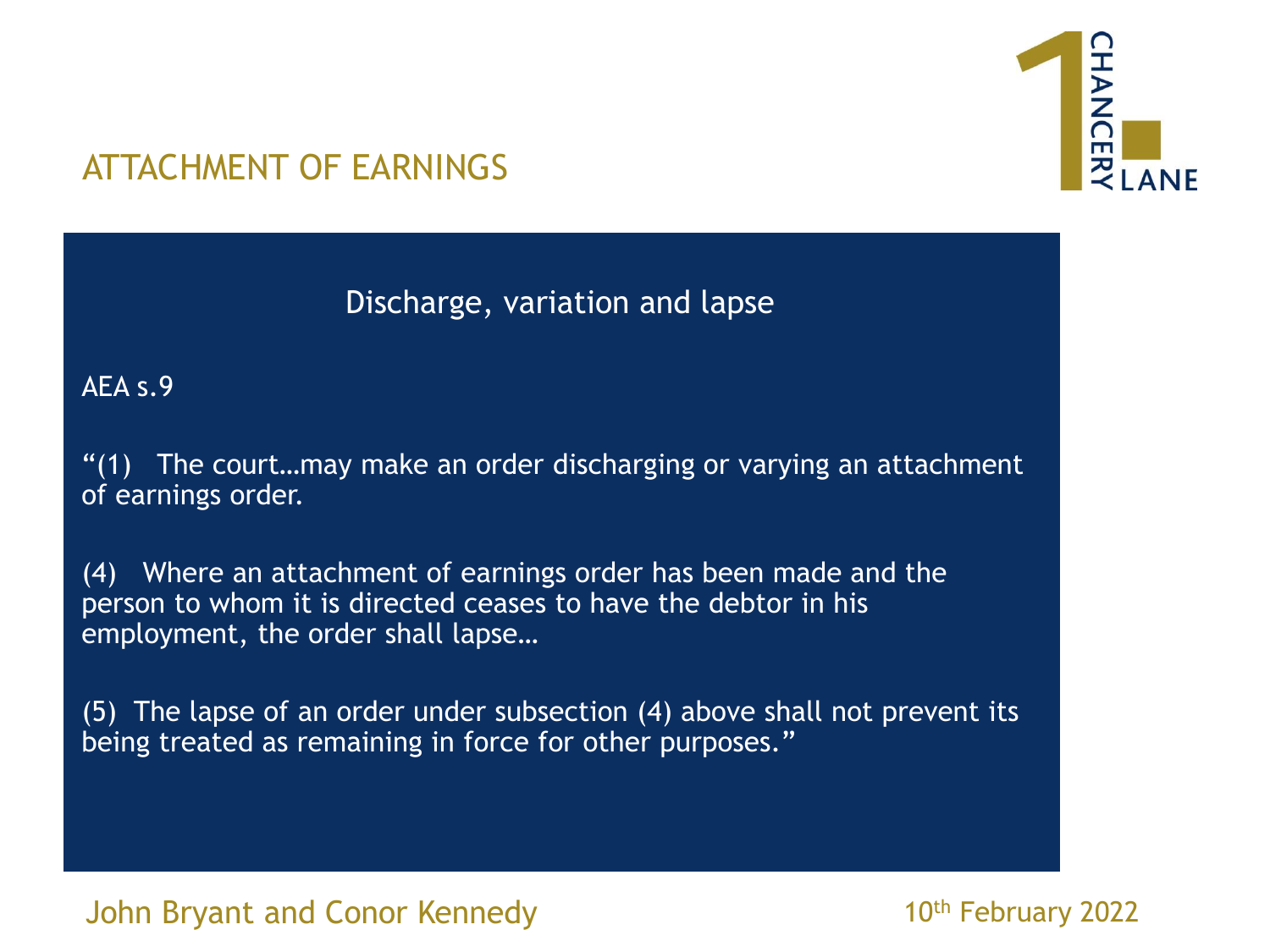

Sources of Law

•Tribunals, Courts and Enforcement Act 2007 Part 3 Enforcement by taking control of goods Schedule 12

•Taking Control of Goods Regulations 2013/1894

• CPR Part 84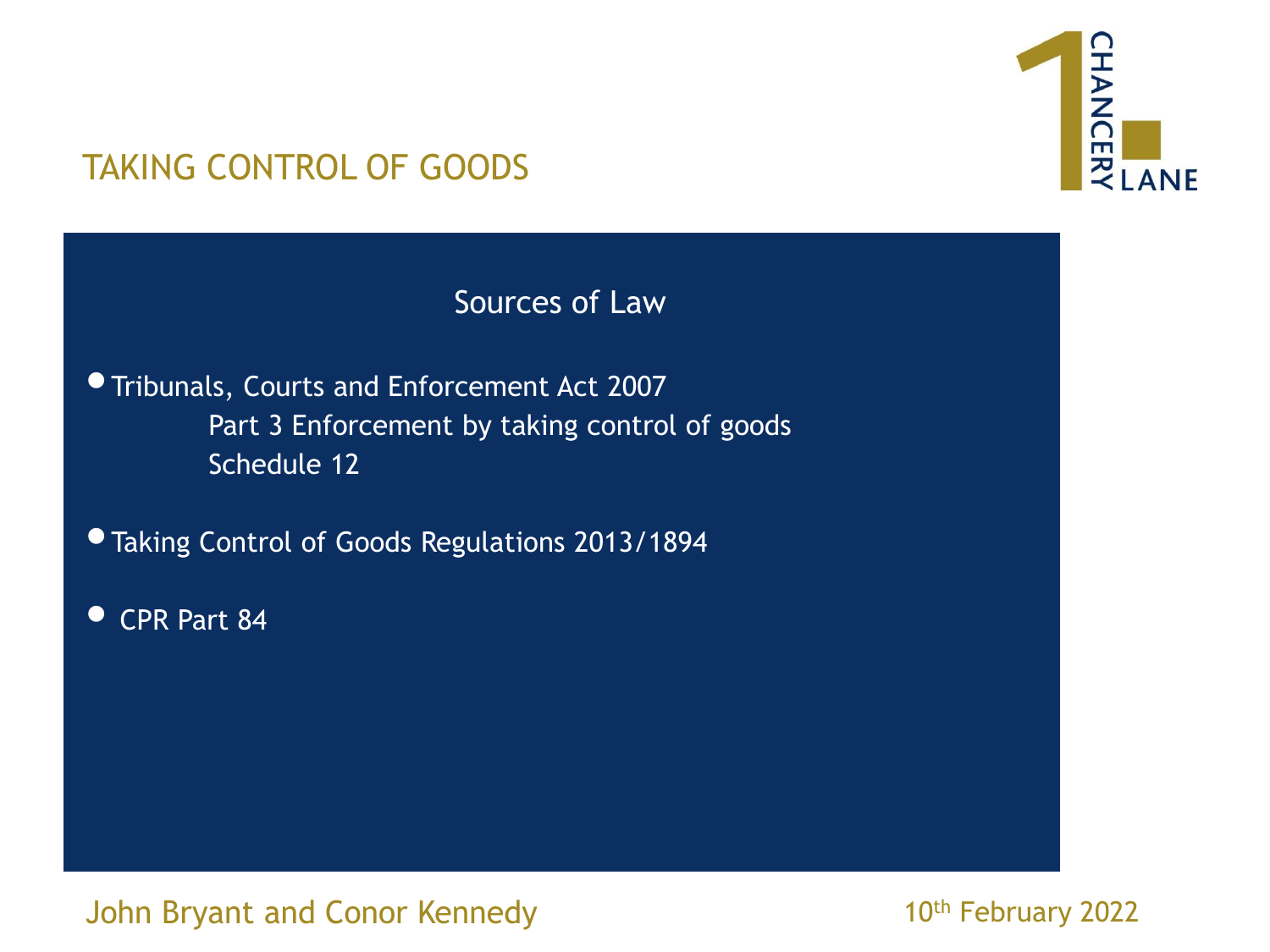

Power to take control of goods

 $\bullet$  TCEA s.62

Applies Sched 12 (taking control of goods and selling them to recover a sum of money) where an enactment, writ or warrant confers power to use the procedure in that Schedule.

Such a power may be exercised only by using the procedure in Sched.12. The 2013 regulations give more detail

This regime has replaced the old system of execution against goods (writs of fieri facias and warrants of execution).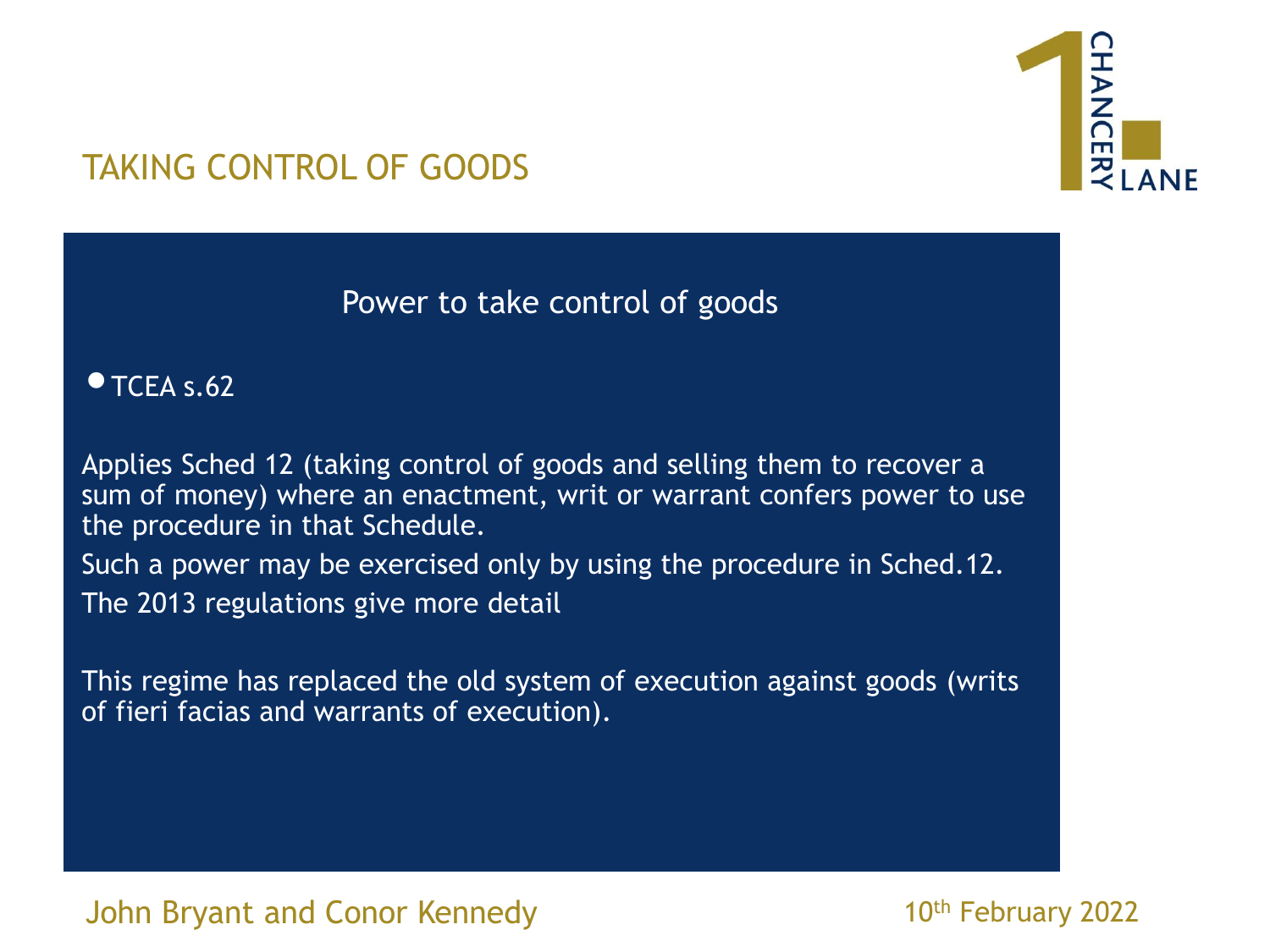

What is the process?

High Court issues a writ of control

County Court issues a warrant of control

That enables a certified enforcement agent to be instructed to attend the debtor's premises and take control of goods.

There is the ultimate power to sell the goods and use the sale proceeds to discharge the judgment debt.

High Court enforcement officer

County Court bailiff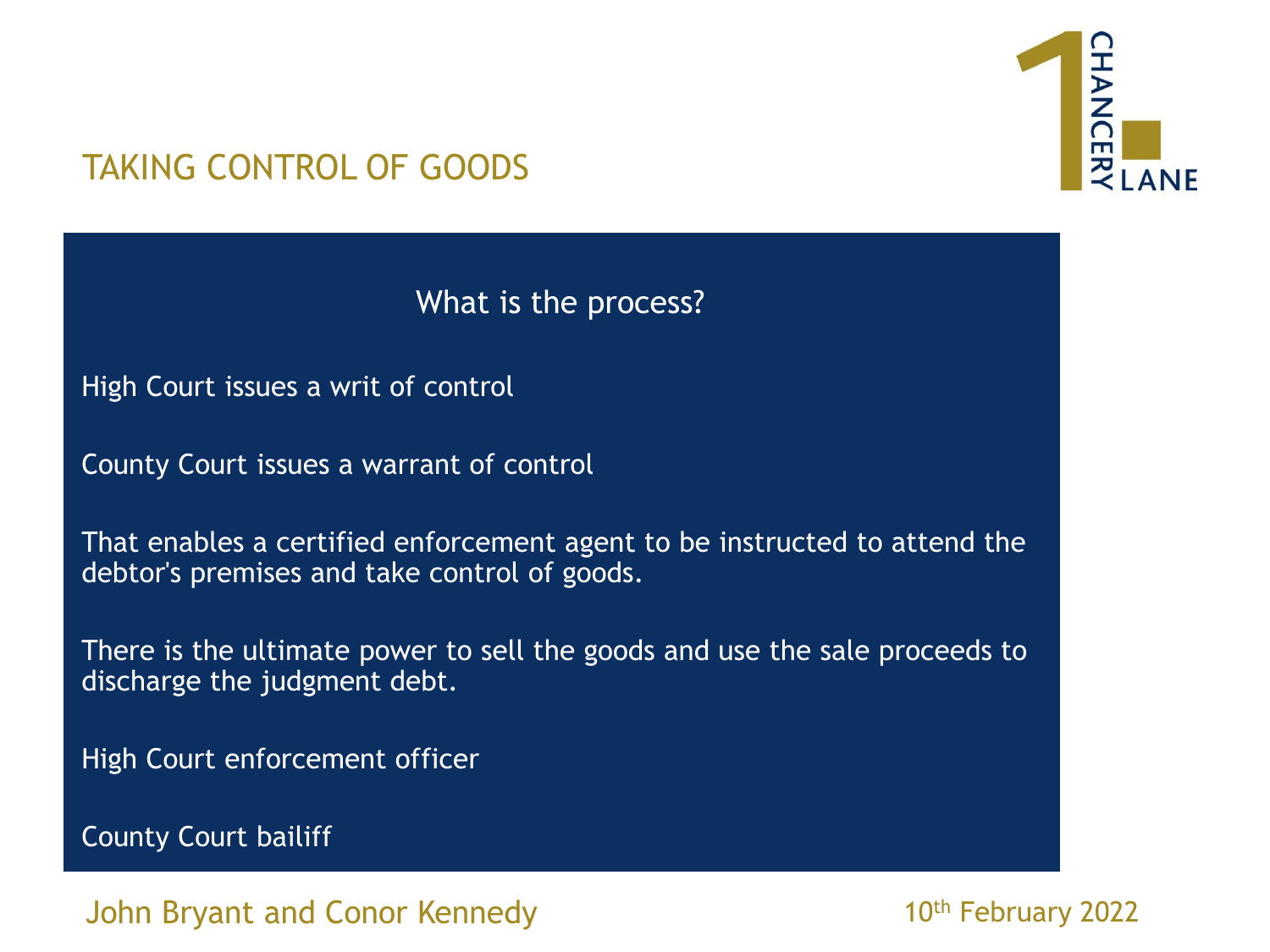

#### Procedure

- 1. Enforcement agent gives notice of enforcement to debtor (Sch.12 para.7).
- 2. (a) Debtor either makes contact with EA and pays debt; or
- (b) debtor enters into an arrangement for payment which is maintained; or
- (c) EA enforcement agent takes control of goods.
- 3. EA may take control of goods in four ways (Regulation 13)
- secure goods on premises;
- **•** secure goods on a highway;
- **•** remove goods and store them elsewhere;
- •or enter into a controlled goods agreement.

EA may do that only within the prescribed period (Sch.12 paras 8 and 9) i.e.12 months from notice of enforcement (reg.9) and on any day of the week (reg.12) between 6 a.m. and 9 p.m. (reg.13).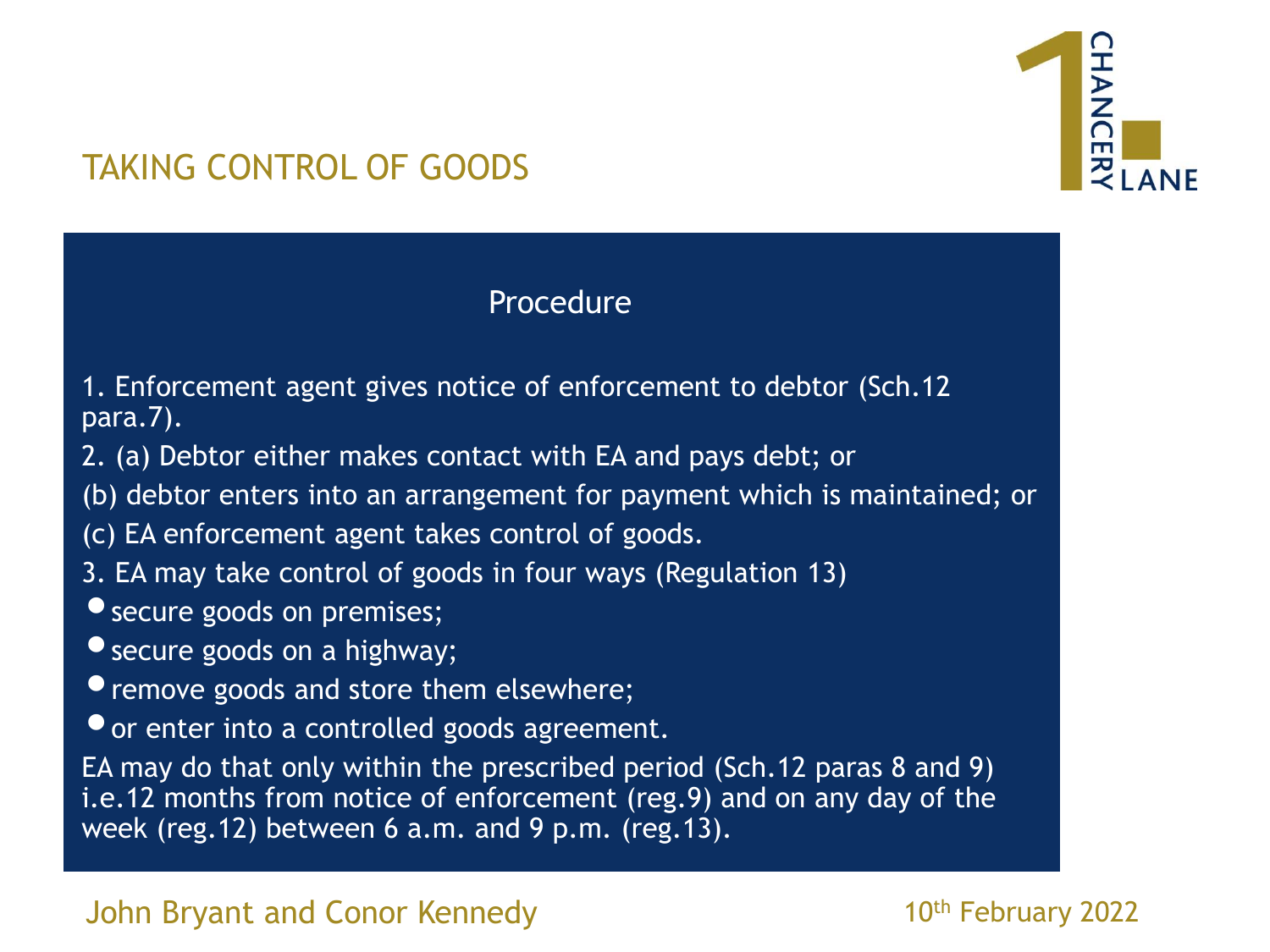

Procedure

Having taken control EA,

1. sells the goods at public auction (Sch.12 para.41);

2. uses proceeds of sale to pay the amount outstanding, including debt and costs (Sch.12 para.62).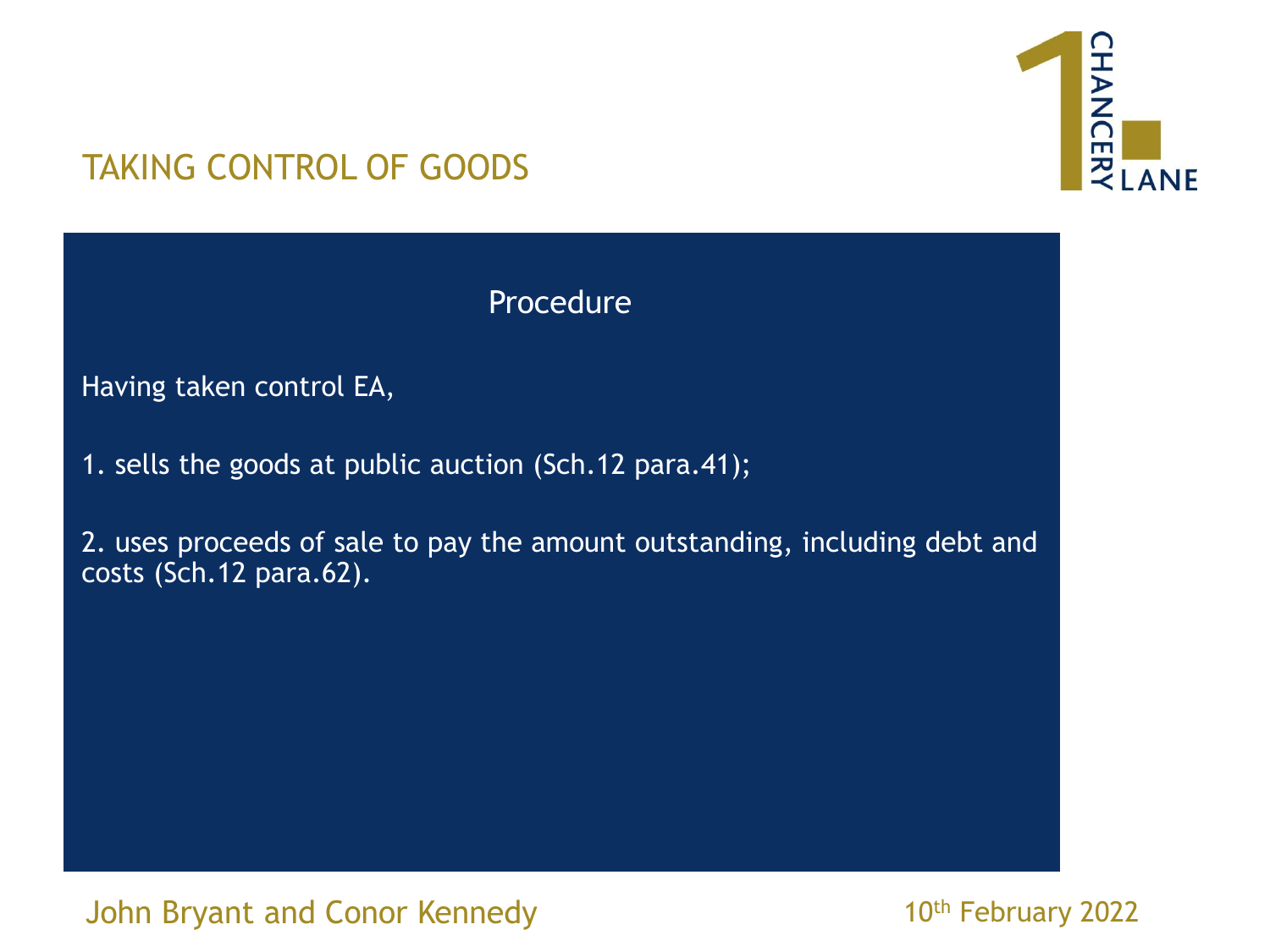

#### Creditor's application

CPR r.84.3

Applications must be made in accordance with Part 23 procedure, as modified by Part 84.

• If no pre-existing proceedings, must apply to County Court.

•If pre-existing proceedings, apply to High Court or the County Court in accordance with rule 23.2 [location of county court].

NB High Court and County Courts Jurisdiction Order 1991/724 Art.8 **• If enforcing £5,000 or more - only High Court** • If enforcing less than £600 - only County Court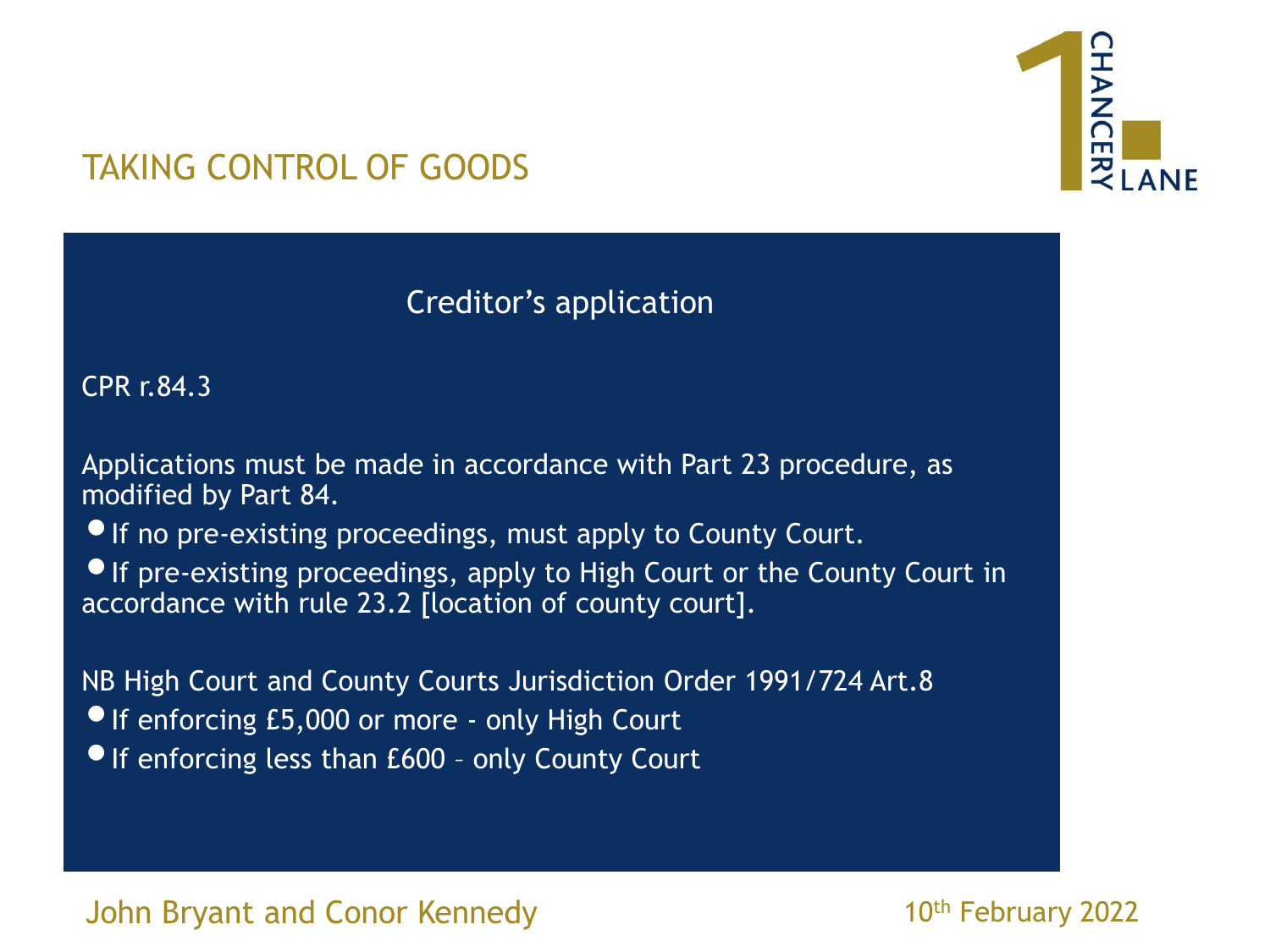

EA applications to court: CPR Pt 84

 $\bullet$  to shorten the period for notice to the debtor of enforcement (r.84.4)  $\bullet$  to extend the prescribed period within which the enforcement agent may take control of goods (r.84.5)  $\bullet$  to take control of goods during prohibited periods (r.84.6)  $\bullet$  to enter, re-enter or remain on premises outside permitted hours (r.84.7)  $\bullet$  to re-enter premises giving less than the minimum period of notice (r.84.8) • to issue a warrant in respect of specified premises and to use reasonable force to enter premises (r.84.9) • to use reasonable force in respect of goods on a highway (r.84.10)  $\bullet$  to sell other than by public auction (r.84.11)

- to deal with abandoned goods (r.84.12)
- to obtain exceptional disbursements (r.84.14).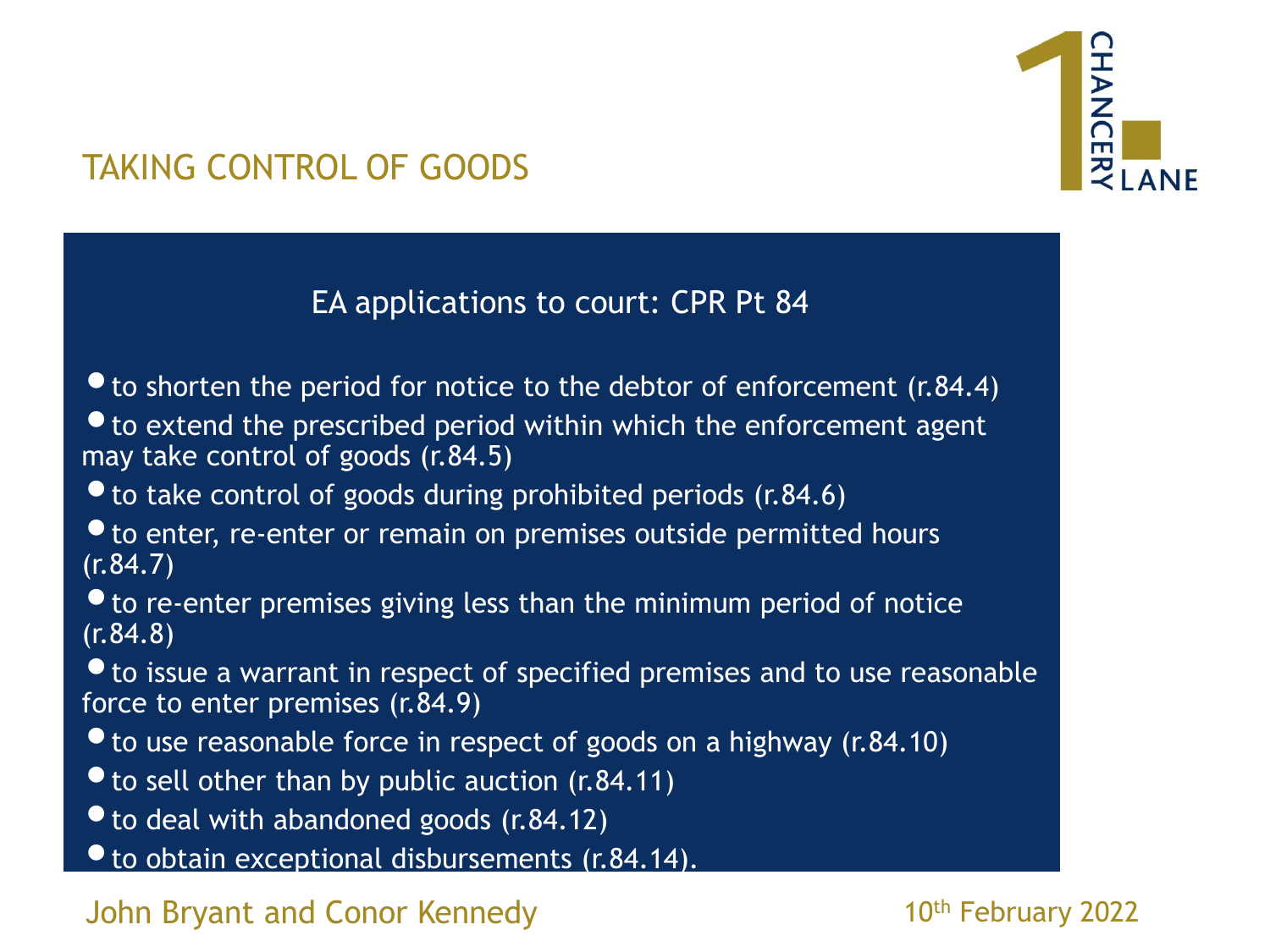

Exempt goods

EA cannot take control of all debtor's goods. Sched. 12 para.4(1) excludes "exempt" goods.

Regs 4 and 5 define exempt goods.

e.g.

• tools and equipment of trade up to a value of £1,350

•clothing, bedding, furniture, household equipment reasonably required to satisfy basic domestic needs (examples given in reg.14(1)(b))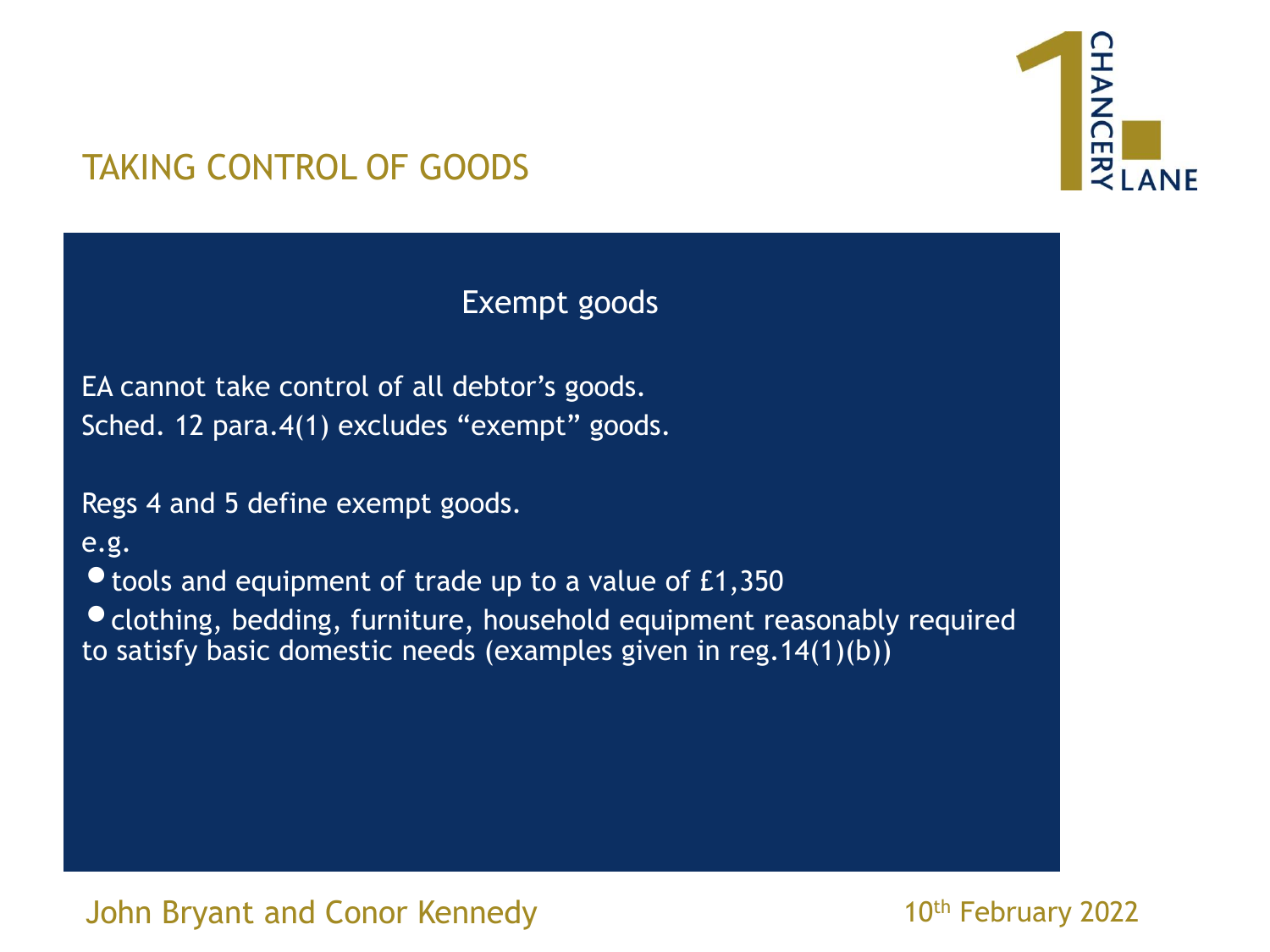

Remedies of Debtor

•TCEA Sched.12 para.66

If (a) EA breaches schedule or (b) writ or warrant is defective, debtor may bring proceedings for return of goods or damages Debtor makes application under CPR r.84.13.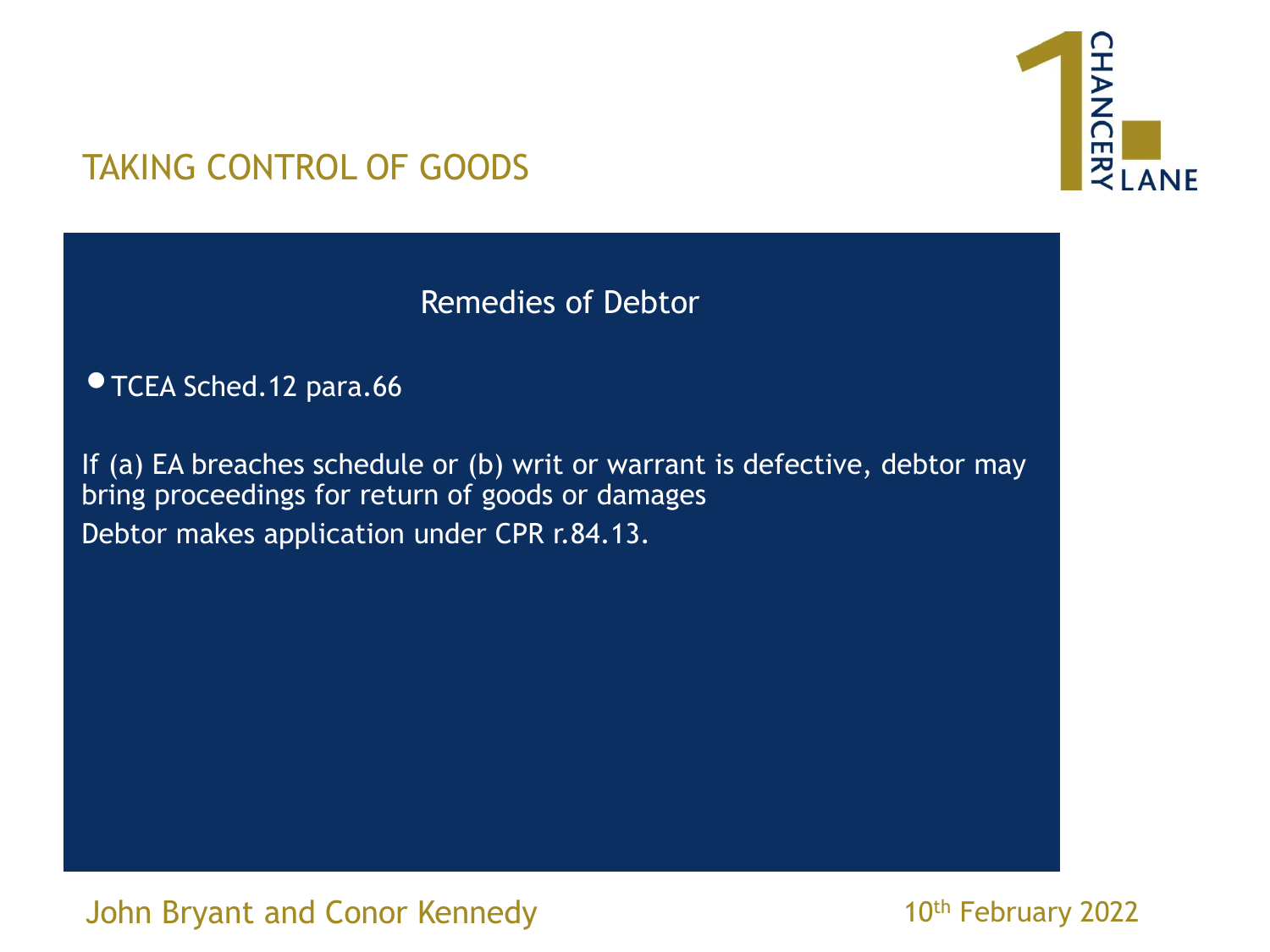

Controlled goods agreements

TCEA Sched.12 para.13 (4) A controlled goods agreement is an agreement under which the debtor—

(a)is permitted to retain custody of the goods,

(b)acknowledges that the enforcement agent is taking control of them, and

(c)agrees not to remove or dispose of them, nor to permit anyone else to, before the debt is paid.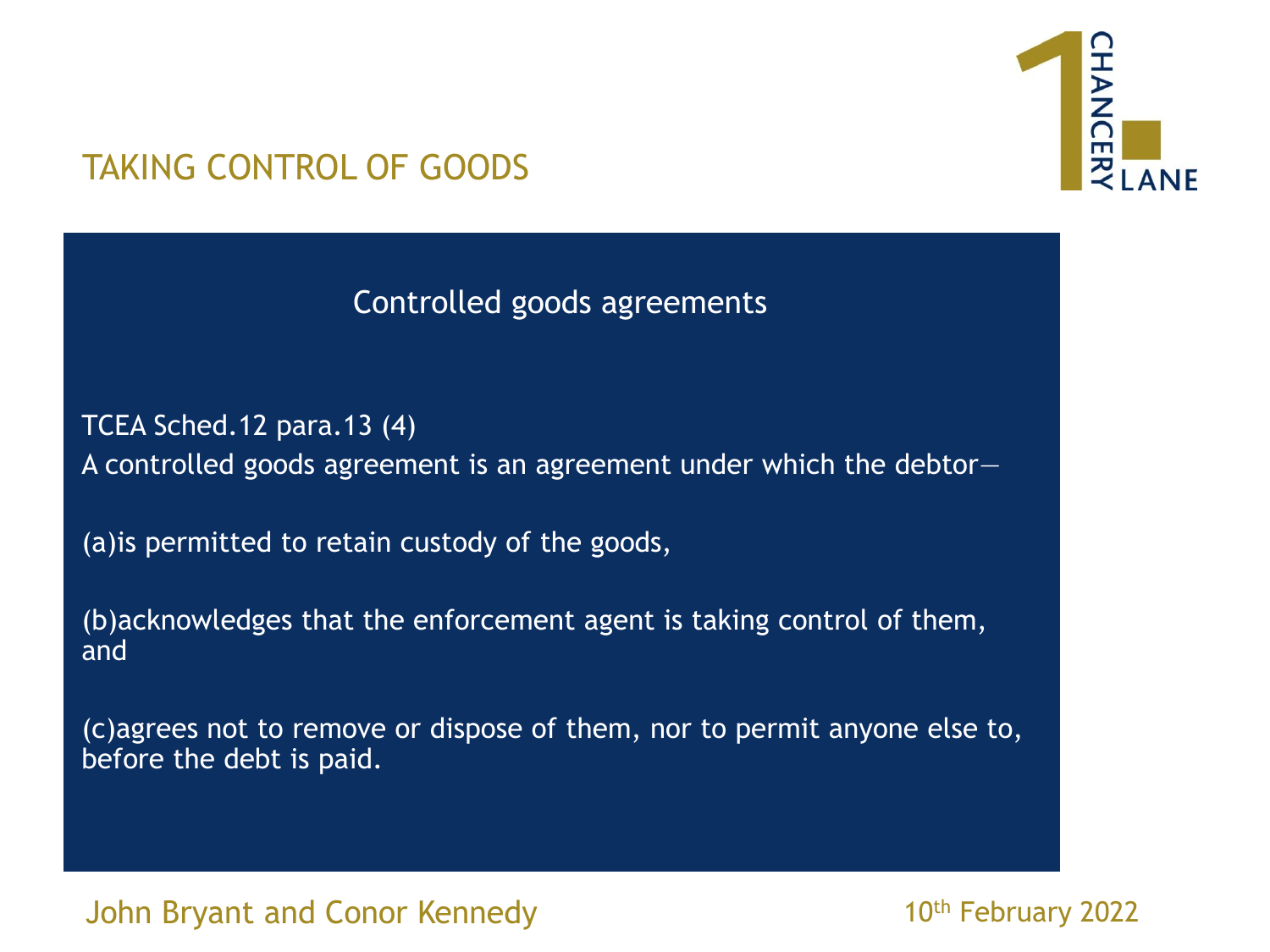

#### CGAs requirements

•Entered into between EA and debtor who is not a child or debtor's agent, aged 18 or over: reg. 14

•Signed by EA and debtor or debtor's agent: reg. 15(2)

•Contain prescribed information: reg. 15(3)

• EA must give signatory a copy of signed CGA: reg. 15(4)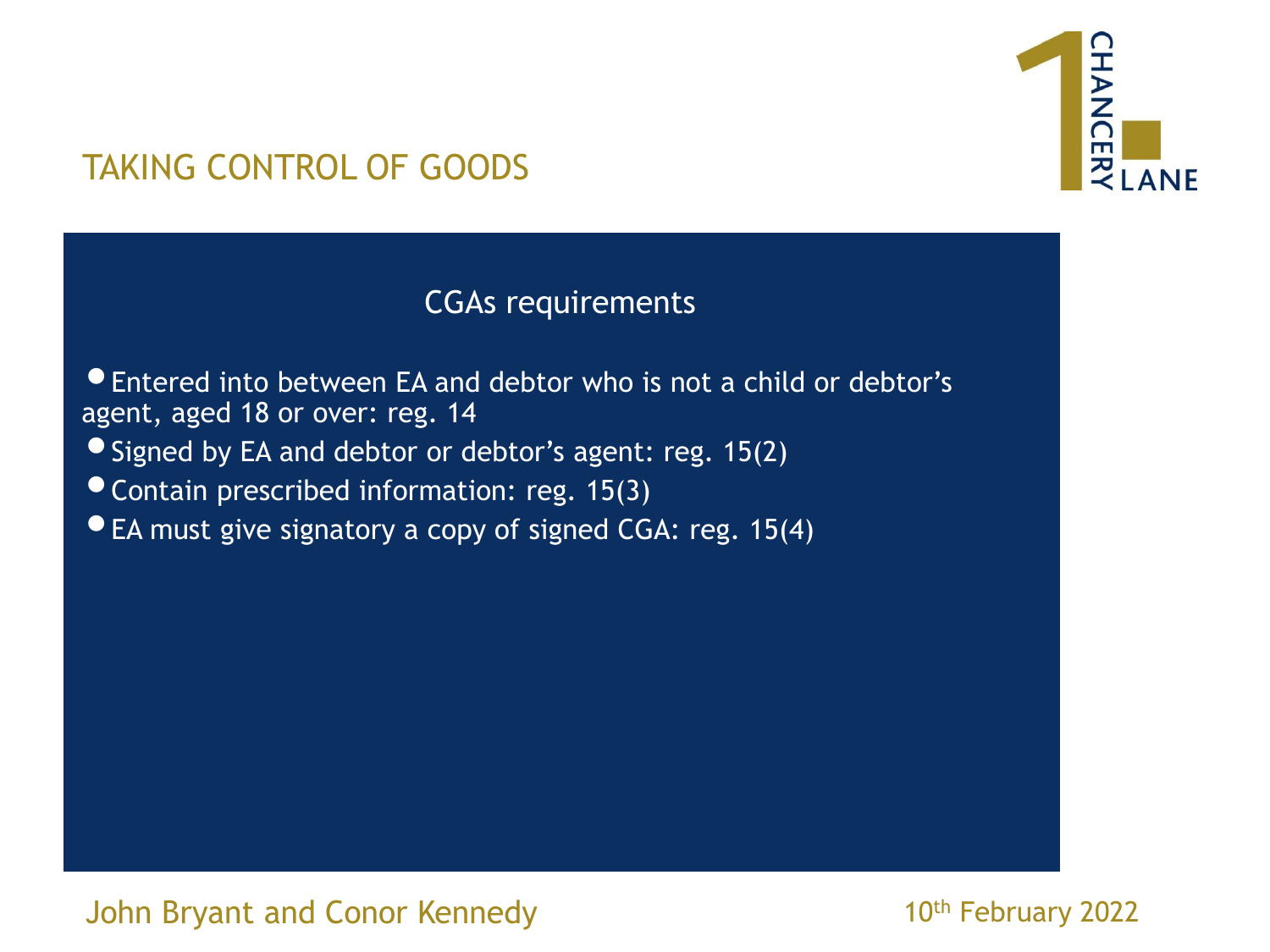

## TAKING CONTROL OF GOODS

Interference with procedure

If debtor wrongfully interferes with controlled goods and creditor suffers loss, creditor may bring a claim against the debtor in respect of the loss: Sched.12 para.67

Sched. 12 offences

 $\bullet$  Intentionally obstructing EA: para.68(1)

•Intentionally interfering with controlled goods without lawful excuse: para.68(2)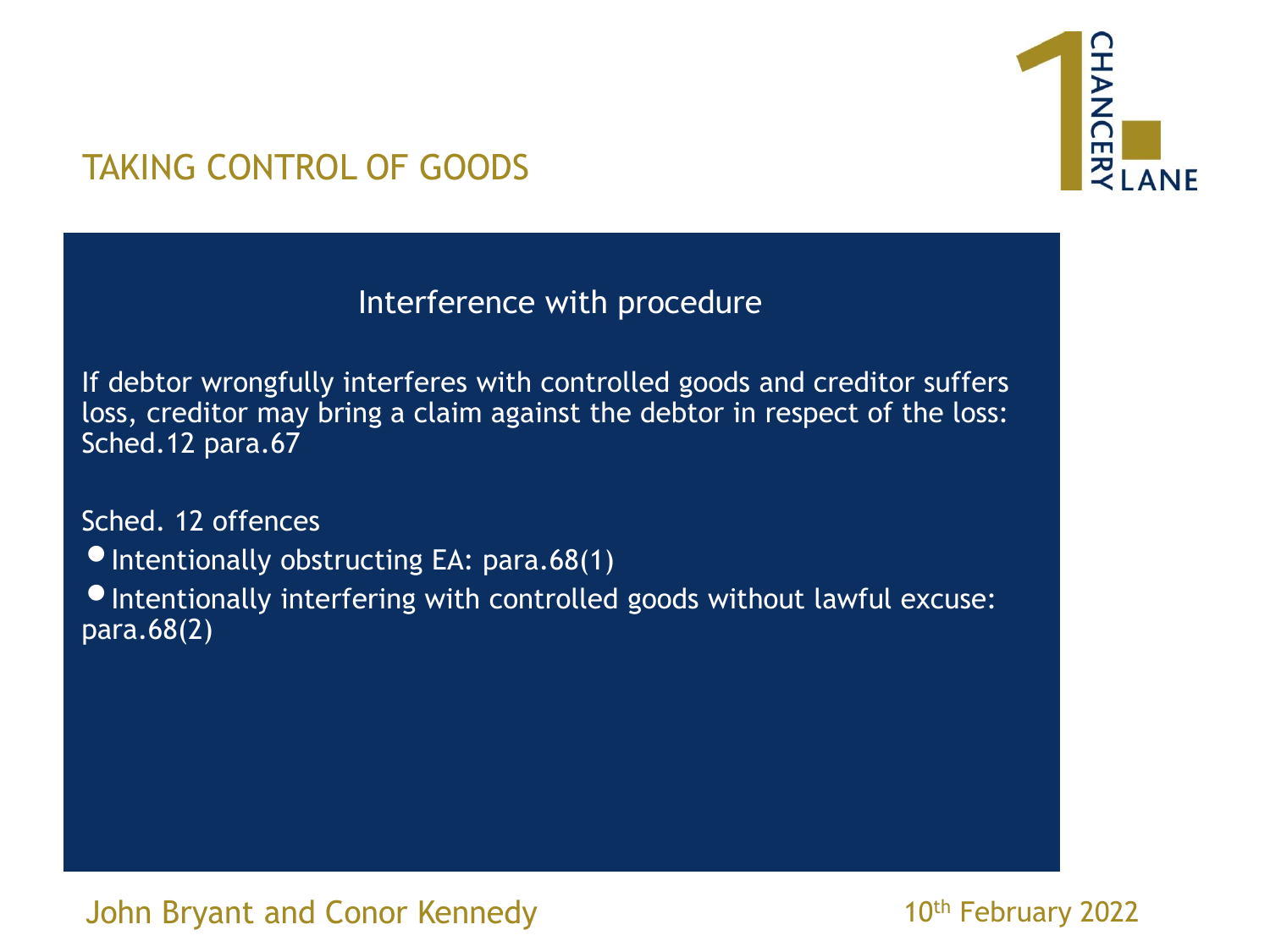# HANCEI **ZLANE**

## CHARGING ORDERS

## Initial considerations

- •Is the judgment debt due and enforceable?
- •What resources does the debtor have?
- If a house, who lives there? What might be the equity?
- •Who other than the debtor might object?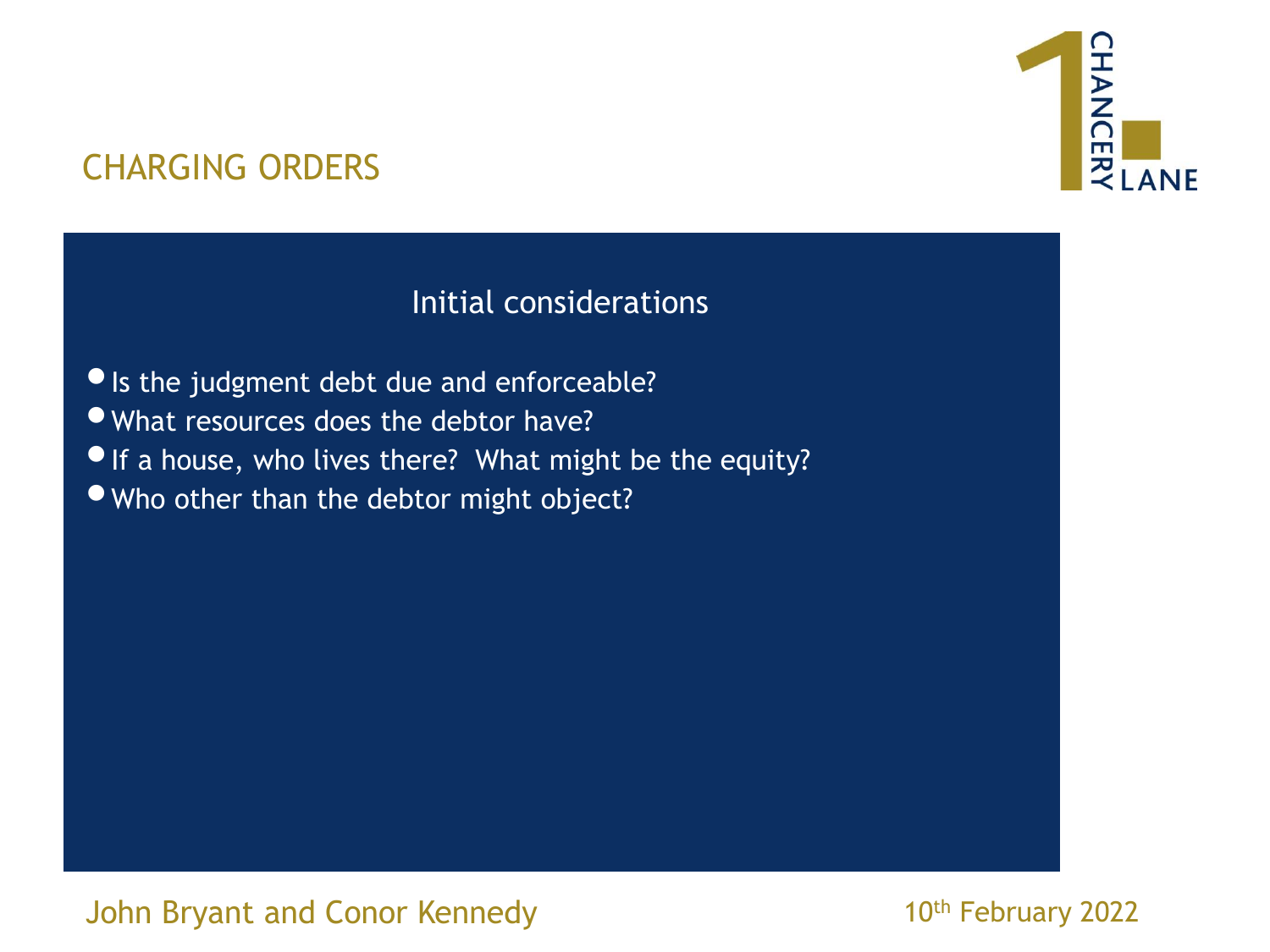

Sources of law

#### •Charging Orders Act 1979

- •Case law
- •CPR Part 73 and 73PD.

John Bryant and Conor Kennedy **Fig. 10th February 2022**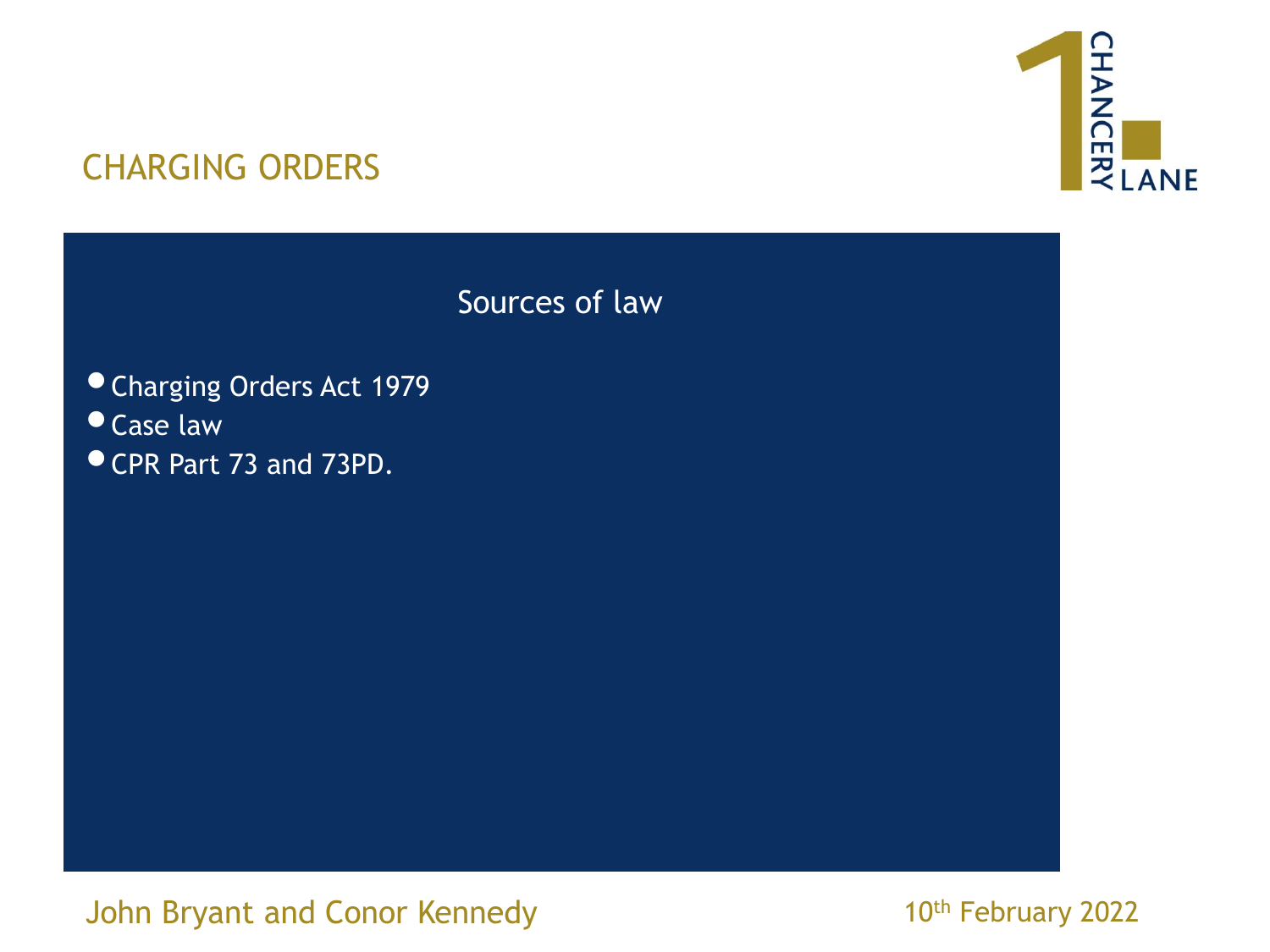## Charging Orders Act 1979

#### Section 1

"(1) Where, under a judgment or order…, a person (the "debtor") is required to pay a **sum of money** to another person (the "creditor") then, for the purpose of enforcing that judgment or order, the appropriate court may make an order in accordance with the provisions of this Act imposing on any such property of the debtor as may be specified in the order a charge for securing the payment of any money due or to become due under the judgment or order."

"Sum of money" includes the sum awarded under the judgment plus accrued interest and costs. It does not include an award of damages to be assessed nor does it apply to costs to be assessed.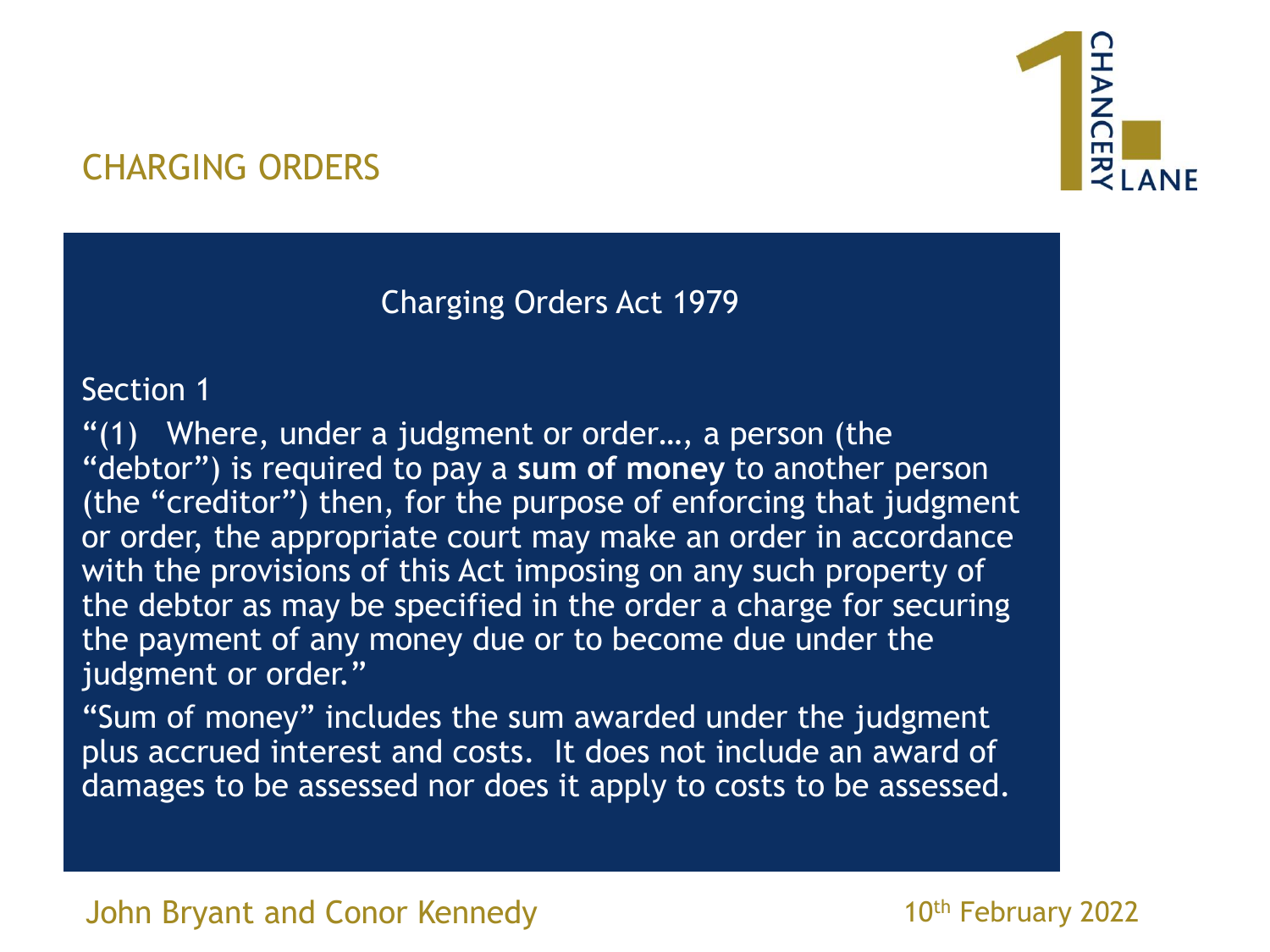### Kinds of charging order

#### Section 1

"(1) Where, under a judgment or order…, a person (the "debtor") is required to pay a **sum of money** to another person (the "creditor") then, for the purpose of enforcing that judgment or order, the appropriate court may make an order in accordance with the provisions of this Act imposing on any such property of the debtor as may be specified in the order a charge for securing the payment of any money due or to become due under the judgment or order."

"Sum of money" includes the sum awarded under the judgment plus accrued interest and costs. It does not include an award of damages to be assessed nor does it apply to costs to be assessed.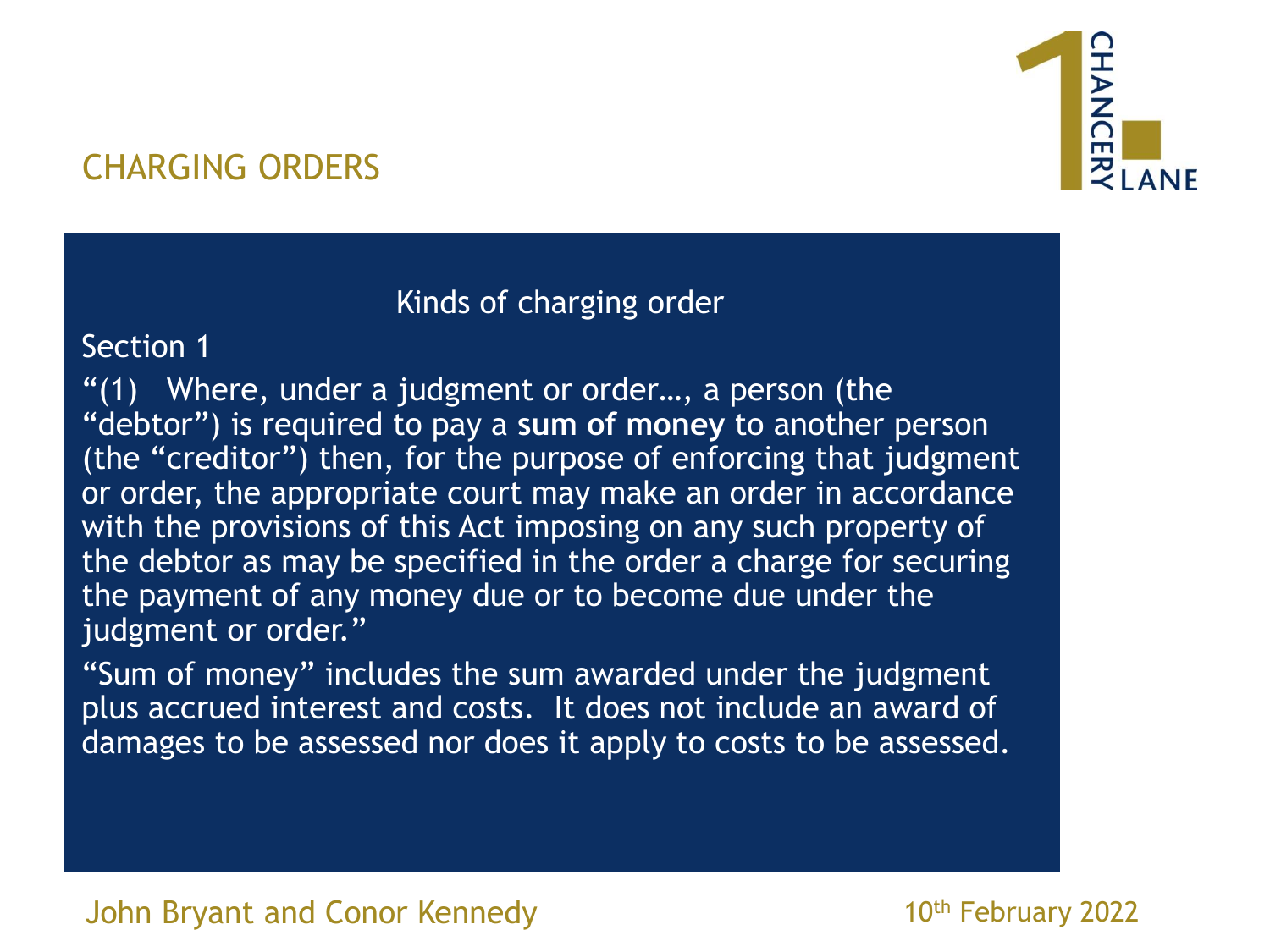

Kinds of charging order

- a charging order on land (the most common);
- $\bullet$  a charging order on securities;
- •a charging order over a judgment debtor's interest in a fund in court; and
- $\bullet$  a charge over the judgment debtor's interest in partnership property.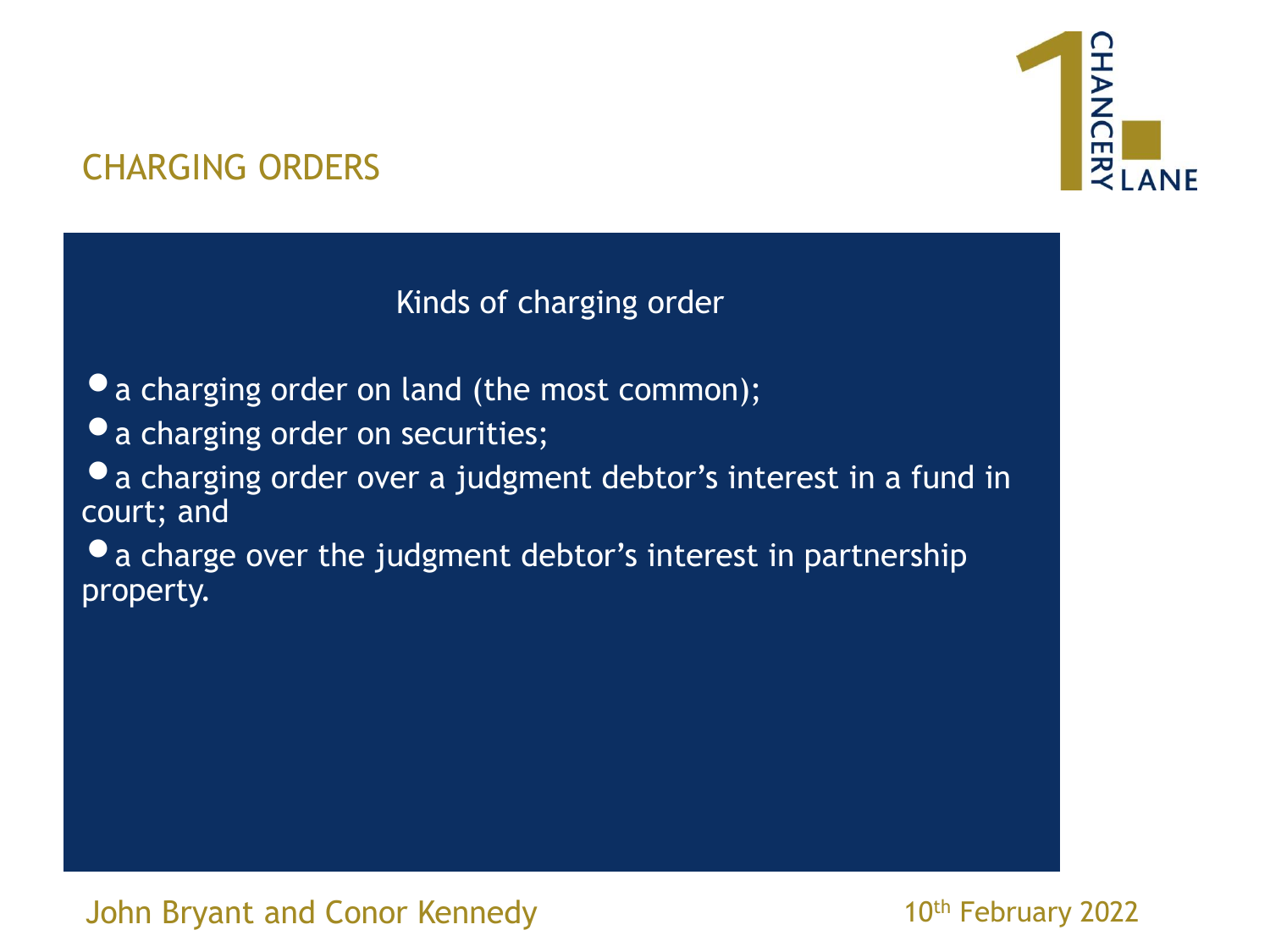

Appropriate court

COA section 1(2).

If the relevant judgment or order was made by the High Court and exceeds the county court limit of £5,000, apply in either the High Court or county court. In any other case, the appropriate court is the county court. The jurisdiction of the County Court to make a charging order over land is unlimited.

Where an application for a charging order is to be made to the County Court, it must be made to the County Court Money Claims Centre, unless the application is for a charging order over an interest in a fund in court: r.73.3(2).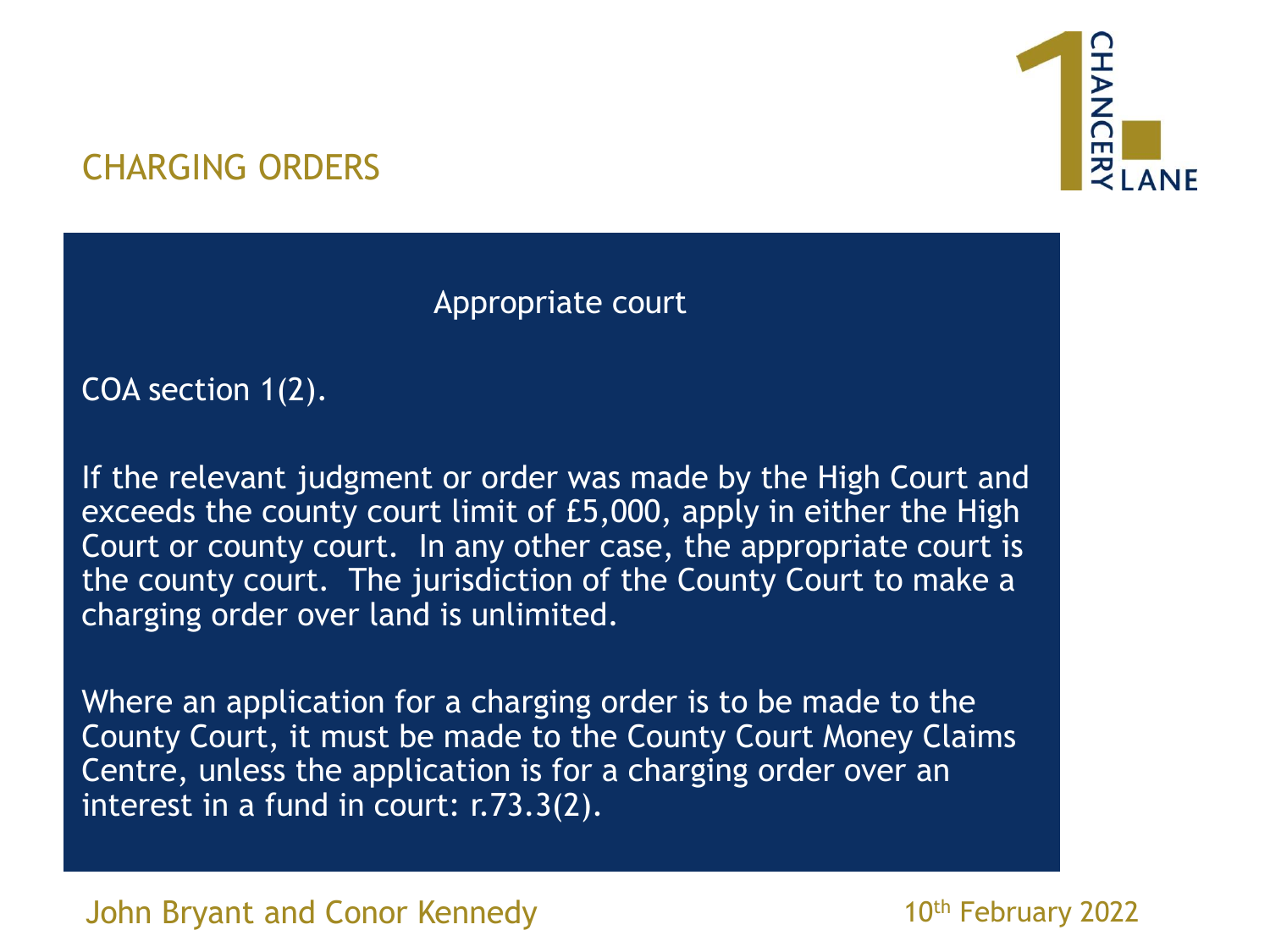

Three stages

- •Application for an interim order.
- •Application for final order.
- •Application for sale.

An application for a charging order may be made without notice:  $r.73.\overline{3}(1)$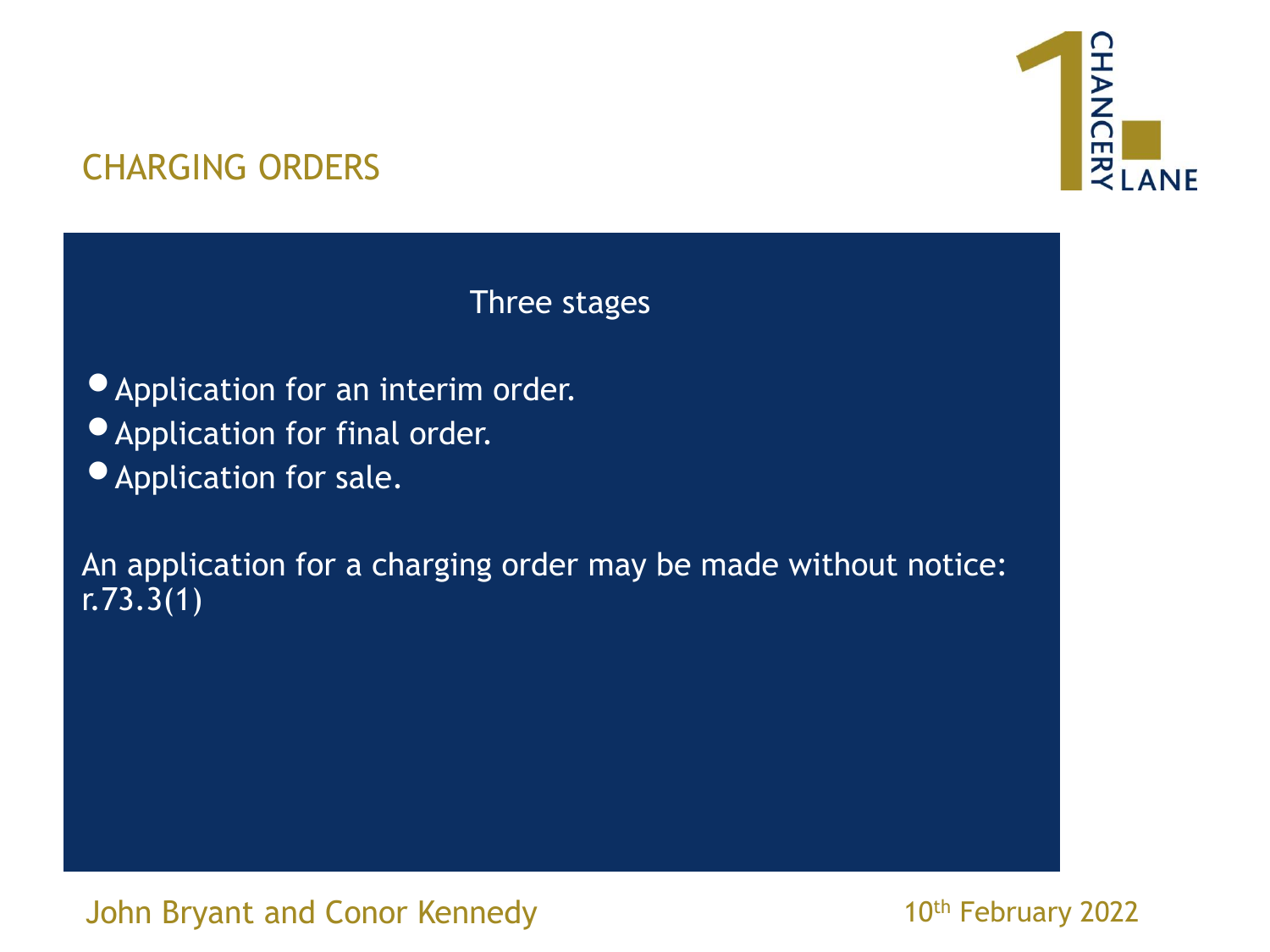## Interim order

•Where an application is made to the CCMCC r.73.4 applies.

• Initially the application will be dealt with without a hearing.

• Initially it will be dealt with by a court officer provided that: (a) the application is only for a charging order on the judgment debtor's interest in land; and (b) none of the exceptions listed in paragraph (4) apply.

Those exceptions include a case where the court officer considers that the application should be dealt with by a judge.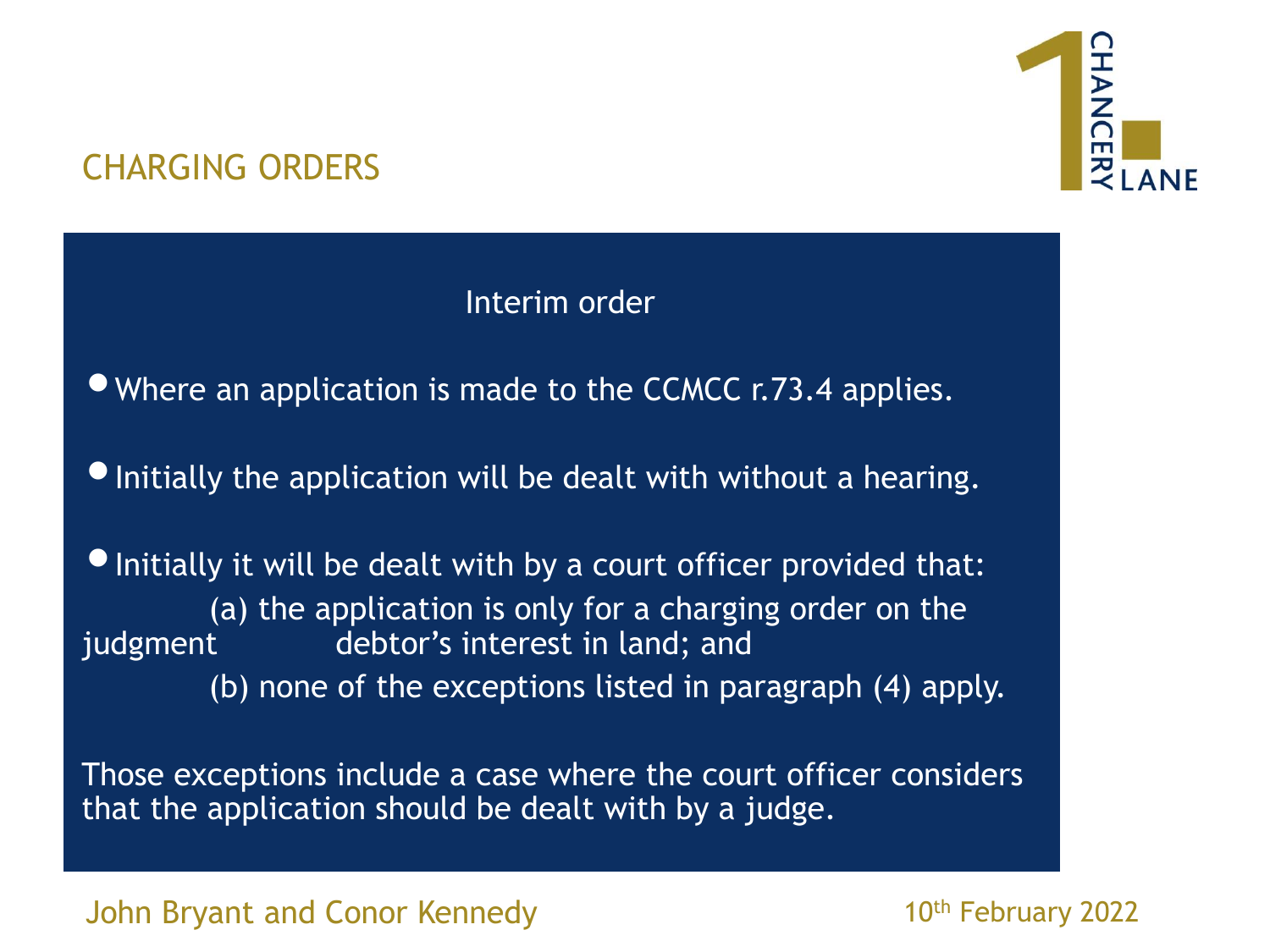

#### Reconsideration

**• A party may request that a decision by a court officer be** reconsidered by a District Judge.

•File request for reconsideration within 14 days after service of notice of the decision. It appears that the request may just be made in writing by letter. There is no reference to an application under CPR 23 being required in the CPR.

• Reconsideration will take place without a hearing. (CPR 73.5)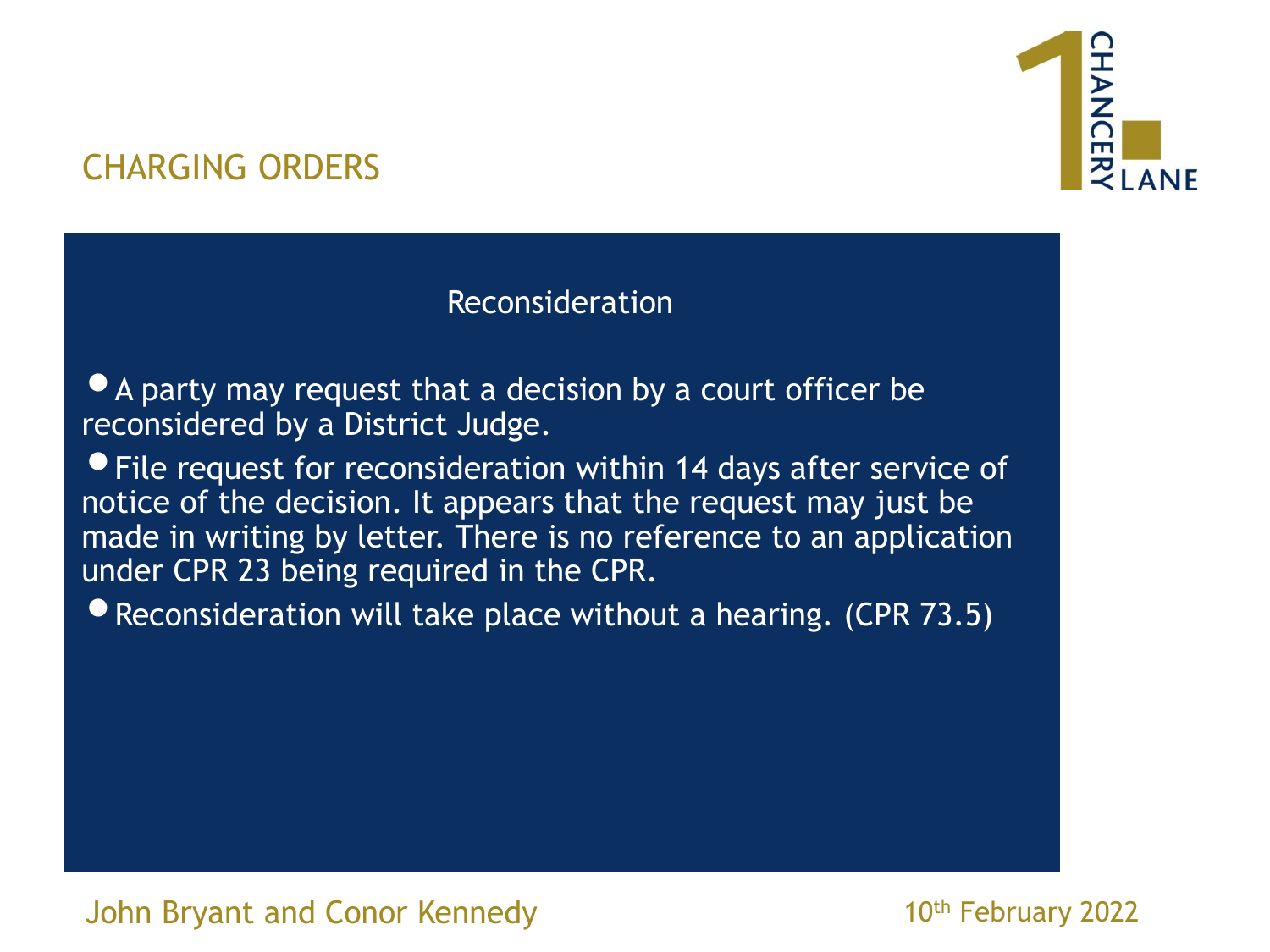

#### **Discretion**

• The court has a discretion whether or not to make an interim charging order: COA s.1(1) and CPR r. 73.4(2) but in practice the court usually grants an interim order and exercises its discretion at the hearing of the application for a final charging order.

• The applicant should set out evidence of non-payment and, if applicable, the failure of any other methods of execution he or she has attempted to employ. The court is unlikely to make an order if it would be oppressive to do so, for instance, if the debt is too small to justify the remedy.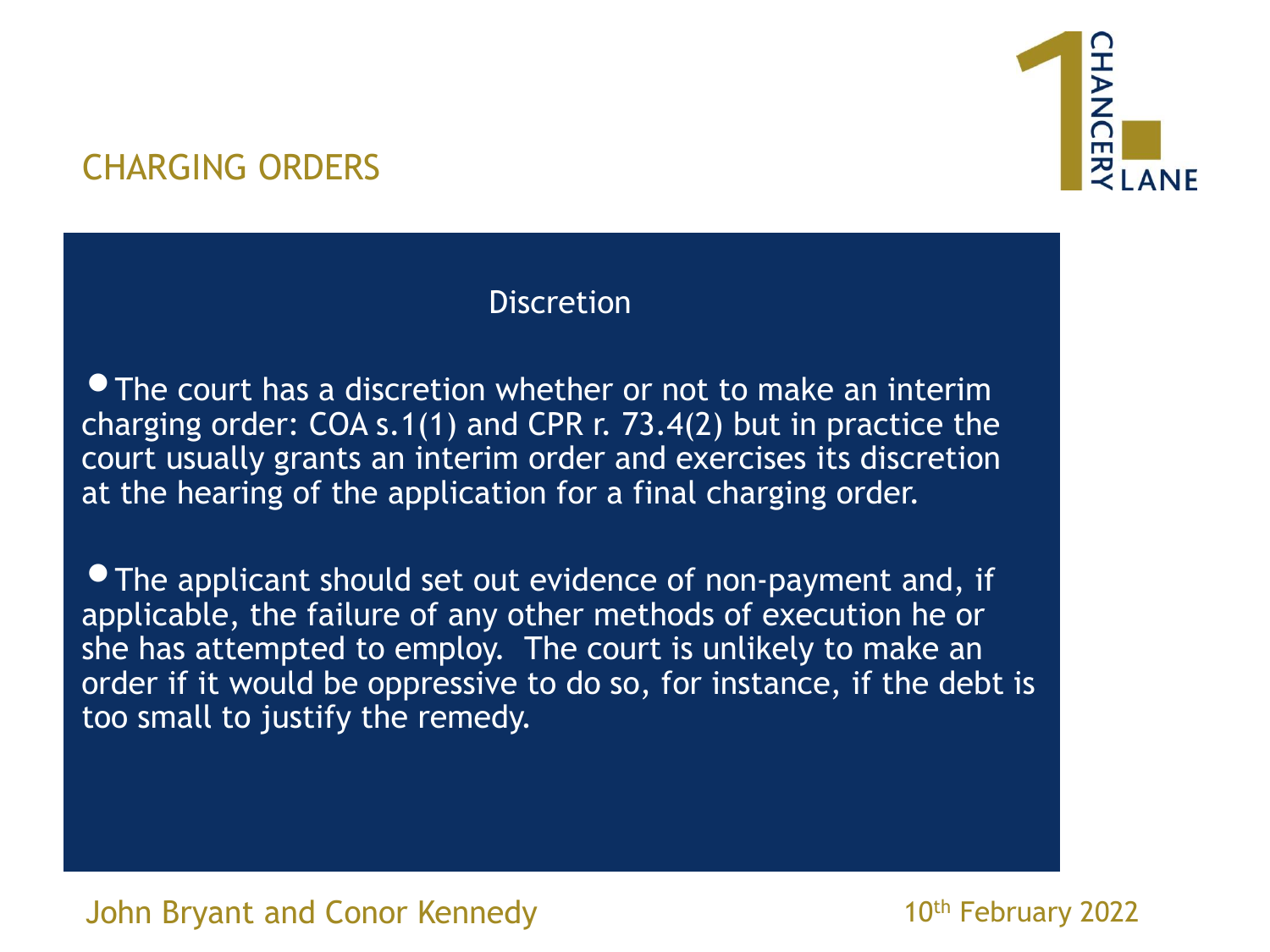## Effect of interim order

### COA s.3(4)

"a charge imposed by a charging order shall have the like effect and shall be enforceable in the same courts and in the same manner as an equitable charge created by the debtor by writing under his hand."

• So, once the order is made, the effect is that an equitable charge is imposed over the debtor's interest in the land.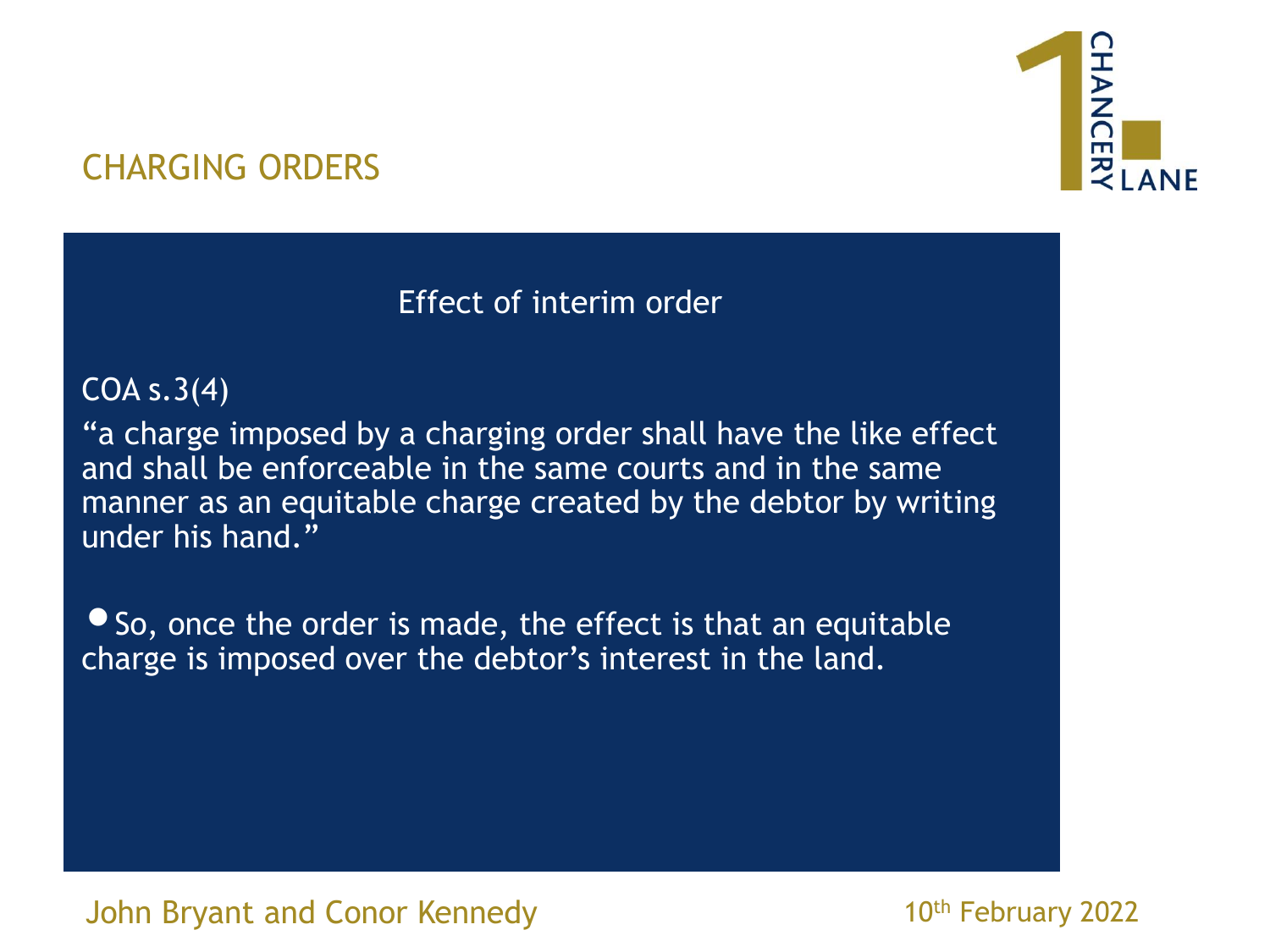

#### Subsequent steps

• Save for CCMCC cases the court will fix a hearing to consider whether or not a final charging order should be made. The hearing will be at least 21 days after the date of the interim charging order.

**•In CCMCC cases, an interim charging order will not** automatically require a hearing date for it to be made final. Rather, anyone who has been served and who objects to the application has 28 days from service to file an application.

• If an objection is received, then the matter will be referred to a district judge and the matter will probably be transferred to the debtor's home court (see CPR 73.10)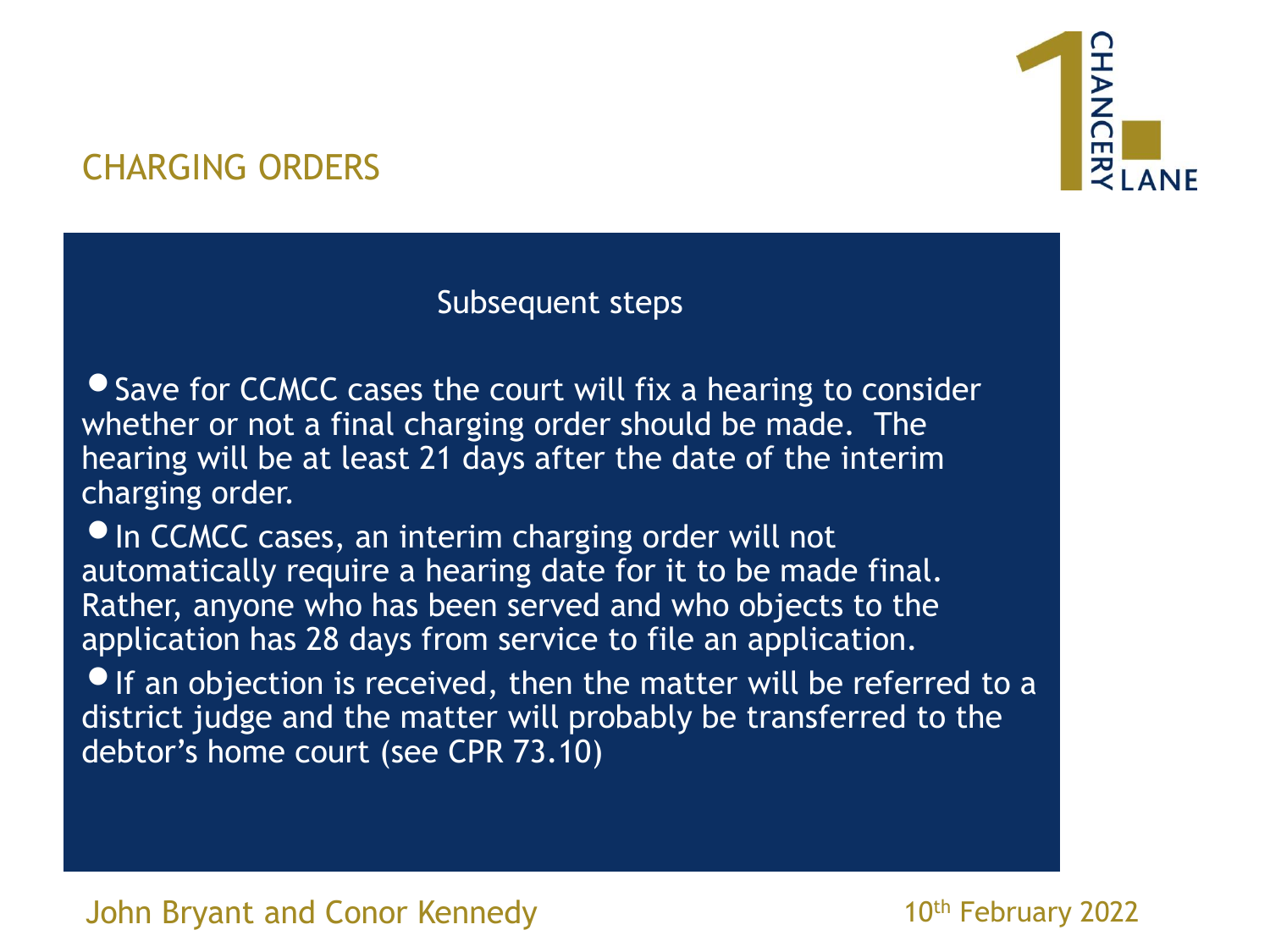

Subsequent steps

The interim order must be served on the people listed in CPR r.73.7(7):

• the judgment debtor

**•** if the order relates to an interest in land, any co-owner;

• the judgment debtor's spouse or civil partner (if known) **• Such other creditors in the application or as the court directs**  $(CPR 73.7(a)(d)).$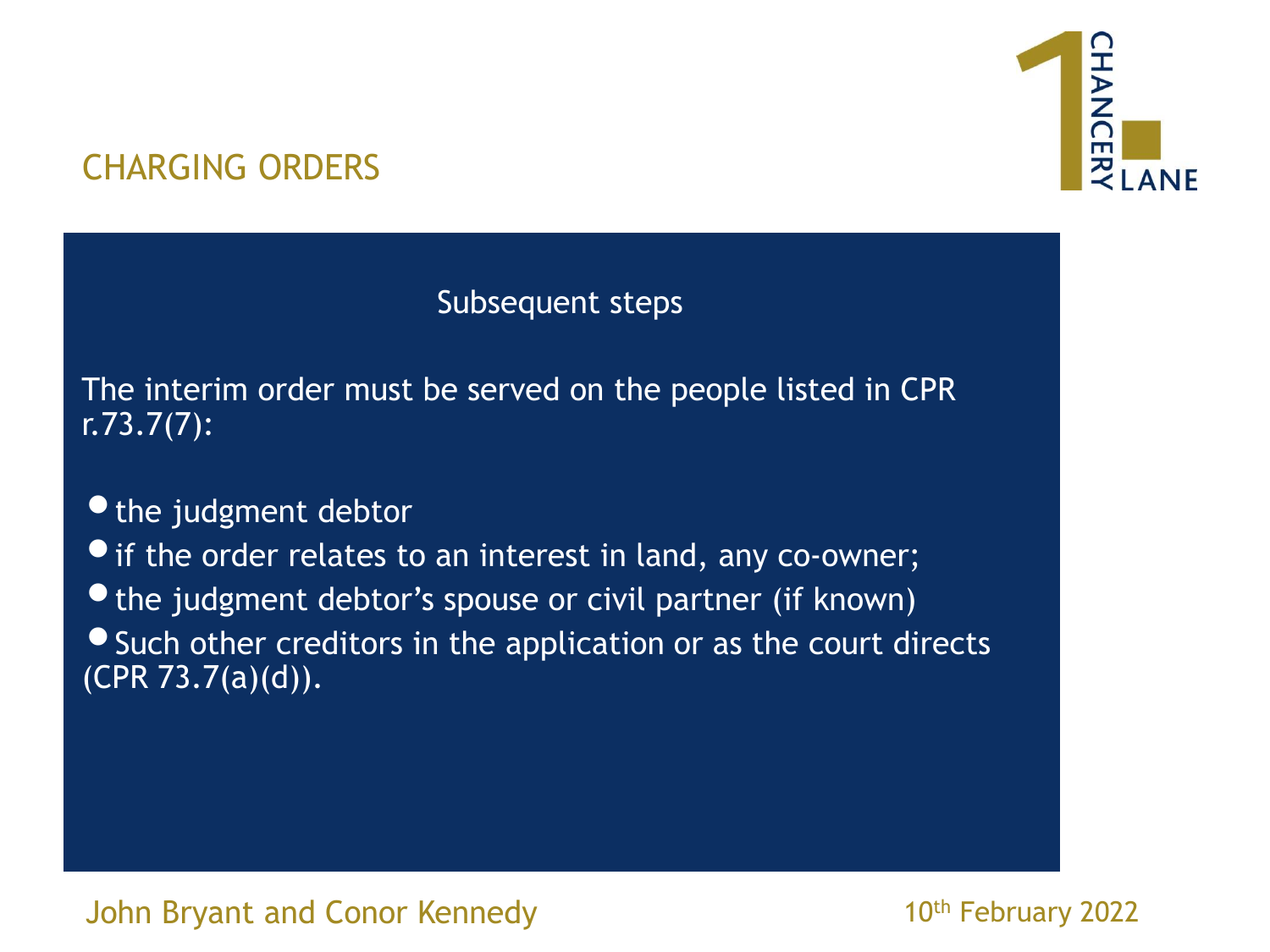

### Judgment debtor's interest

• If the judgment debtor is the sole owner of the land the order should charge their legal and beneficial interest in it.

•If joint debtors hold the whole beneficial interest in the land then the legal estate held by the trustees (invariably the debtors themselves) should be charged (COA s.2; Clark v Chief Land Registrar [1994] Ch.370).

**• If the judgment debtor is co-owner with someone else who is** not a joint debtor, only the debtor's beneficial interest may be charged (National Westminster Bank Ltd v Stockman [1981] 1 W.L.R. 67).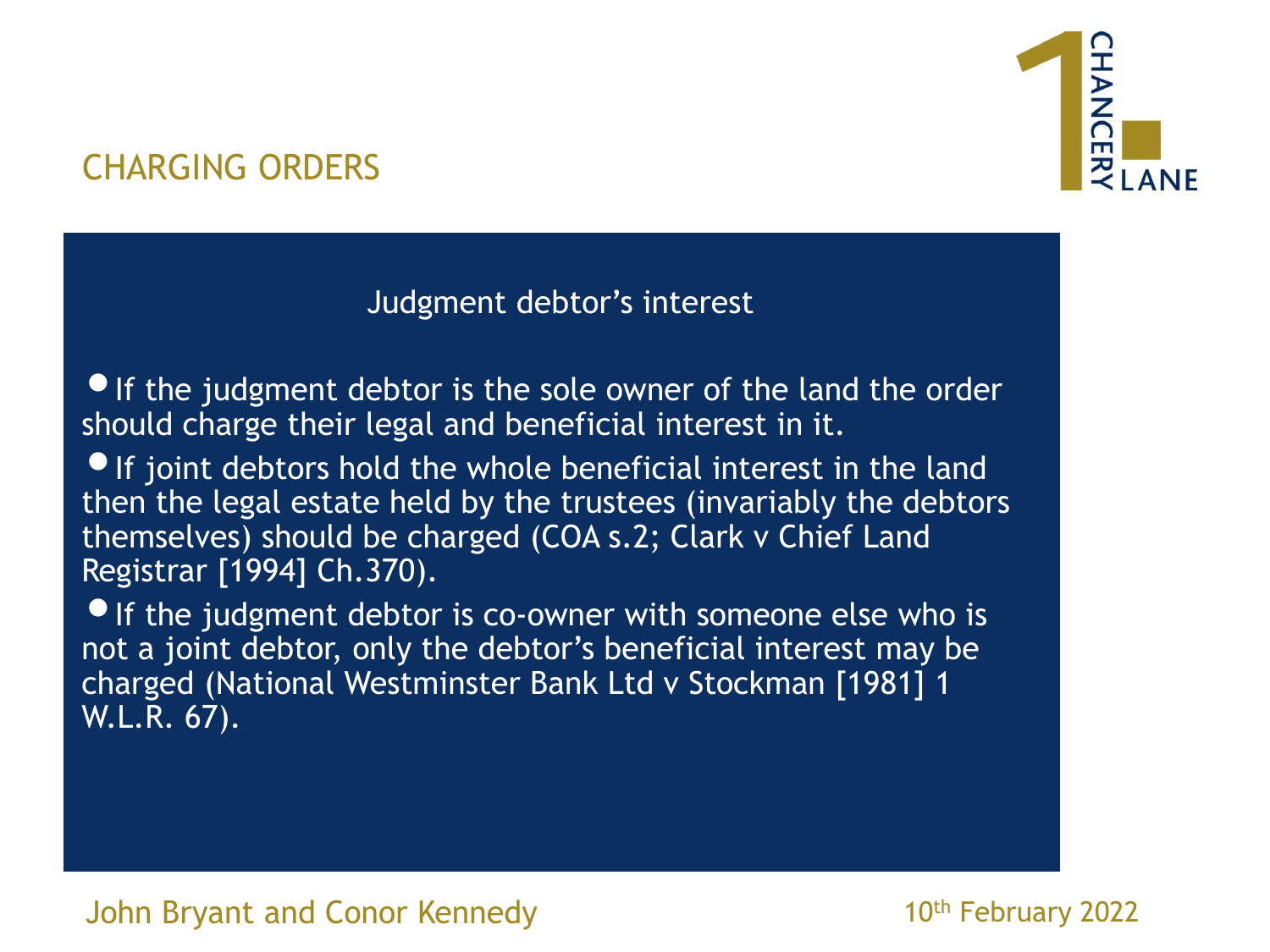

#### Registration

#### COA s.3(2)

"The Land Charges Act 1972 and the Land Registration Act 2002 shall apply in relation to charging orders..."

• To achieve priority over other unregistered equitable charges you must register the charging order. Since it is an equitable charge, it will be subject to any prior charges on the property.

• If the land is registered land, a charging order can be protected by either a notice or a restriction on the Land Register.

• Where the judgment debtor is a co-owner, it is usually more appropriate to lodge a restriction than a notice.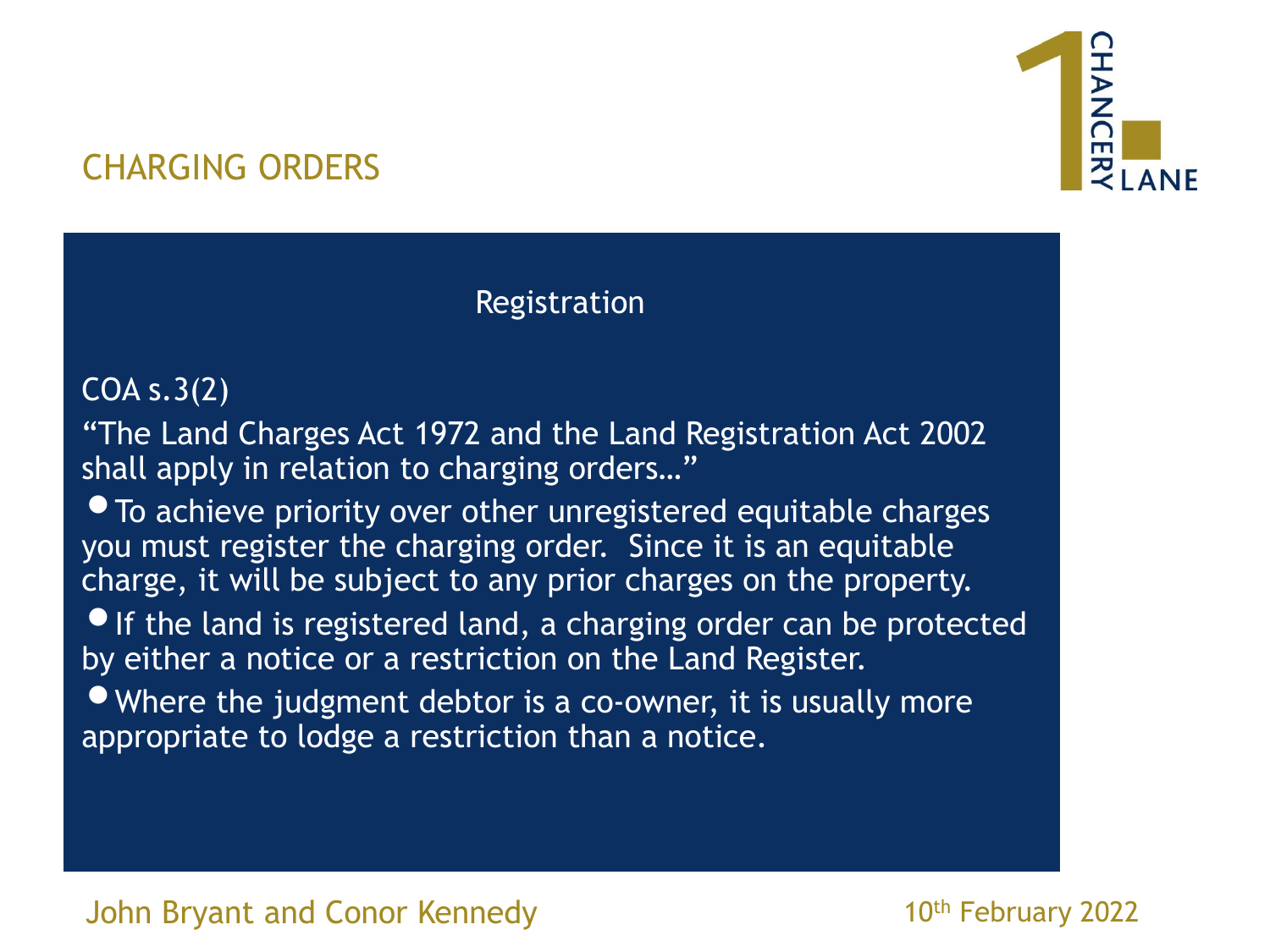

## Final hearing

• A person who objects to the court making a final charging order must file and serve written evidence not less than seven days before the hearing (CPR 73.10A).

 $•$  By r.73.10A(3)

"At the hearing the court may—

(a) make a final charging order confirming that the charge imposed by the interim charging order continues, with or without modification;

(b) discharge the interim charging order and dismiss the application;

(c) decide any issues in dispute between the parties, or between any of the parties and any other person who objects to the court making a final charging order;

(d) direct a trial of any such issues, and if necessary give directions; or

(e) make such other order as the court considers appropriate."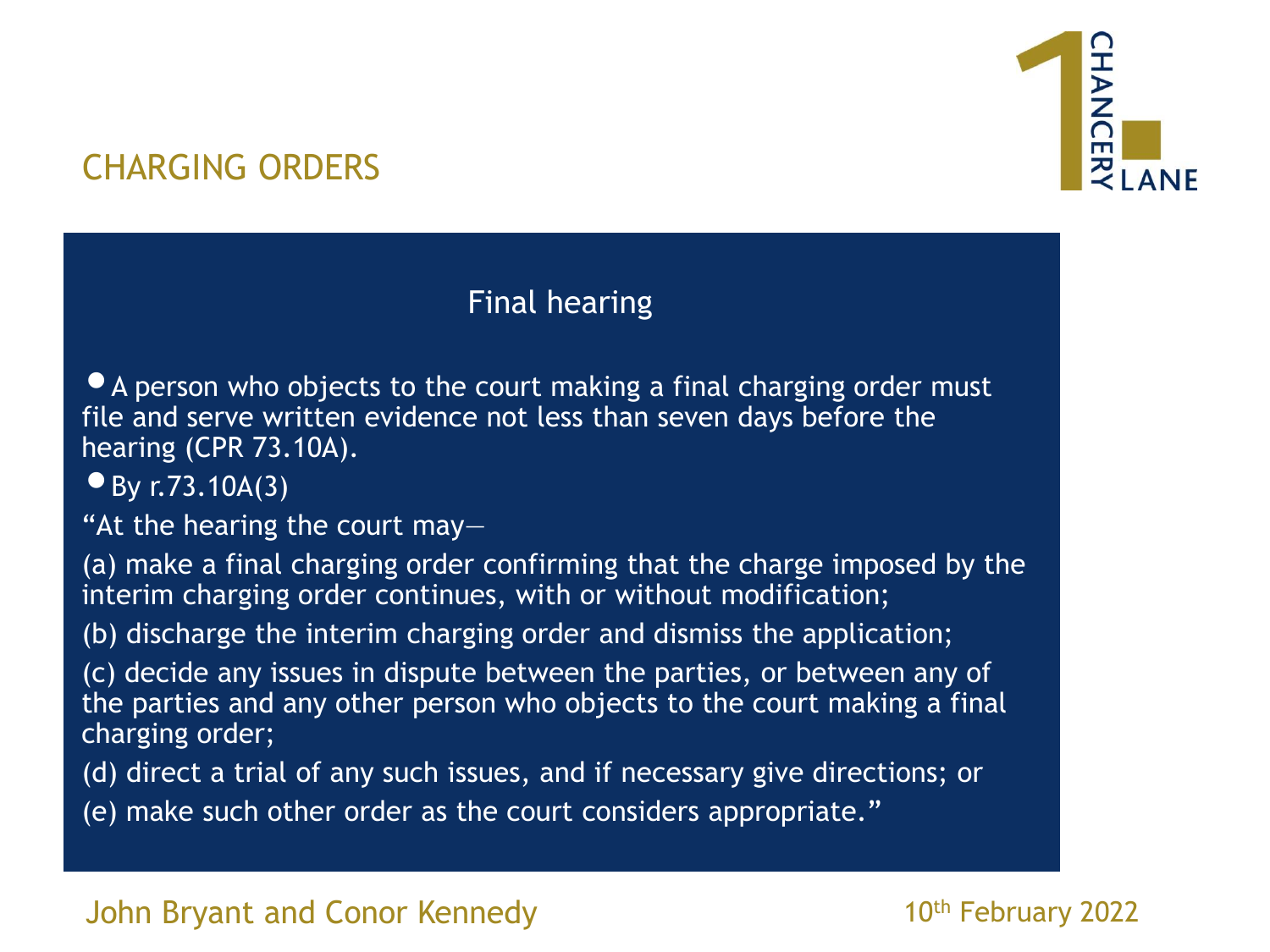

### **Discretion**

#### $\bullet$  COA s.1(5)

"In deciding whether to make a charging order the court shall consider all the circumstances of the case and, in particular, any evidence before it as to—

(a) the personal circumstances of the debtor, and

(b) whether any other creditor of the debtor would be likely to be unduly prejudiced by the making of the order."

• The court is likely to find undue prejudice to another creditor only where the applicant has been guilty of some sharp practice towards such a creditor: *British Arab Commercial Bank Plc* v. *Ahmad Hamad Algosaibi and Brothers Co* [2011] EWHC 2444 (Comm).)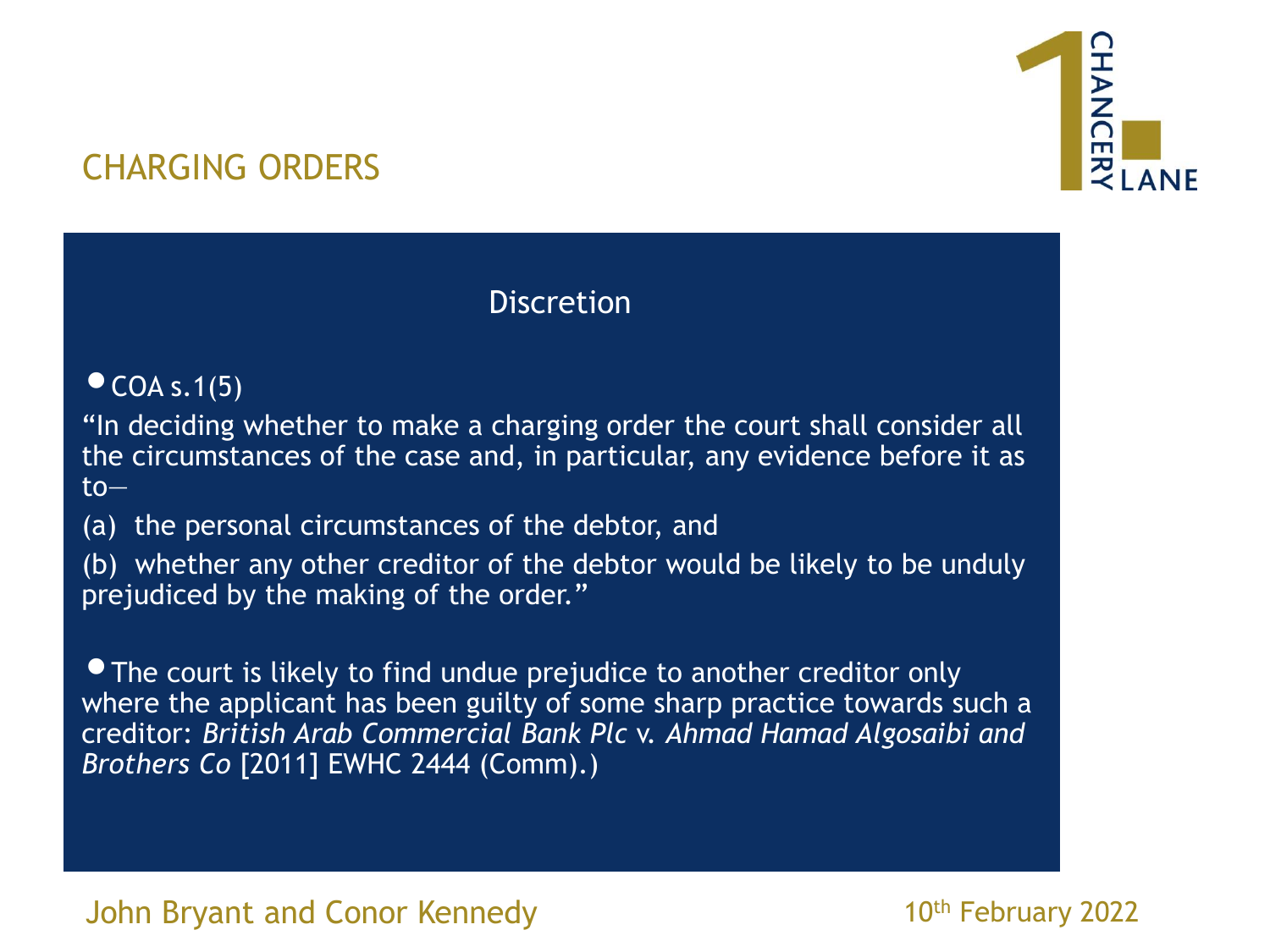

### **Discretion**

• The burden is probably on the judgment creditor to show why he or she needs the protection of a final order: See Pitchford L.J. (obiter) in National Guild of Removers and Storers Ltd v. Jones and another [2012] EWCA Civ 216.

• The court must, so far as possible do equity to all the various parties involved that is the judgment creditor, judgment debtor and all other unsecured creditors (Roberts Petroleum Ltd v. Bernard Kenny [1983] 2 AC 192).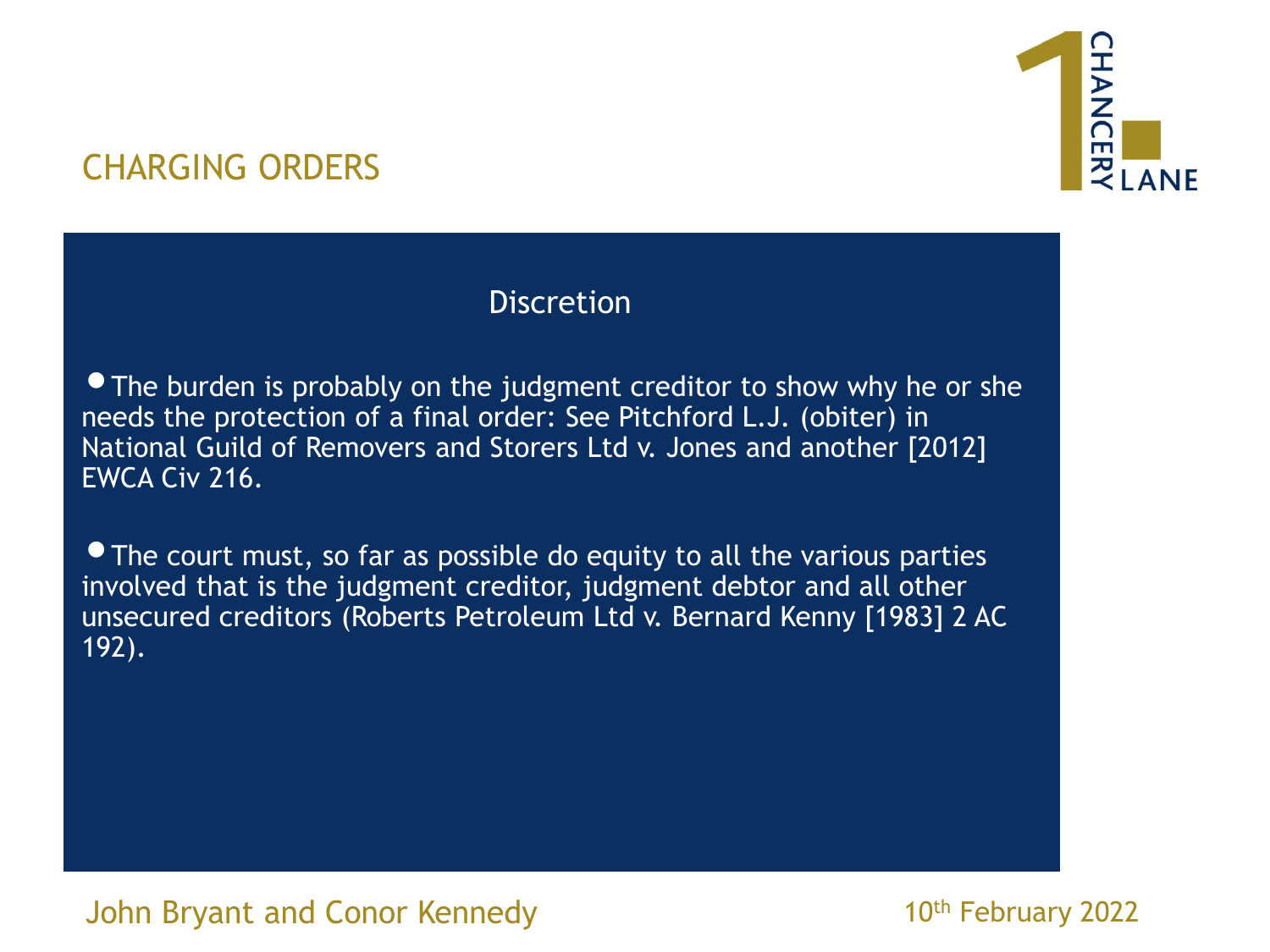

#### **Discretion**

• The court can take into account what has happened since the interim charging order (Roberts v. Kenny and also Ropaigealach v. Allied Irish Bank plc [2001] EWCA Civ 1790).

• The court can also take into account hardship that will be suffered by the judgment creditor if the charging order is not granted: Harman v. Glencross [1986] Fam 81 and Kremen v. Agrest [2013] EWCA Civ 4.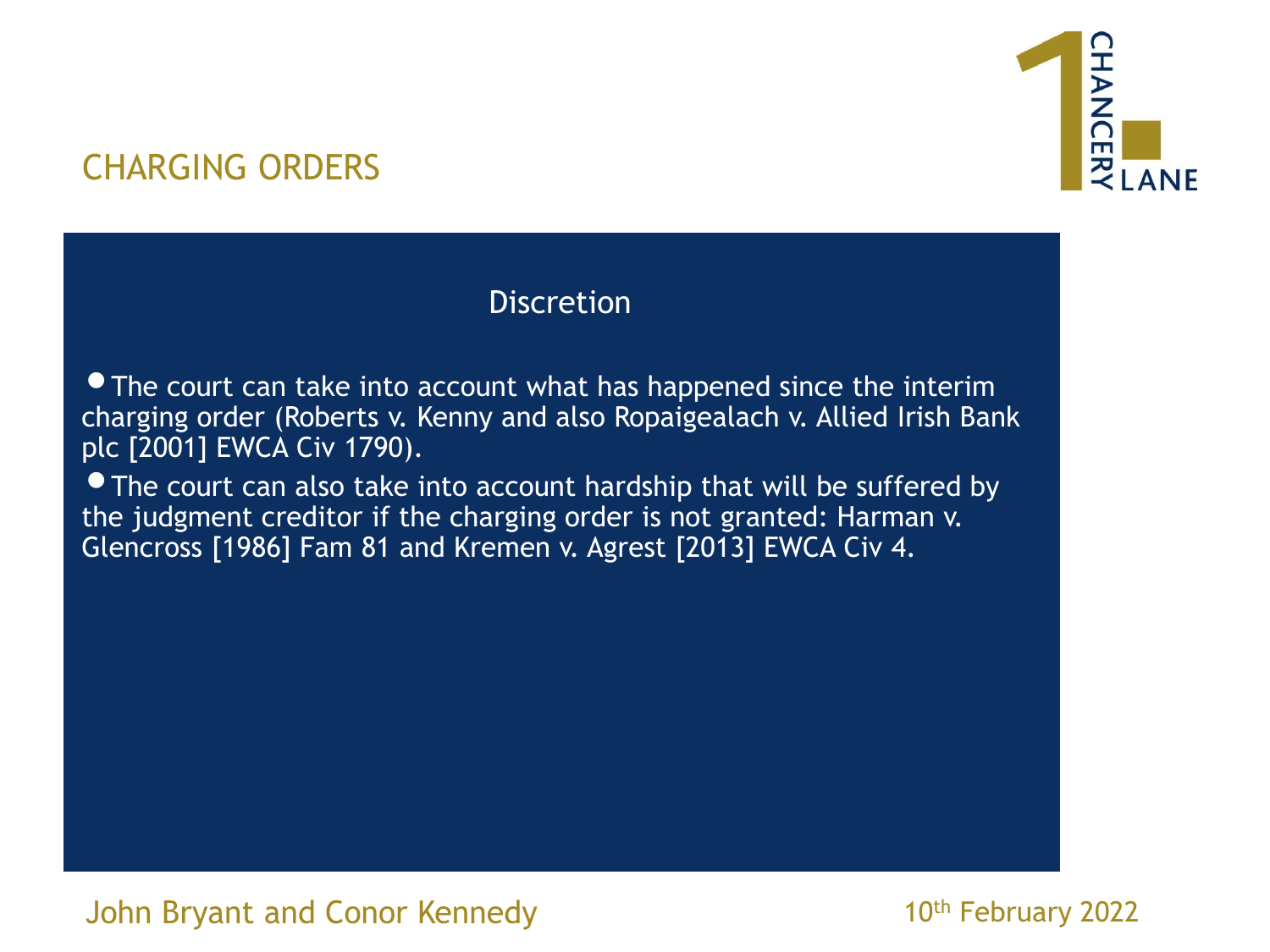

Sale

#### • By r. 73.10 $C(1)$

"Subject to the provisions of any enactment, the court may, upon a claim by a person who has obtained a charging order over an interest in property, order the sale of the property to enforce the charging order."

• The claimant must use the Part 8 procedure: r.73.10C(4).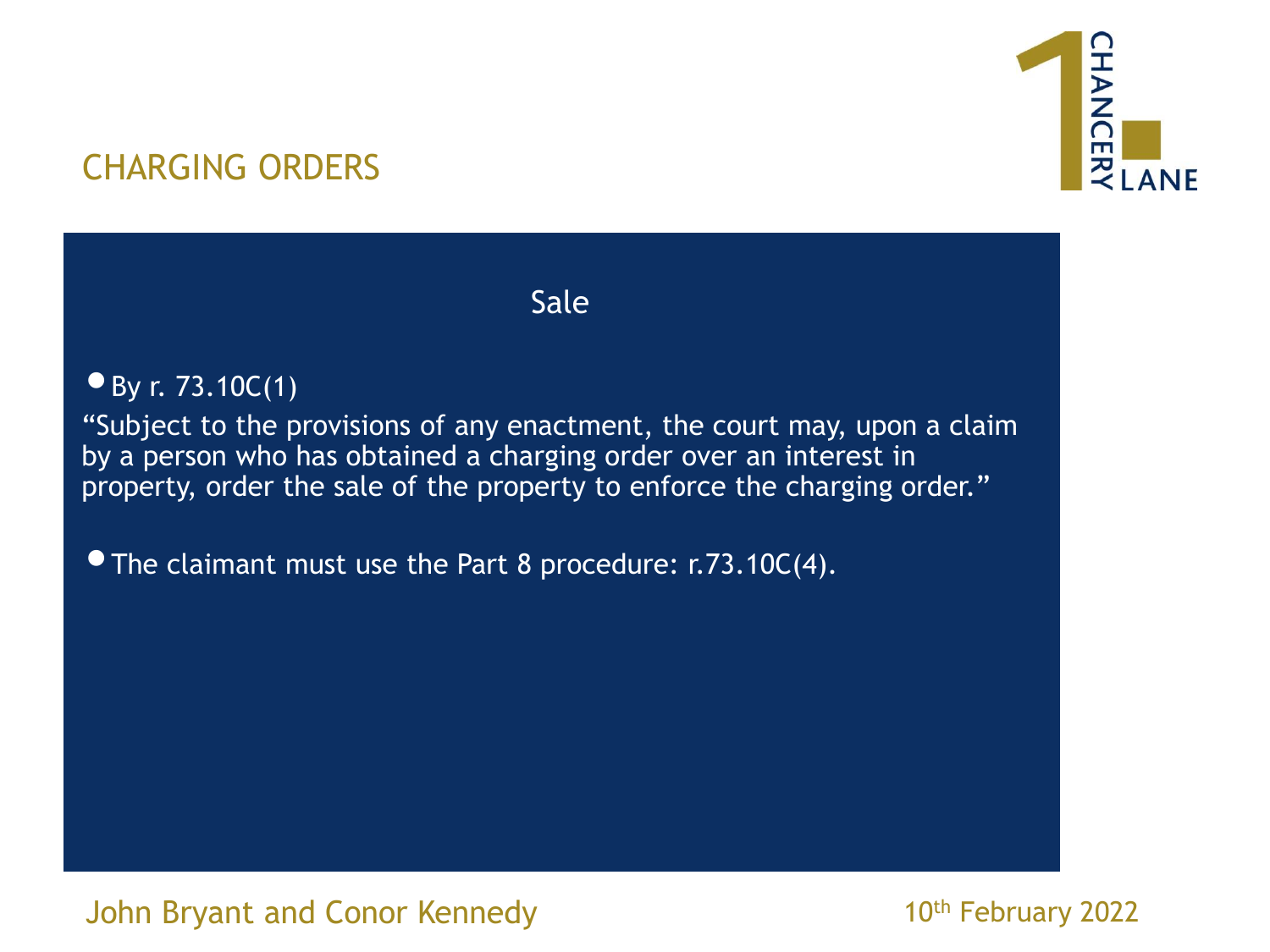Trusts of Land and Appointment of Trustees Act

If what has been charged under the charging order is the beneficial interest of the judgment debtor (which will be the case where the judgment debtor is a joint owner with another who is not a judgment debtor) the judgment creditor has sufficient standing to make an application for an order for sale under s.14 TLATA 1996 (see e.g. Midland Bank Plc v Pike [1988] 2 All E.R. 434; a case on s.30 Law of Property Act 1925 which has been replaced by s.14 TLATA). That is because he or she is a person who has an interest in property subject to a trust of land.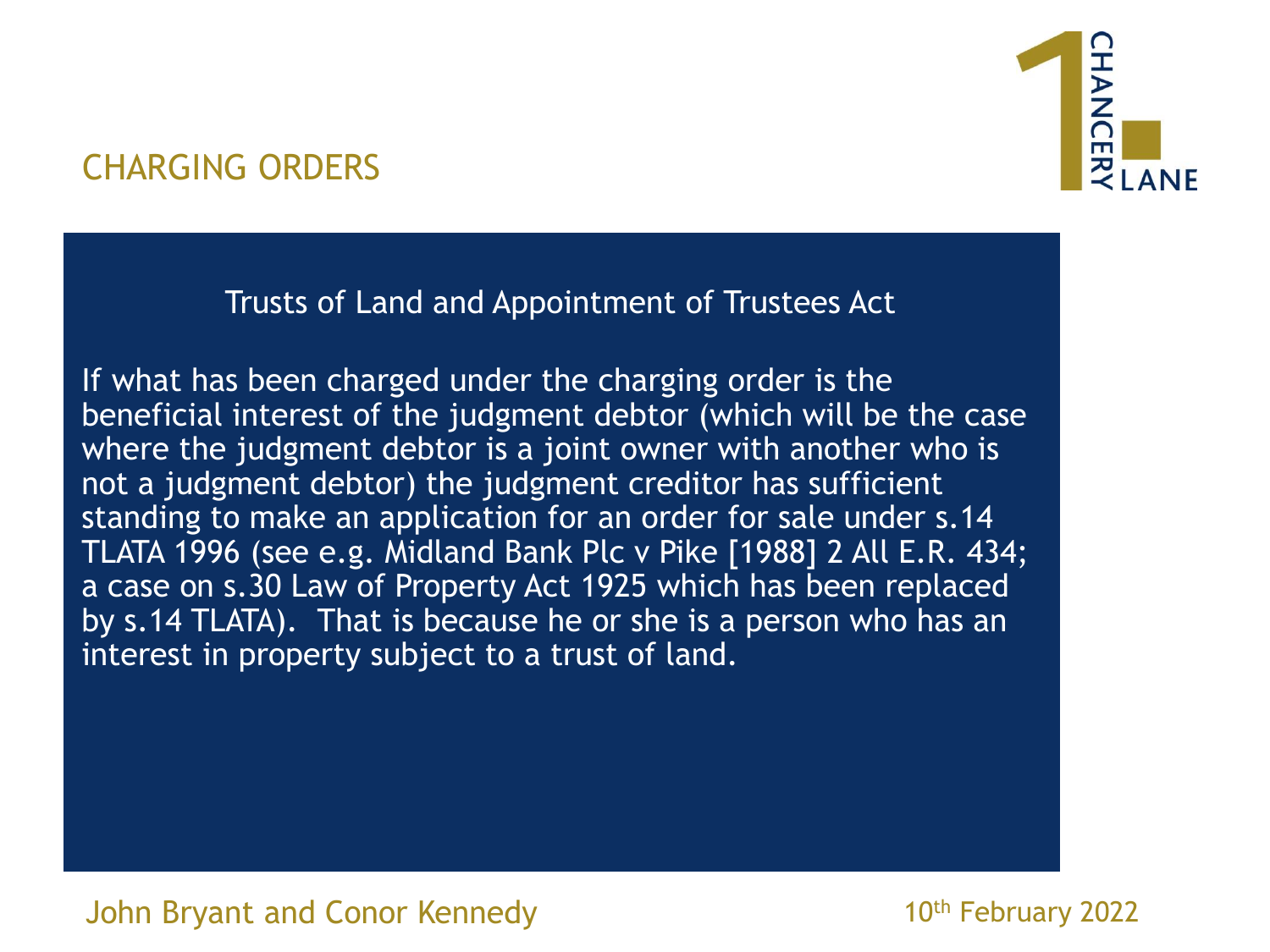

Trusts of Land and Appointment of Trustees Act

"15 Matters relevant in determining applications

(1) The matters to which the court is to have regard in determining an application for an order under section 14 include—

(a) the intentions of the person or persons (if any) who created the trust,

(b) the purposes for which the property subject to the trust is held,

(c) the welfare of any minor who occupies or might reasonably be expected to occupy any land subject to the trust as his home, and

(d) the interests of any secured creditor of any beneficiary.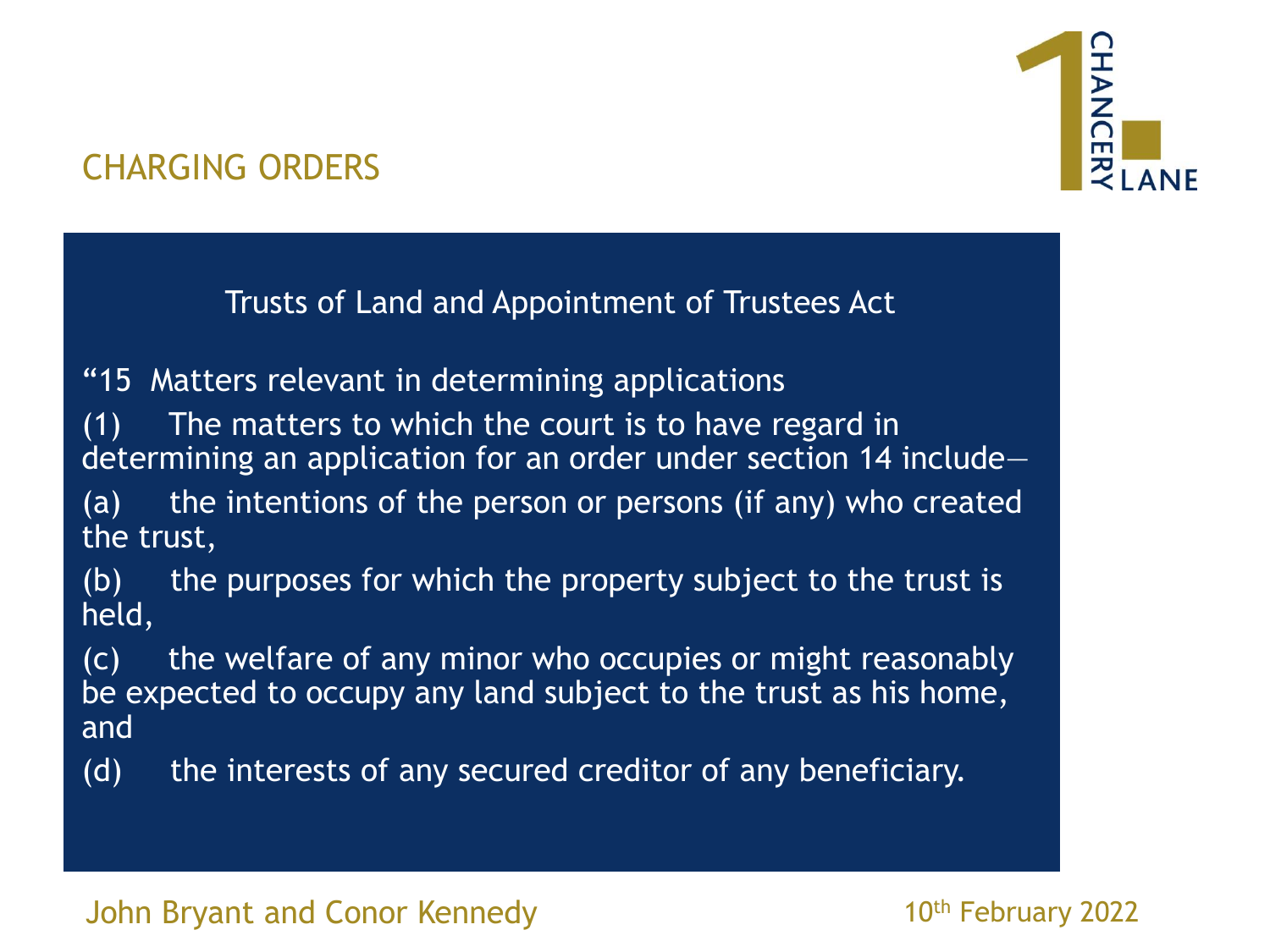

S. 15, Trusts of Land and Appointment of Trustees Act

• For the courts general approach see the judgment of Neuberger J in *Mortgage Corp* v *Shaire* [2001] Ch. 743.

• The section does enable the court to give greater weight than was formerly the case to the welfare of a minor who lives at the property.

•However it is a powerful consideration that a creditor is being kept out of their money and is not receiving proper recompense; see *Bank of Ireland Home Mortgages Ltd* v *Bell* [2001] 2 F.L.R. 809 where a sale was ordered.

•The interests of a commercial creditor will usually take priority over those of a family in occupation.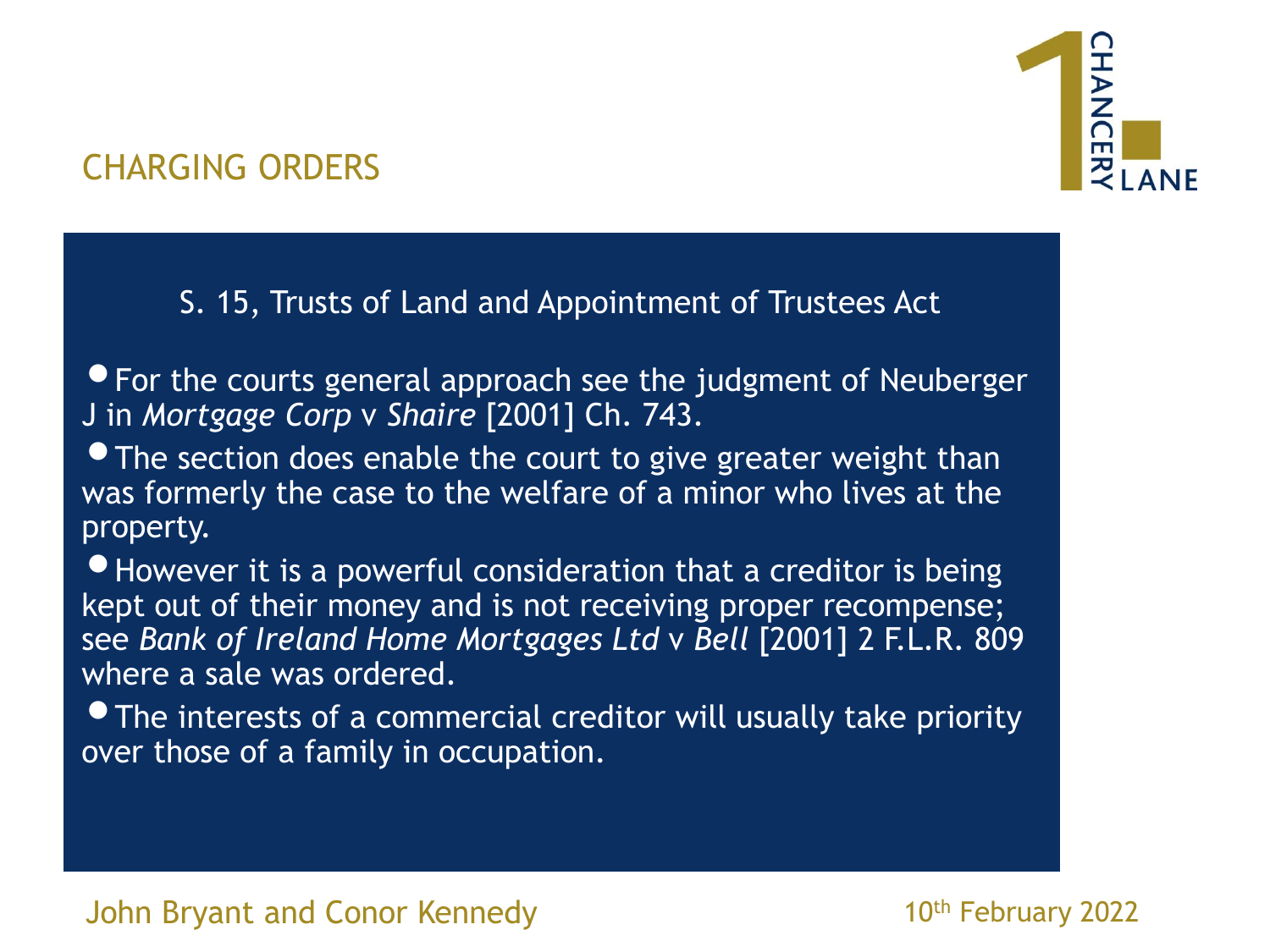Sole ownershipFor the courts general approach see the judgment of Neuberger J in *Mortgage Corp* v *Shaire* [2001] Ch. 743.

• Ss 14 and 15 TLATA are irrelevant where the land itself is charged as it will be in a case where the judgment debtor is the sole owner: Wells v Pickering [2002] 2 P. & C.R. DG23 held the interests of the judgment debtor's children as occupiers of the property should not be taken into account. The matters for the court's consideration under RSC Ord.88 (the predecessor of r.73.10C) extend to proprietary interests but not to the welfare needs of those in occupation.

•Conversely: Close Invoice Financing Ltd v Pile [2008] EWHC 1580 (Ch) and Fred Perry Holdings Ltd v Genis [2015] 1 P. & C.R. DG5.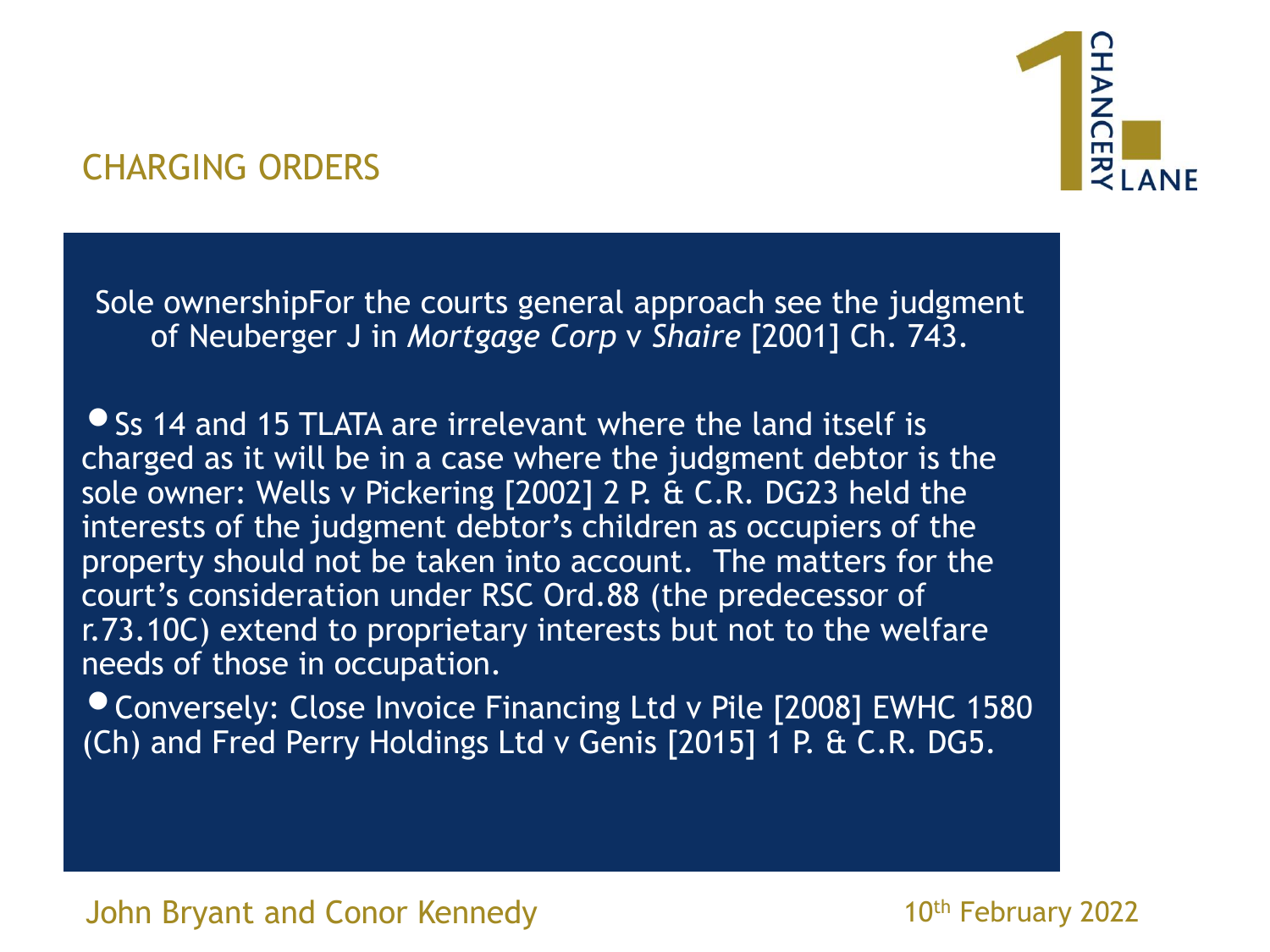

Not form of execution of judgment

Re Company (Nos.22 and 23 of 1915) [1915] 1 Ch 520 Phillimore LJ at 528:

'In some general loose sense an unsatisfied creditor may be said to be enforcing his judgment by presenting a petition for a windingup. But, except that his judgment is evidence of his debt, a judgment creditor is in no better position for a winding-up than any other creditor.

[The creditor] is not therefore seeking to enforce her judgment. She is proceeding to a new alternative mode of recovering her debt, a mode by which she no longer seeks to recover for herself alone but for the benefit of all the creditors, as in a creditor's suit for the administration of the estate of a deceased debtor or in a bankruptcy.'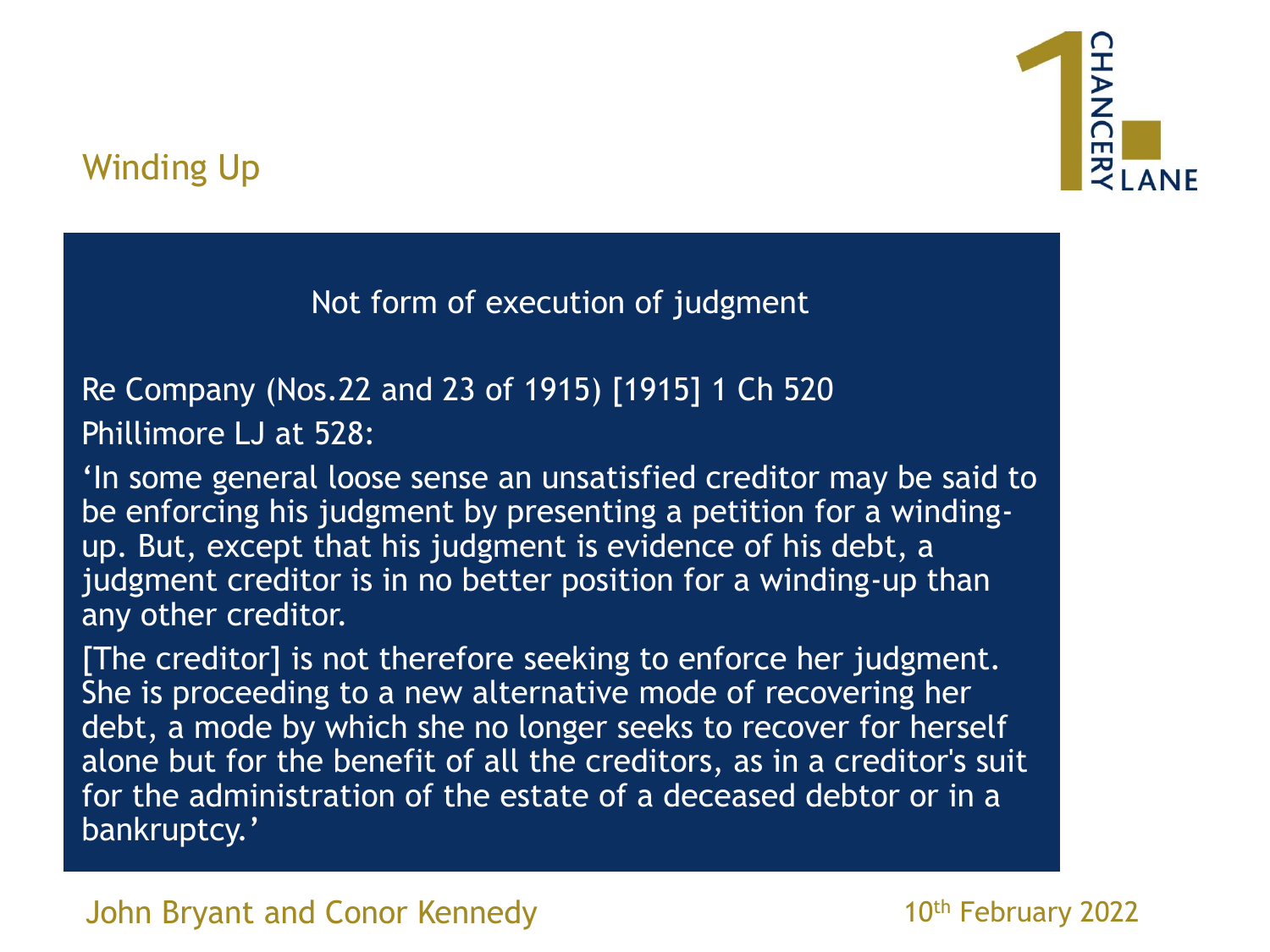

Not form of execution of judgment

Ridgeway Motors (Isleworth) Ltd v Alts Ltd [2005] 1 WLR 2871 Mummery LJ at para. 29:

'A winding up petition is neither (a) … nor (b) a process of execution of the judgment on which the petition is based. It is sui generis, being in the nature of a wider legal proceeding available for the collective enforcement of the admitted or proved debts of the company for the benefit of the general body of creditors on a pari passu basis: see, for example, In re Lines Bros Ltd [1983] Ch 1, 20'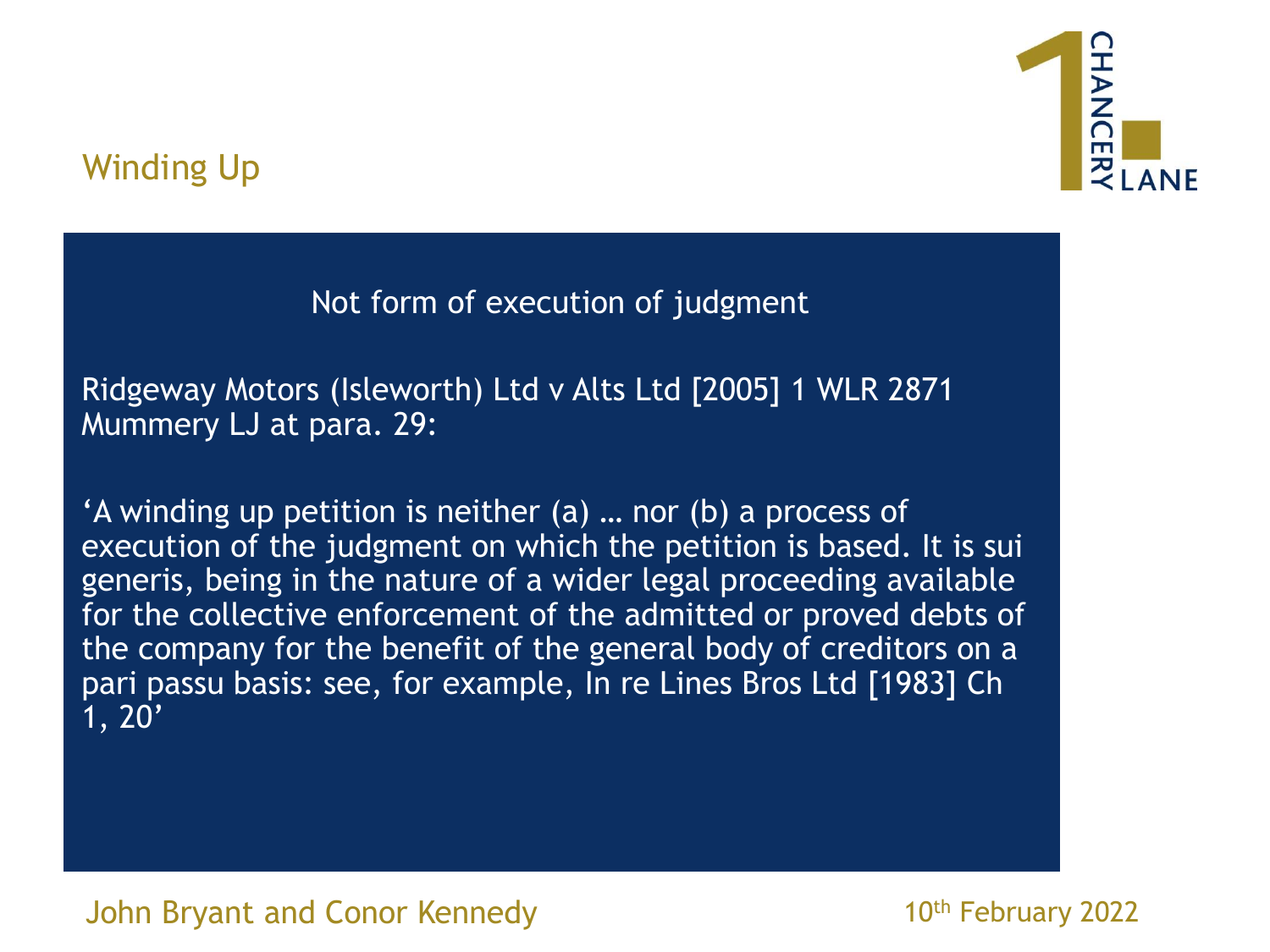

Grounds for Winding Up

Insolvency Act 1986 S.122(1) A company may be wound up by the court if  $-$ (f) the company is unable to pay its debts

s.123(1) A company is deemed unable to pay its debts— (b) if, in England and Wales, execution or other process issued on a judgment, decree or order of any court in favour of a creditor of the company is returned unsatisfied in whole or in part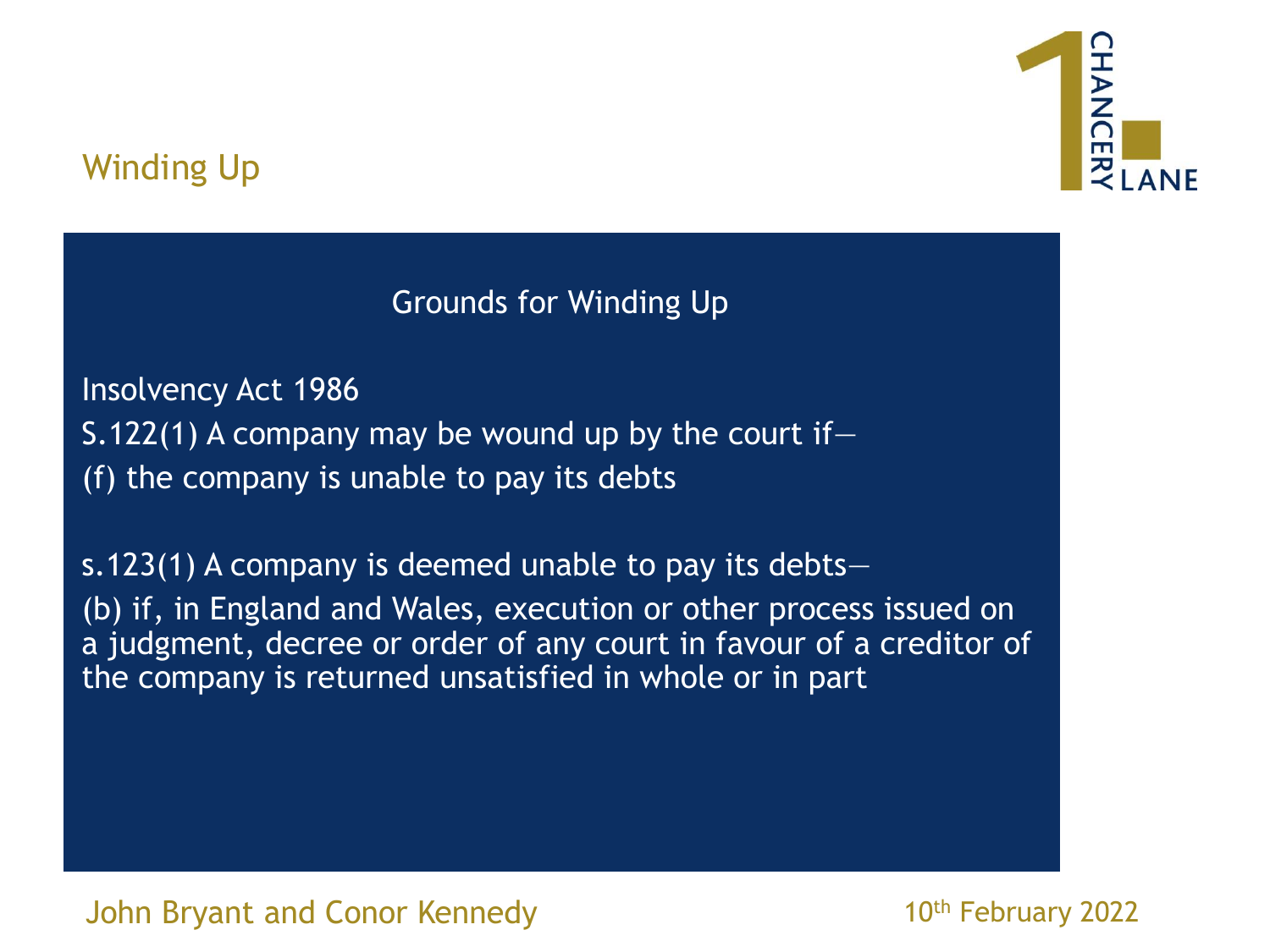

Corporate Insolvency and Governance Act 2020

The Corporate Insolvency and Governance Act 2020 (Coronavirus) (Amendment of Schedule 10) Regulations 2021

In force 1.10.21.

"Relevant period": from  $1.10.21$  to  $31.3.22$  (para.4)

During relevant period creditor may not present a petition for wup unless 4 conditions met

Condition A: creditor is owed a debt by the company—

- (a) whose amount is liquidated,
- (b) which has fallen due for payment, and

(c) which is not an excluded debt (rent or other sum under business tenancy unpaid by reason of financial effect of coronavirus)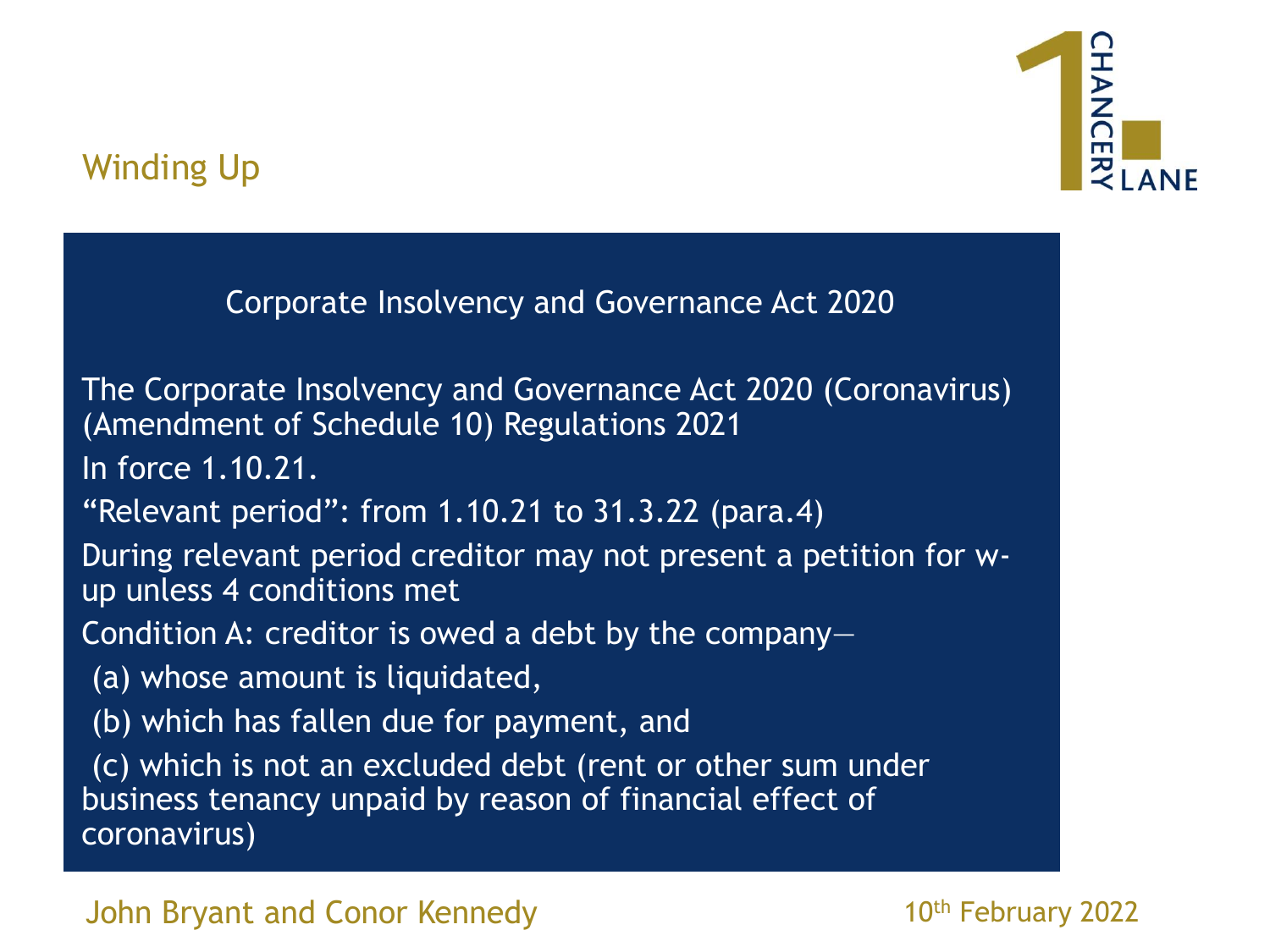

Corporate Insolvency and Governance Act 2020

**• Condition B: creditor has delivered written notice to the** company in accordance with sub-paragraphs (4) to (6).

•Creditor must seek proposals for payment. If no satisfactory proposals within 21 days, creditor intends to present petition

- •Condition C: no satisfactory proposal for payment within 21 days
- Condition D: debt is £10,000 or more

Any Petition then issued should state that the requirements of para.1 of Schedule 10 to CIGA are met and that either no proposal has been made or provide a summary of the reasons why the proposals are not to the creditor's satisfaction: para.2(2).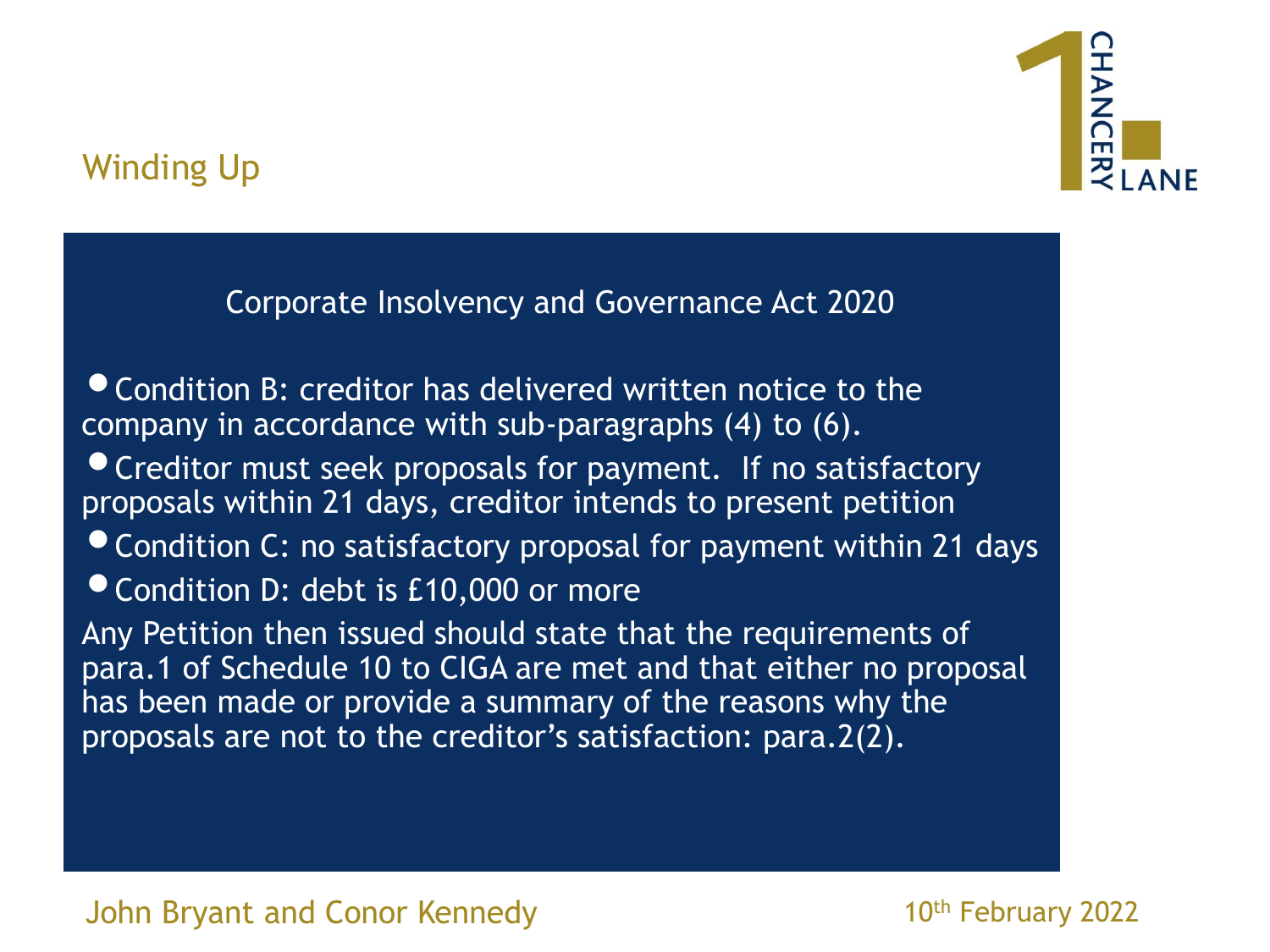

Judgment debt challenged – appeal

•El Ajou v Dollar Land (Manhattan) Ltd [2005] EWHC 2861 (Ch)

Judgment for  $E2.5m+$ . Permission to appeal with conditional stay. Terms of stay not fulfilled. Judgment creditor petitioned for wup.

Held: Court had ruled that debt due. So petitioner was unquestionably a creditor. That the judgment might be overturned on appeal was no defence to the petition.

Depending on facts, respondent might obtain a stay of petition pending appeal. See e.g. Re BLV Realty Organisation Designs Ltd[2010] EWHC 1791 (Ch)

Adjourn petition?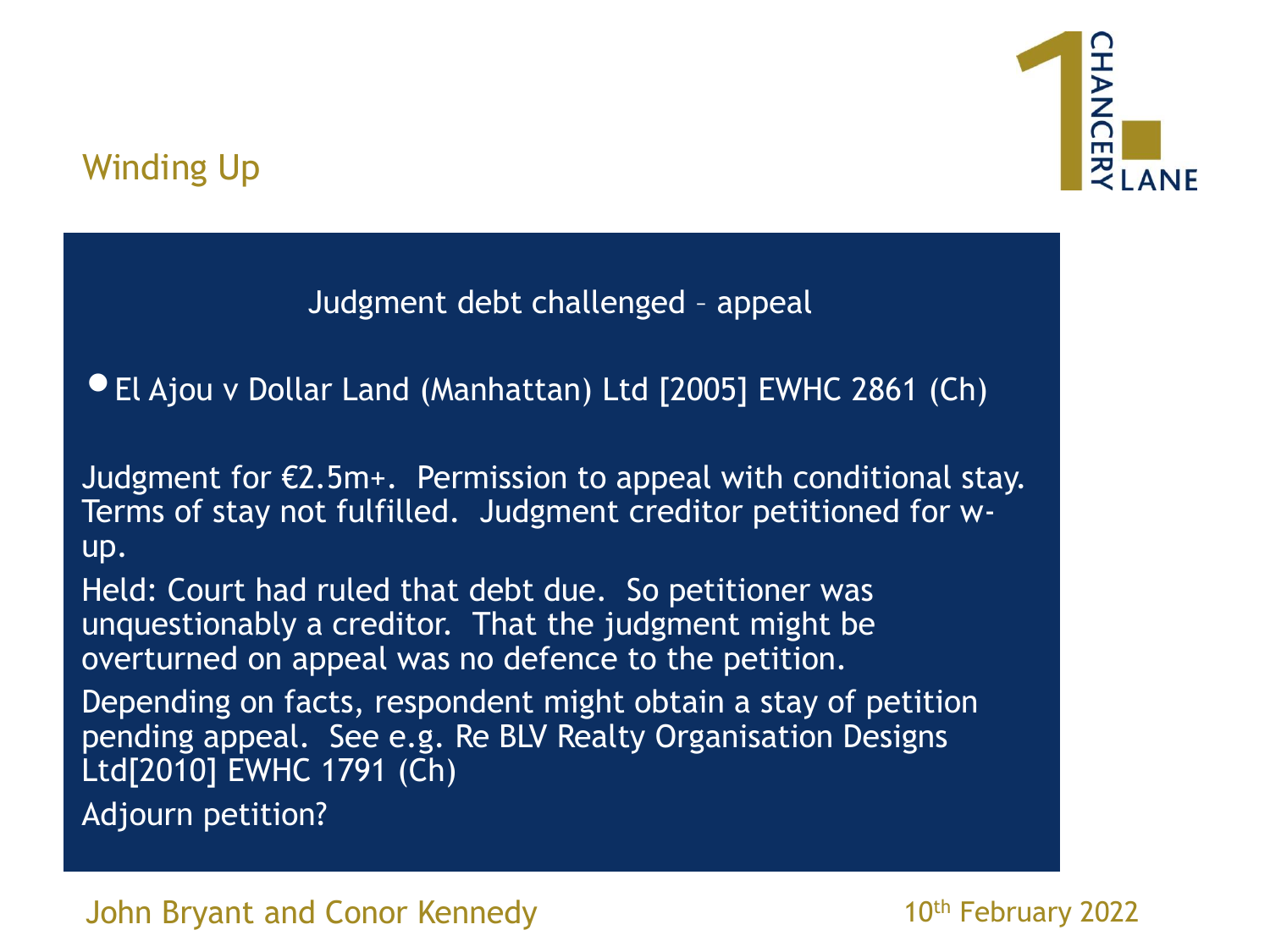

…

Judgment debt challenged – stay pending appeal

#### Woodley v Woodley (No.2) [1994] 1 WLR 1167

Bankruptcy case. Court ordered a husband (judgment debtor) to pay £60,000 to his wife (judgment creditor), but stayed execution of the order pending an appeal.

C.A held that the judgment order remained '…due from him in pursuance of any order or judgment…' throughout the period the stay of execution applied. Balcombe LJ at 1178:

'The debt of £60,000 became due from the husband …in pursuance of the order … and did not cease to be so due merely because the procedure for enforcing the order by way of execution was stayed pending the appeal.'

'…I entertain no doubt that the existence of the stay of execution did not affect the liability of the husband to pay the lump sum order during the period [date of order] to [date debtor assets vested in Trustee in Bankruptcy]…'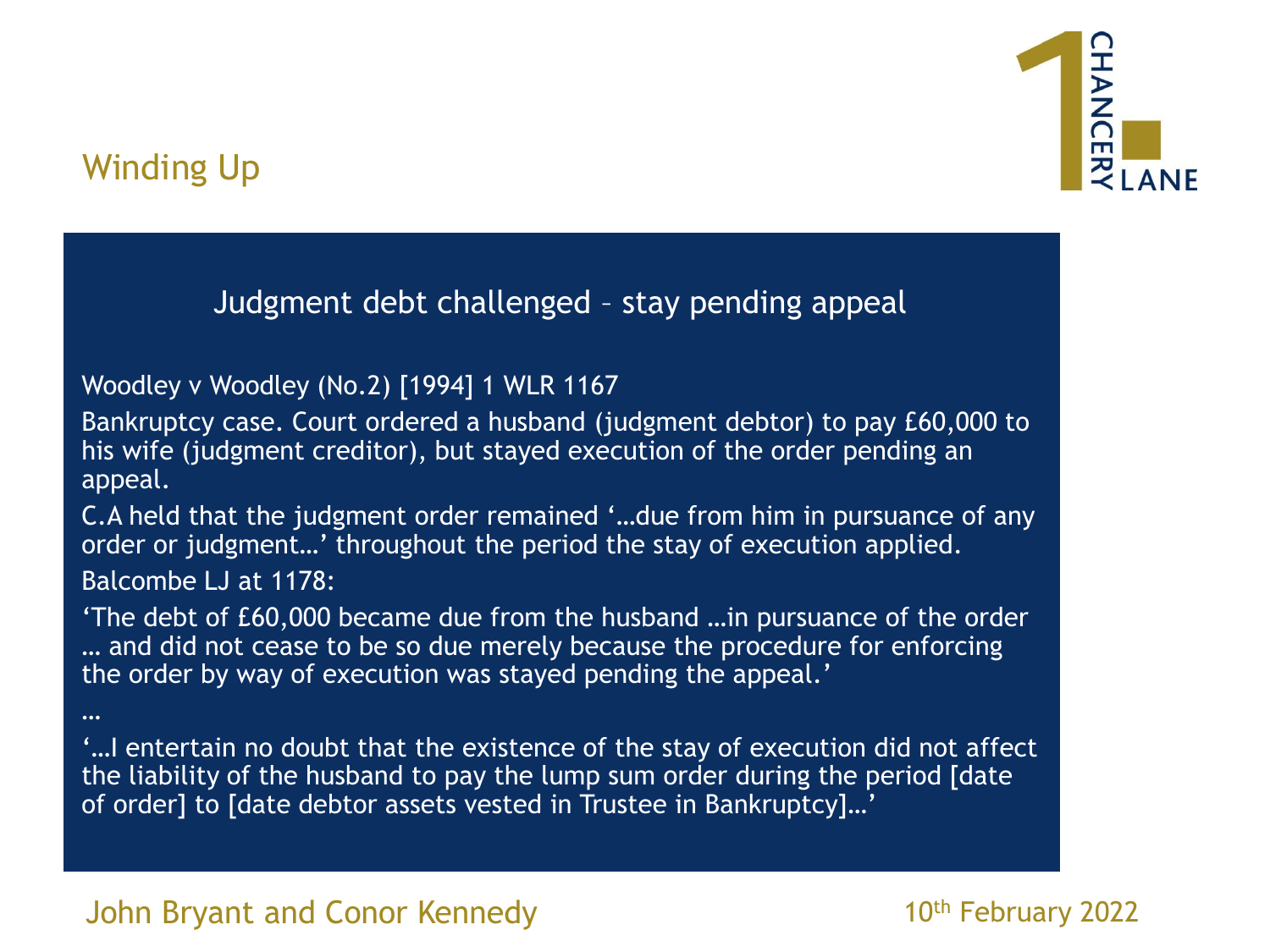

**Bankruptcy** 

- Insolvency Act s.267(2)
- •Creditor may present a petition provided
- $\bullet$  the amount of debt or the aggregate amount of debts is £5,000 or more
- $\bullet$  the debt is for a liquidated sum and is unsecured
- the debt is a debt which the debtor appears either to be unable to pay or to have no reasonable prospect of being able to pay, and
- $\bullet$  there is no outstanding application to set aside a statutory demand served (under s.268) in respect of the debt or any of the debts.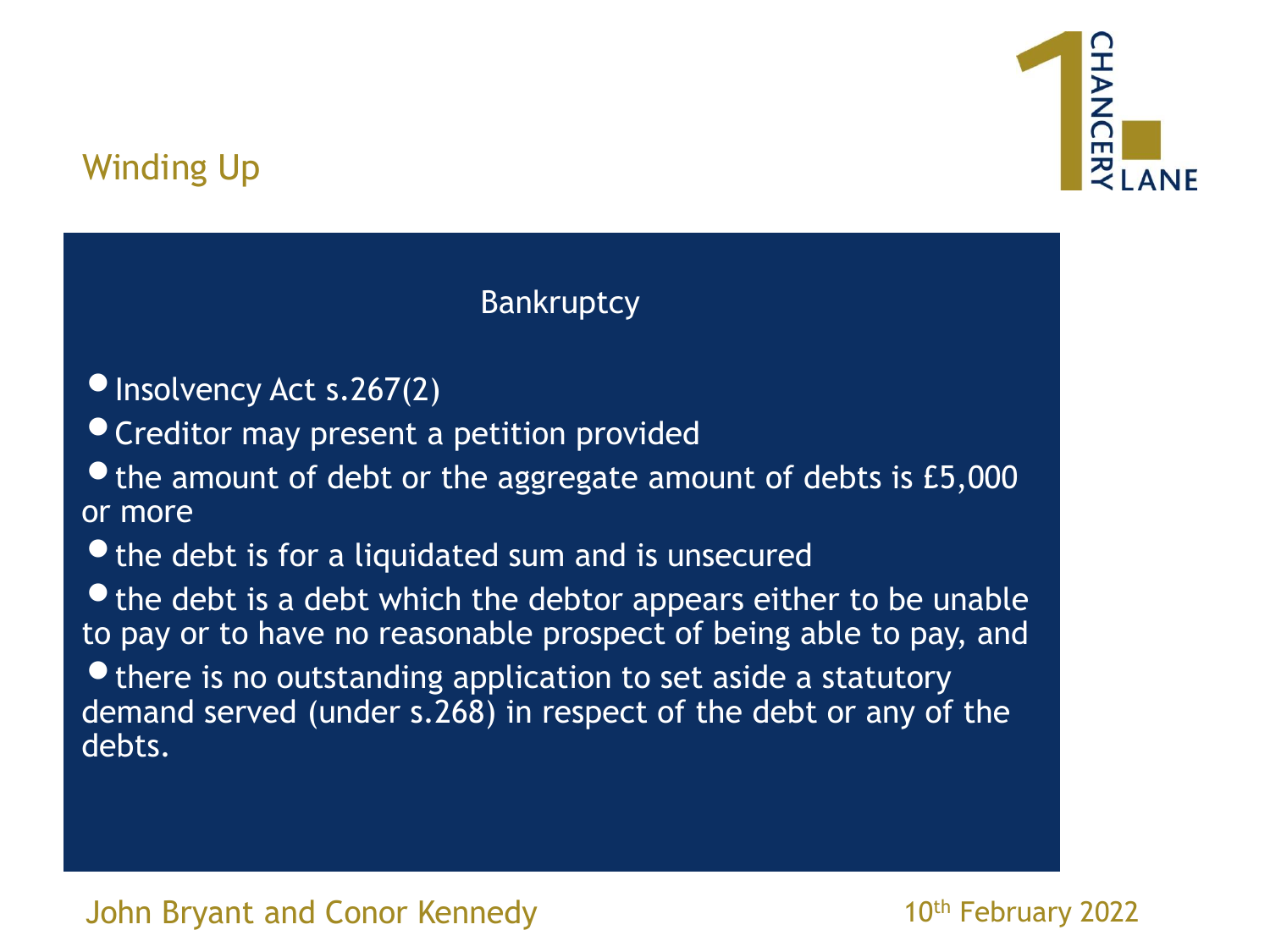

#### Statutory demand or not

IA 1986 s.268

(1)For the purposes of section  $267(2)(c)$ , the debtor appears to be unable to pay a debt if, but only if, the debt is payable immediately and either— (a)the petitioning creditor to whom the debt is owed has served on the debtor a demand (known as "the statutory demand") in the prescribed form requiring him to pay the debt or to secure or compound for it to the satisfaction of the creditor, at least 3 weeks have elapsed since the demand was served and the demand has been neither complied with nor set aside in accordance with the rules, or

(b)execution or other process issued in respect of the debt on a judgment or order of any court in favour of the petitioning creditor, or one or more of the petitioning creditors to whom the debt is owed, has been returned unsatisfied in whole or in part.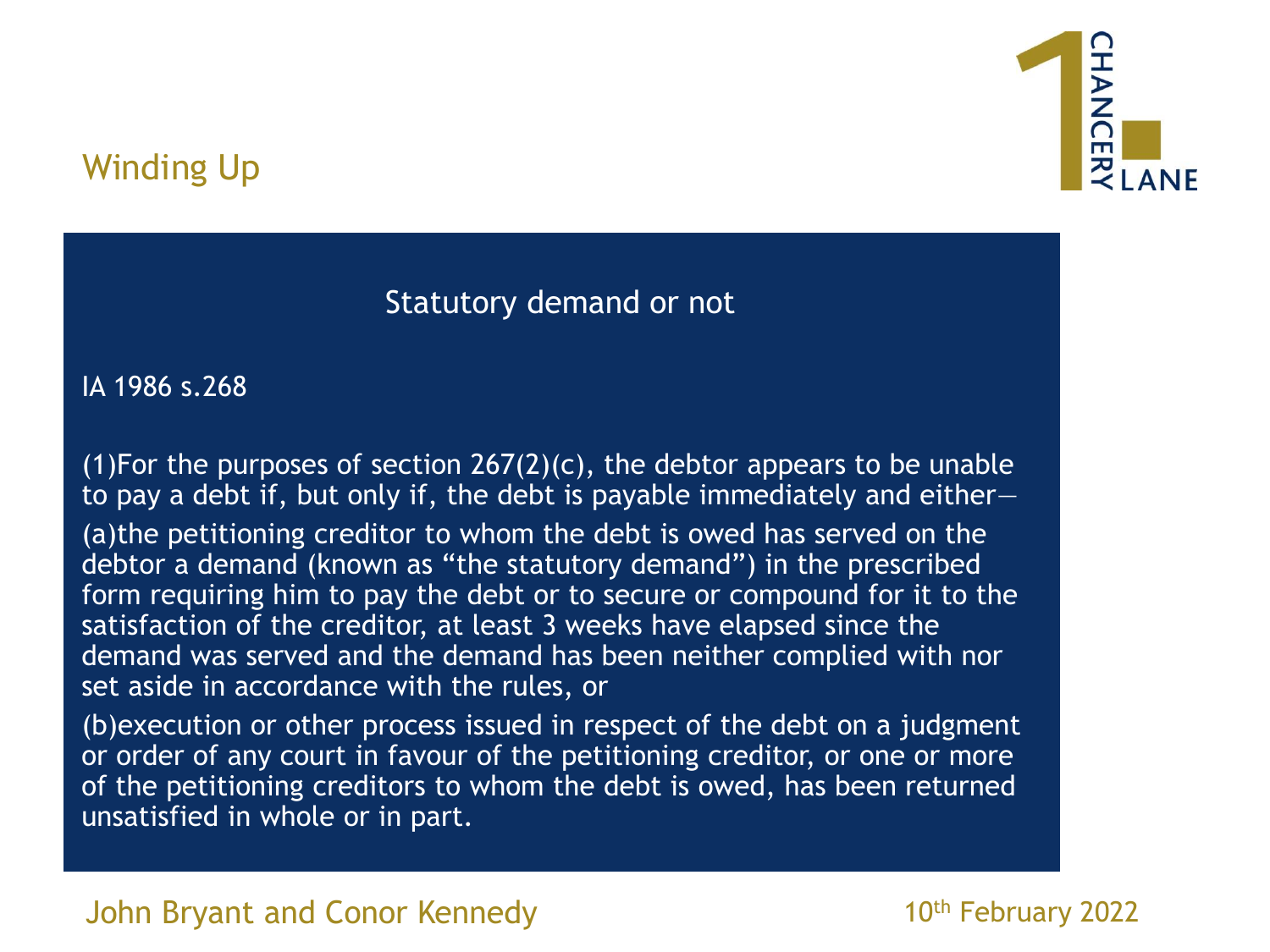

Challenge to judgment debt

Insolvency (England and Wales) Rules 2016 r.10.24(2)

"If the petition is brought in relation to a judgment debt, or a sum ordered by any court to be paid, the court may stay or dismiss the petition on the ground that an appeal is pending from the judgment or order, or that execution of the judgment has been stayed."

An application for permission to appeal is not a "pending appeal": Barker v Baxendale-Walker [2018] EWHC 1681 (Ch). Woodley v Woodley (No.2) [1994] 1 WLR 1167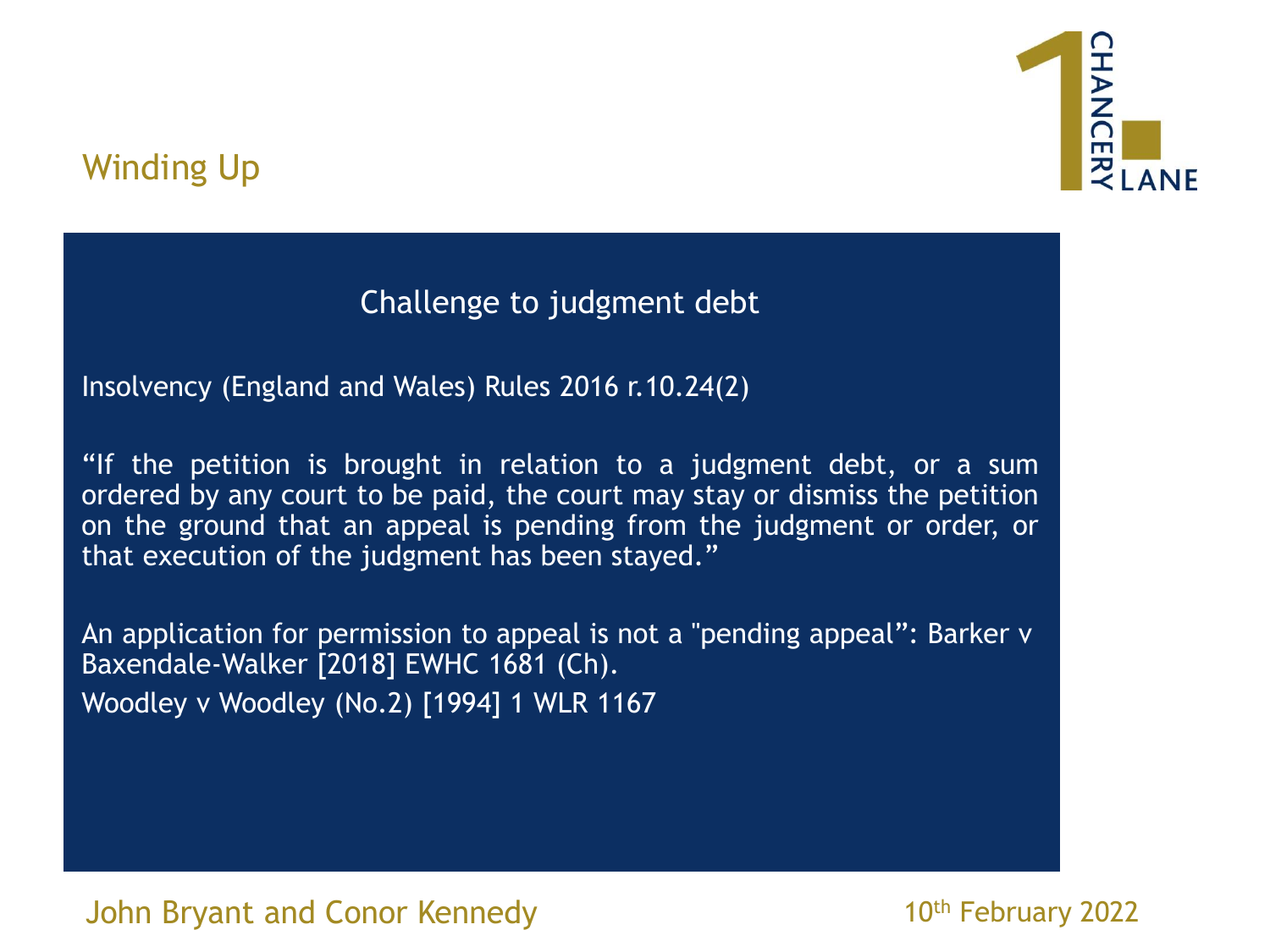

Advantages of threat of bankruptcy

•Usually concentrates debtor's mind • Procedure to make a debtor bankrupt is relatively quick (depending on debtor's response and court dates) • Once bankrupt, the debtor is no longer in control. Insolvency practitioners are. The trustee will gather the assets.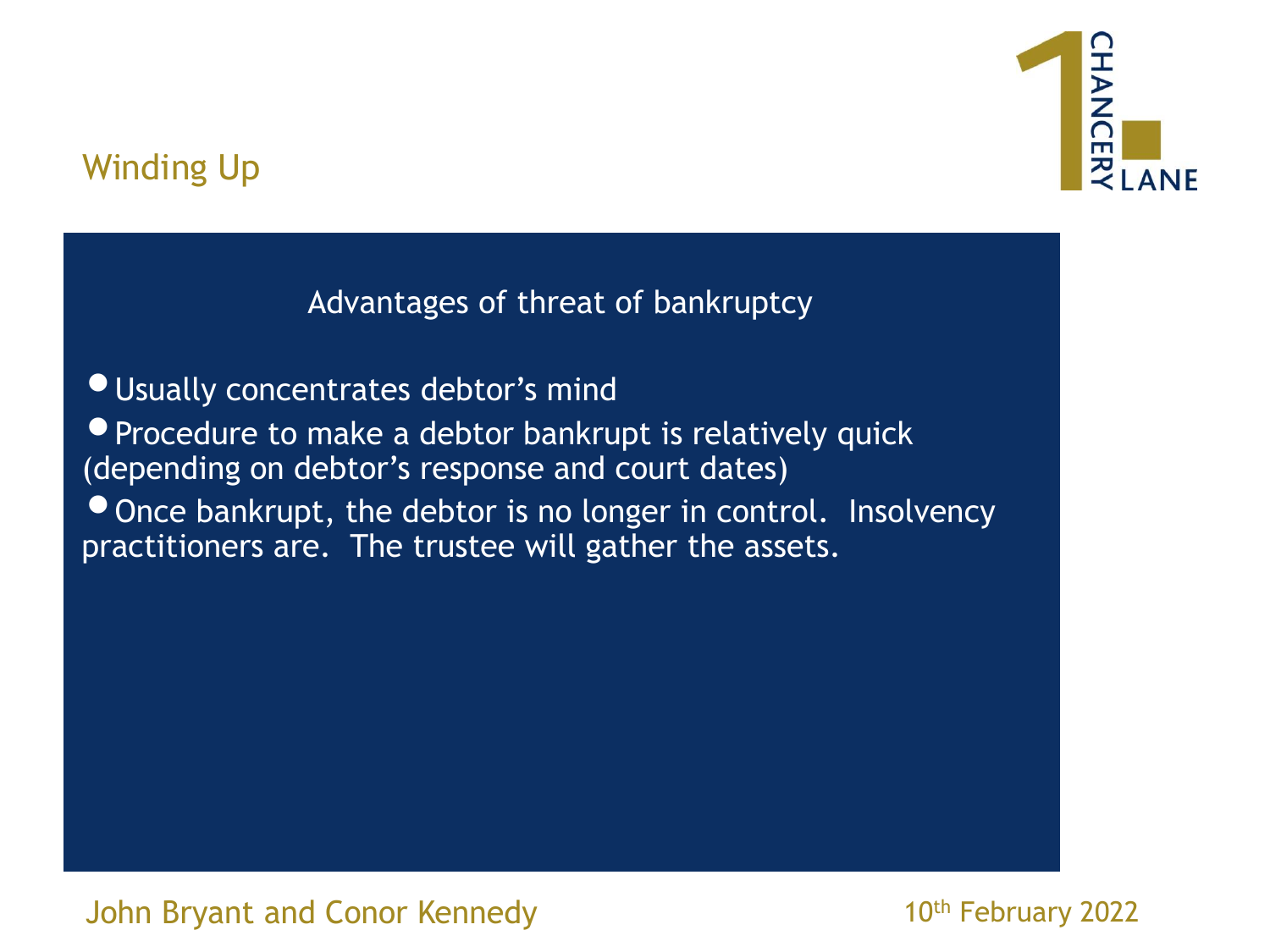## Winding Up



#### **Disadvantages**

•Bankruptcy is for benefit of all creditors not just the judgment creditor. So dividend rather than whole debt will be recovered.

• Once the order is made, the process of recovering a dividend is slow and expensive.

 $\bullet$  The process might entail further dispute and so further cost and delay.

#### John Bryant and Conor Kennedy February 2022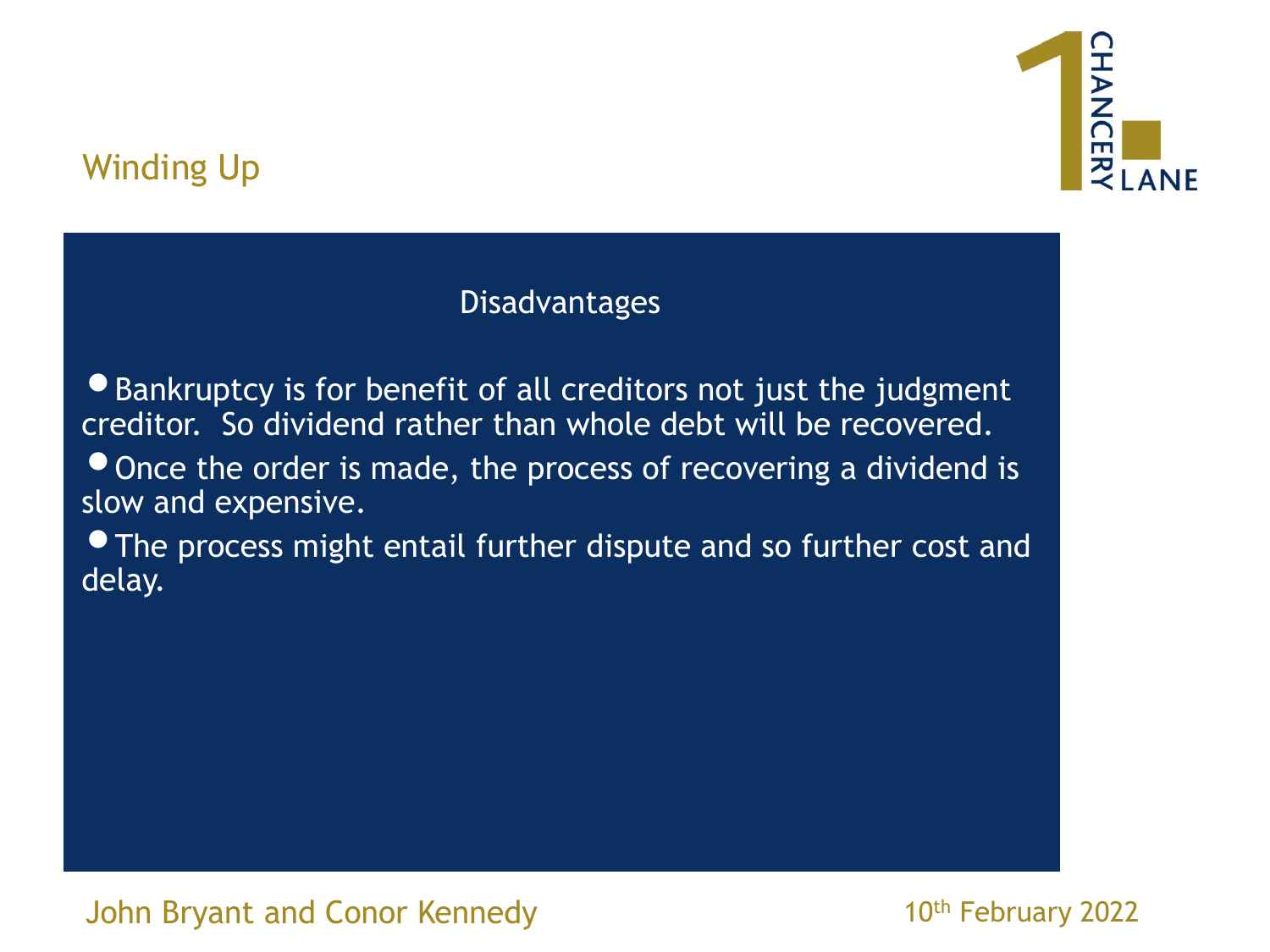

### Questions

- Christopher Arnull, Deloitte
	- Can parties control enforcement in contracts?
- Rohit Sthalekar, LMK Law
	- How does the current COVID-19 situation affect enforcement on commercial premises where Landlord has a judgement for rent arrear
- Anne Saunderson, Fosters Solicitors
	- How best to enforce an Order for Pre-action Disclosure
- Carl Jaffer, MFN Claims
	- What is the best course of action when the defendant has not complied with the Court Order (provision of documentation)

#### John Bryant and Conor Kennedy February 2022